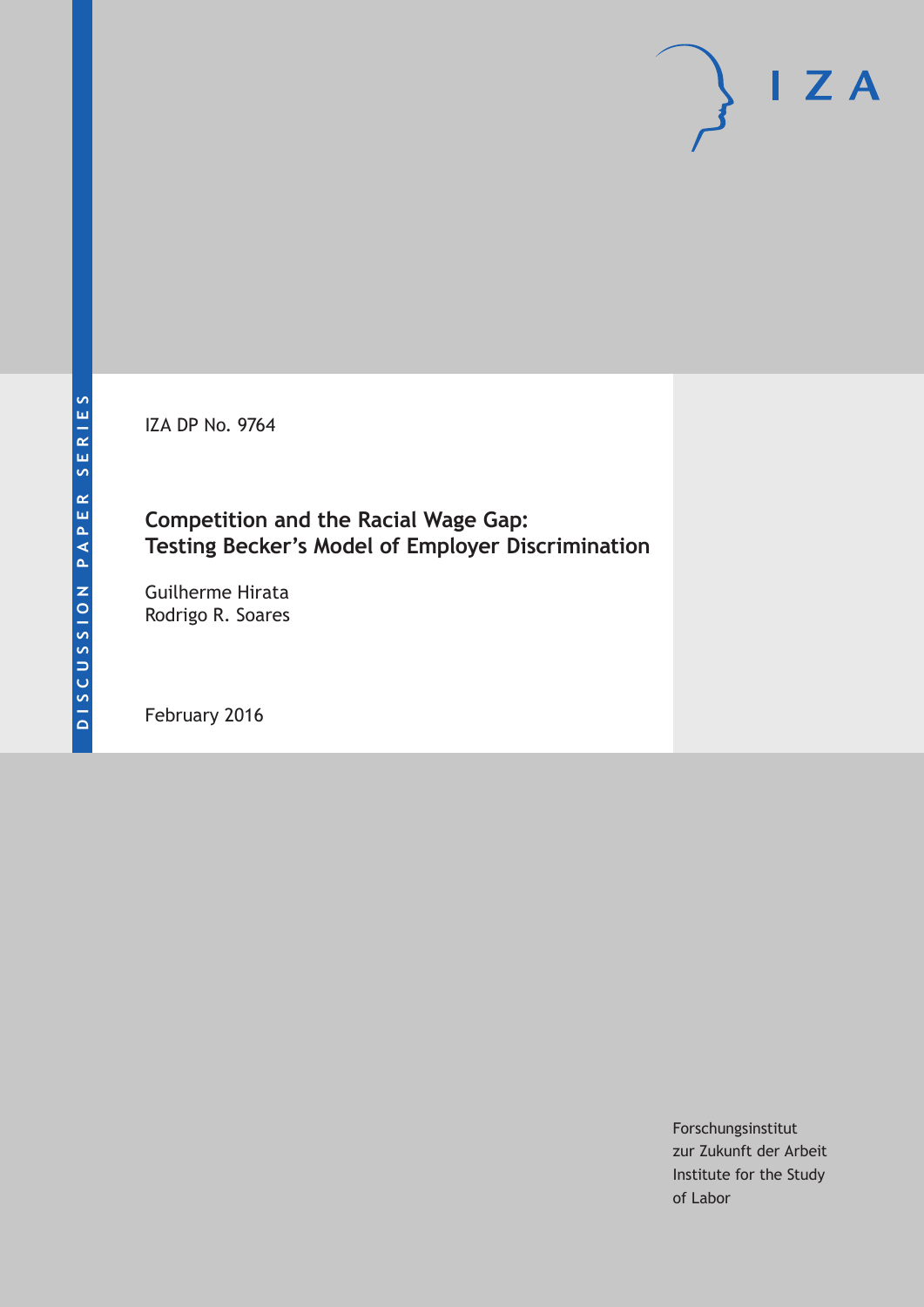# **Competition and the Racial Wage Gap: Testing Becker's Model of Employer Discrimination**

## **Guilherme Hirata**

*IDados-Alfa e Beto Institute* 

### **Rodrigo R. Soares**

*Sao Paulo School of Economics-FGV and IZA* 

### Discussion Paper No. 9764 February 2016

IZA

P.O. Box 7240 53072 Bonn **Germany** 

Phone: +49-228-3894-0 Fax: +49-228-3894-180 E-mail: iza@iza.org

Any opinions expressed here are those of the author(s) and not those of IZA. Research published in this series may include views on policy, but the institute itself takes no institutional policy positions. The IZA research network is committed to the IZA Guiding Principles of Research Integrity.

The Institute for the Study of Labor (IZA) in Bonn is a local and virtual international research center and a place of communication between science, politics and business. IZA is an independent nonprofit organization supported by Deutsche Post Foundation. The center is associated with the University of Bonn and offers a stimulating research environment through its international network, workshops and conferences, data service, project support, research visits and doctoral program. IZA engages in (i) original and internationally competitive research in all fields of labor economics, (ii) development of policy concepts, and (iii) dissemination of research results and concepts to the interested public.

IZA Discussion Papers often represent preliminary work and are circulated to encourage discussion. Citation of such a paper should account for its provisional character. A revised version may be available directly from the author.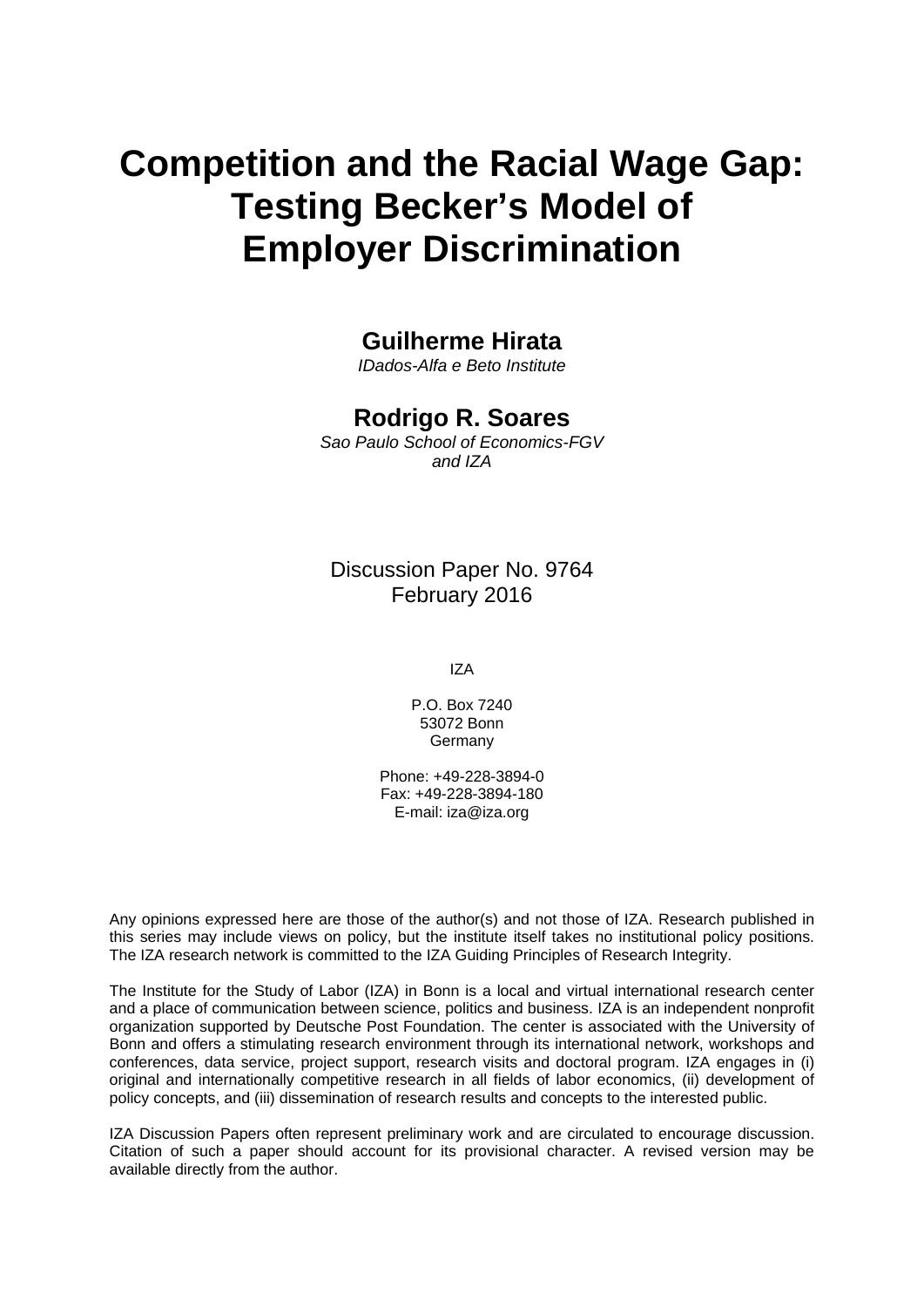IZA Discussion Paper No. 9764 February 2016

# **ABSTRACT**

# **Competition and the Racial Wage Gap: Testing Becker's Model of Employer Discrimination\***

According to Becker's (1957) theory of taste-based employer discrimination, pure economic rents are necessary for discrimination to be observed in the labor market. Increased competition and reduced rents in the market for final goods should therefore lead to reduced labor market discrimination. We look at the natural experiment represented by the Brazilian trade liberalization from the early 1990s to study the effect of increased competition in the market for final goods on racial discrimination in the labor market. Changes in tariffs and initial employment structures are used to show that, in locations where there were relatively larger increases in exposure to foreign competition between 1990 and 1995, there were also relatively larger declines in the conditional racial wage gap between 1991 and 2000. As predicted by theory, the initial wage gap and its decline were more pronounced in regions with more employment in concentrated sectors. The effect of increased competition on the racial wage gap was not driven by changes in returns to productive attributes, in the structure of employment, or in other labor market outcomes. We find robust evidence of a negative effect of increased competition in the market for final goods on discrimination in the labor market.

JEL Classification: J31, J71, J78, F66

Keywords: discrimination, racial wage gap, competition, labor market, trade reform, Brazil

Corresponding author:

 $\overline{a}$ 

Rodrigo R. Soares Sao Paulo School of Economics - FGV Rua Itapeva 474, 12o Andar 01332-000 São Paulo, SP Brazil E-mail: rodrigo.reis.soares@fgv.br

<sup>\*</sup> The authors wish to thank Gustavo Gonzaga, Naercio Menezes-Filho, and Cristina Terra for sharing their data. This paper benefited from comments from Claudio Ferraz, Gustavo Gonzaga, Brian Kovak, Naercio Menezes-Filho, David Neumark, Hugo Nopo, Vladimir Ponczek, Gabriel Ulyssea, and seminar participants at the 14<sup>th</sup> IZA/SOLE Transatlantic Meeting of Labor Economists, the 10<sup>th</sup> IZA/World Bank Conference on Employment and Development, the  $3^{rd}$  LACEA Labor Network Meeting, the  $1^{st}$ DATAZOOM Applied Micro Seminar, the 19<sup>th</sup> LACEA Annual Meeting, EESP-FGV, Insper, IPEA-Rio, PUC-Rio, Tinbergen Institute, and USP-RP.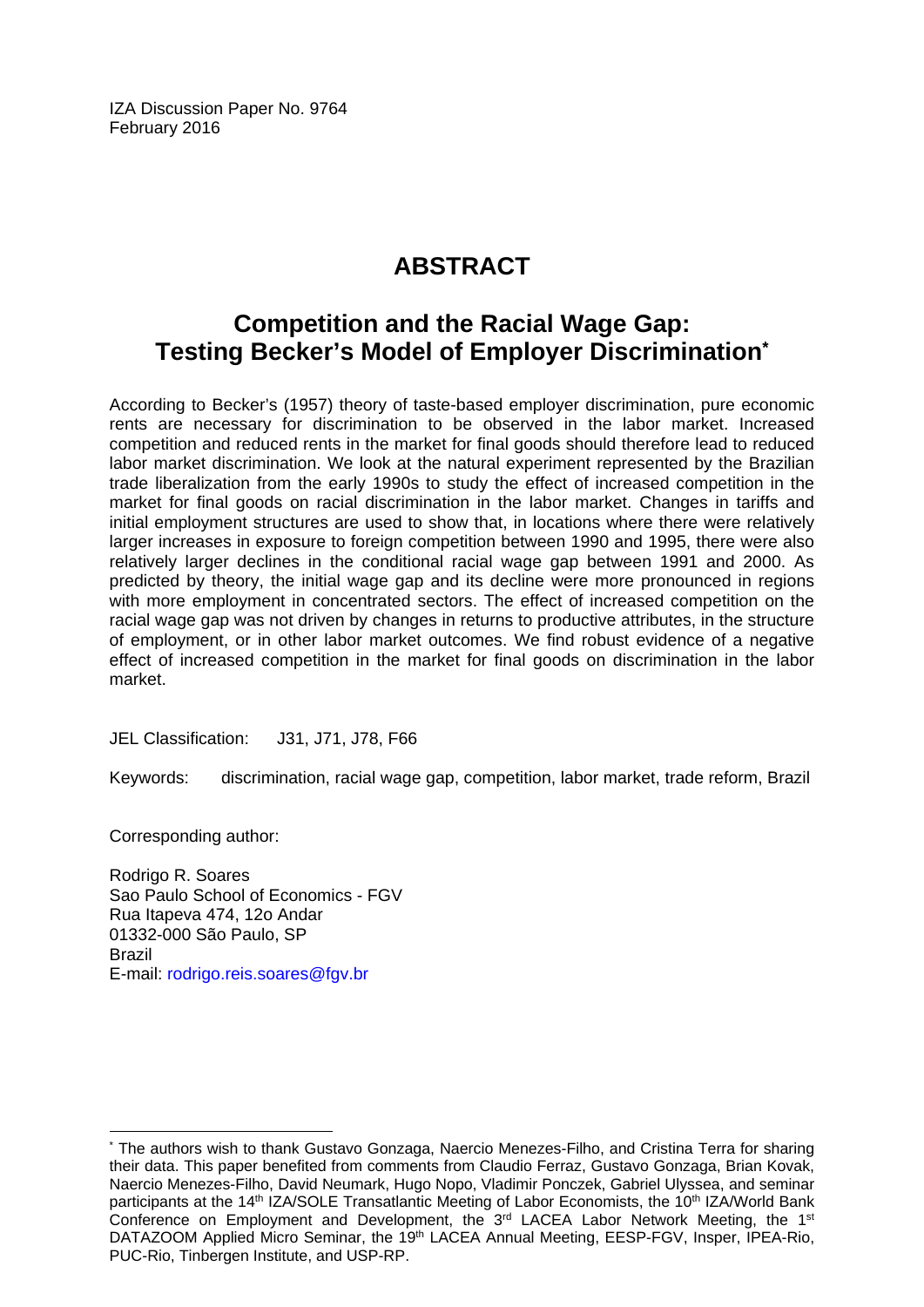#### **NON-TECHNICAL SUMMARY**

We use the episode of trade liberalization in Brazil during the 1990s to test the effect of increased competition in the market for final goods on discrimination in the labor market. We show that local labor markets that experienced relatively higher exposure to international competition due to trade liberalization also observed relatively larger reductions in the conditional wage differential between white and black workers. As predicted by the theory of taste-based discrimination, the initial racial wage gap and the impact of increased competition were larger in local labor markets dominated by firms in more concentrated sectors.

Our results also incidentally imply that labor market discrimination due to racial prejudice is a prevalent phenomenon even in the case of Brazil, a highly mixed country often regarded as racially integrated. By exploring the issue of wage differentials across races, our paper also speaks to the broader literature on trade liberalization and inequality, and identifies a specific dimension over which increased openness contributed to reduce earnings inequality. Increased competition does appear as an important determinant of labor market discrimination, and policies that foster competition are therefore likely to be potentially important tools to fight racial discrimination in the marketplace.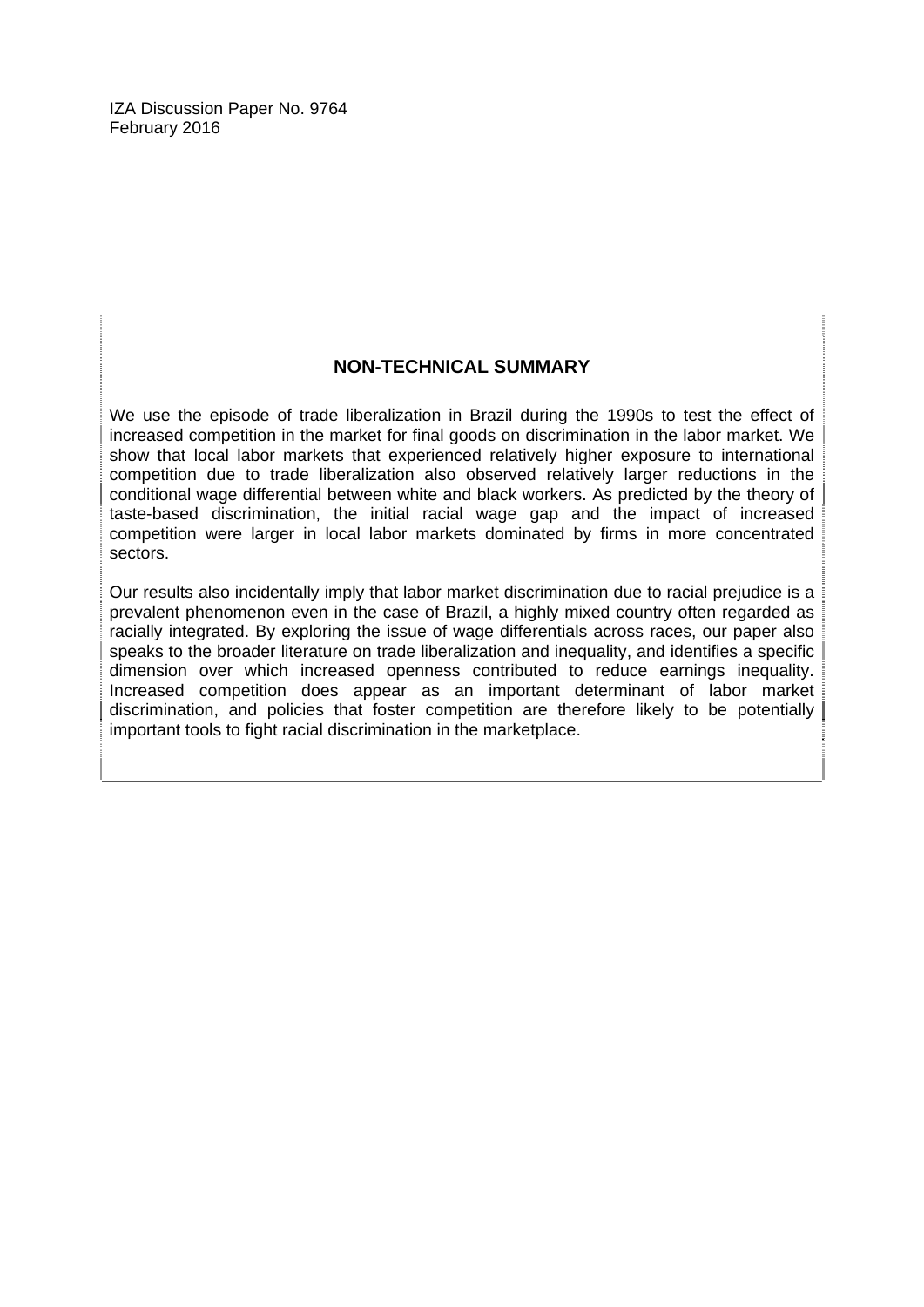#### **1 Introduction**

Becker's (1957) theory of taste-based employer discrimination has a clear yet surprising implication: higher competition in the market for final goods should lead to lower discrimination against minorities in the labor market. This clear-cut conclusion comes from the fact that discrimination in the labor market requires the existence of pure economic rents. Only in the presence of rents can discriminating employers choose to pay certain workers below the value of their marginal productivities. This behavior creates opportunities for non-discriminating employers to enter the market and to hire more workers, paying higher wages and earning higher profits. Under perfect competition, when firms earn zero profit and pay each input the value of its marginal productivity, there is simply no scope for discrimination. Therefore some sort of market imperfection – such as the absence of free entry in the presence of decreasing returns to scale, or oligopolistic or monopolistic market structures – is required for labor market discrimination to be observed as an equilibrium outcome. In these contexts, increased competition in the market for final goods, by reducing pure economic rents, should lead to reduced discrimination in the labor market. Despite having been established almost 60 years ago, this implication of the theory of taste-based employer discrimination has been subject to surprisingly little convincing empirical scrutiny.

This paper uses the Brazilian trade liberalization episode from the early 1990s to test whether increased competition in the market for final goods is associated with reduced discrimination against blacks in the labor market. Brazil implemented a major unilateral reduction in import tariffs between 1990 and 1995. We analyze whether local labor markets that experienced relatively larger increases in exposure to international trade also experienced relatively larger reductions in the conditional wage gap between white and black workers. Local labor markets are defined as sets of geographically contiguous municipalities, representing roughly self-contained labor markets, classified as "micro-regions" by the Brazilian Census Bureau (Instituto Brasileiro de Geografia e Estatística, IBGE). We use changes in tariffs by sector and initial employment structures to calculate the relevant change in average tariffs from the perspective of each local labor market, following Kovak (2013). We concentrate on the reductions in tariffs that took place between 1990 and 1995, the period of effective trade liberalization in Brazil, and look mainly at data from the 1991 and 2000 censuses (though we also analyze data from 1980 and 2010 in some specifications).

Our empirical strategy is implemented in two stages. First, by running Mincer regressions, we estimate the conditional wage gap between white and black workers for each local labor market (micro-region) in 1991 and 2000. Following, in the second stage, we estimate the impact of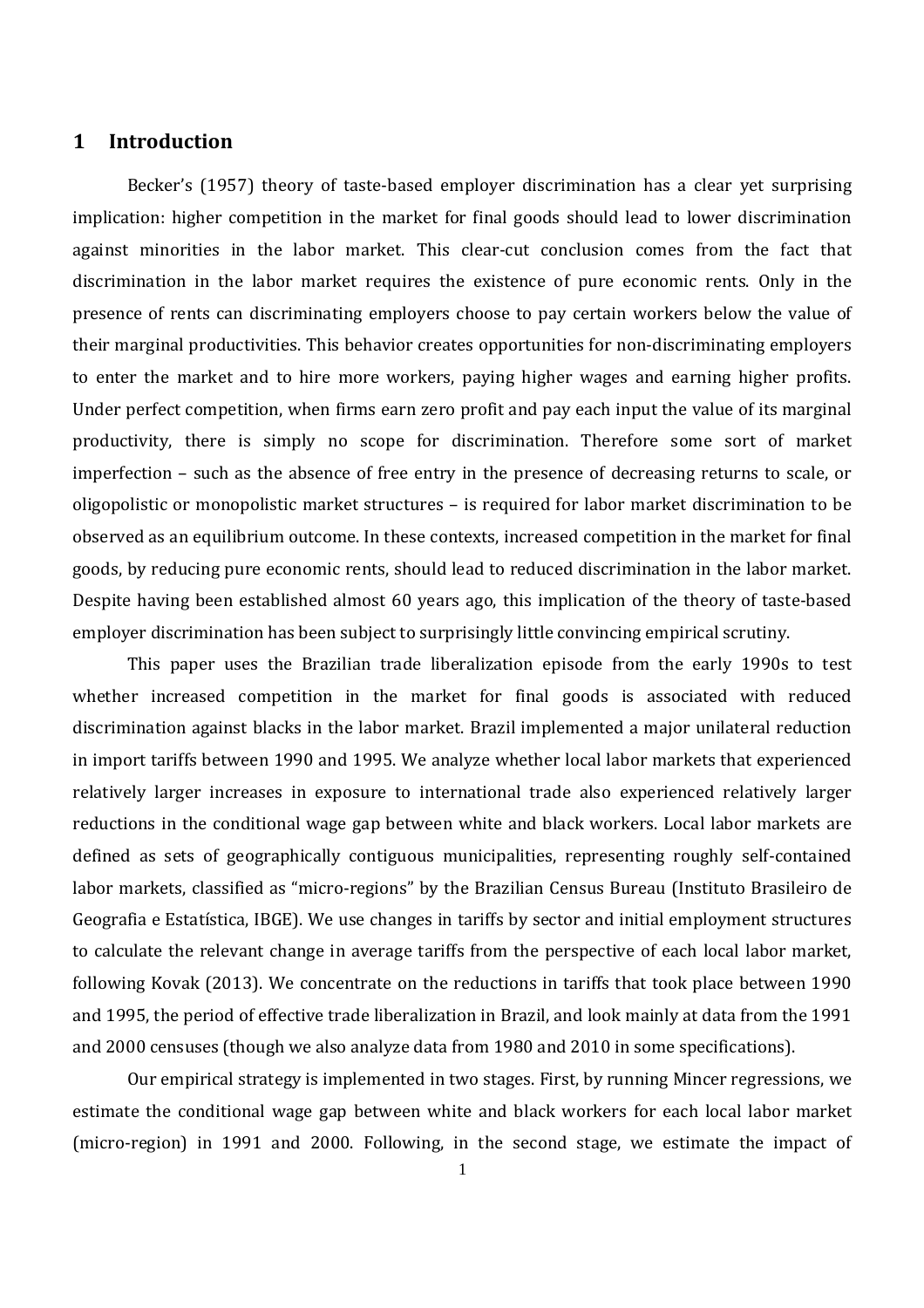increased openness on labor market discrimination by running, at the level of local labor markets, a regression of the estimated change in the conditional racial wage gap on the change in tariffs.

The results show that the conditional wage gap between whites and blacks fell more in regions associated with larger reductions in tariffs, or, in other words, in regions that experienced larger increases in exposure to international competition, as predicted by the theory of taste-based discrimination. According to our preferred specification, a reduction in tariffs equivalent to the average observed in the sample (9.7 percentage points) would lead to a reduction in the racial wage gap of 18%. In fact, during the period of analysis, the conditional racial wage gap in Brazil remained roughly stable, so, abstracting from potential aggregate effects of the trade liberalization, the reduction in tariffs seems to have helped offset a trend towards increased racial inequality in the labor market. Our main result is robust to the composition of the sample and is not correlated with changes in returns to productive attributes, in the structure of employment, or in other observable labor market outcomes. In particular, the results are not associated with a Stolper–Samuelson effect, which might lead to relative gains for low skill workers and, possibly, to a reduction in the racial wage gap (if blacks are relatively less qualified in terms of unobserved skills). We also show that previous changes in the racial wage gap (between 1980 and 1991) were uncorrelated with future changes in tariffs (between 1991 and 2000), so that there is no evidence of differential pre-existing trends being correlated with the degree of increase in exposure to foreign competition. Finally, the results indicate that the effect of increased competition on the racial wage gap documented between 1991 and 2000 was permanent, remaining virtually unchanged up to 2010.

In order to provide additional supporting evidence to the mechanism highlighted in the theory of taste-based employer discrimination, we also analyze the heterogeneity of the estimated impact along certain margins. We show that the initial conditional racial wage gap and the impact of trade liberalization tended to be stronger in locations with more employment in concentrated sectors. According to theory, these are locations that should display initially higher levels of labor market discrimination and that should have responded more to increased competition.

There is a small but traditional literature on the effect of increased competition on discrimination against minorities, which focuses mostly on gender and not always tackles the identification challenges present in this type of analysis. Ashenfelter and Hannan (1986) look at the banking sector in the US and conclude that women have lower employment rates in more concentrated markets. Other papers use the deregulation of the banking and transportation sectors in the US as natural experiments on increased competition, finding results that support the theory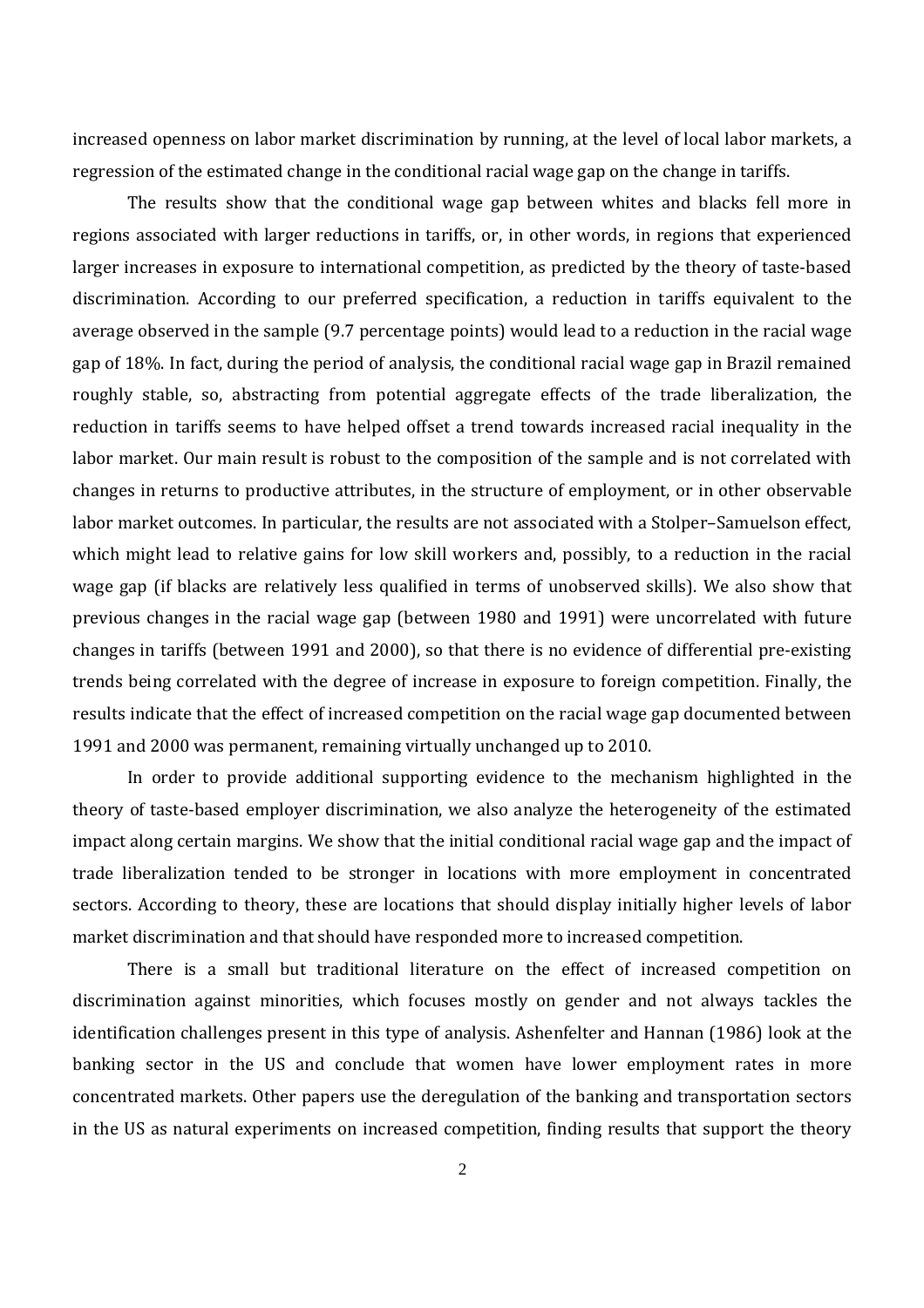(Black and Strahan, 2001, Peoples and Talley, 2001, and Levine et al., 2008). Zweimüller et al. (2008) analyze cross-country data and report a negative correlation between market friendly institutions – such as openness to trade and protection of property rights – and the gender wage gap, meaning that higher economic freedom is associated with lower discrimination against women in the labor market. Kawaguchi (2007), using firm-level data for Japan, finds a positive correlation between proportion of women and profits. Hellerstein et al. (2002), using US data, estimate the same relationship for plants with high level of product market power. On the other hand, these two latter papers find no evidence that a low proportion of women leads to slower firm growth.

A recent literature, more closely related to this paper, explores the impact of international trade on wage inequality across genders. Black and Brainerd (2004) analyze the impact of increased competition from international trade on the gender wage gap in the US. They do not have a period of institutional change corresponding to a trade reform, so their empirical setting cannot be seen as a natural experiment, but they do find a negative correlation between exposure to international trade and the gender wage gap. Various other papers apply similar methodologies to analyze the response of the gender wage gap to trade reform in other countries – sometimes involving an explicit process of liberalization and others not –, including India, Mexico, South Korea, Taiwan, and groups of developed and developing countries (Artecona and Cunningham, 2002, Berik et al., 2004, Jacob, 2006, Oostendorp, 2009, Wolszczak-Derlacz, 2013).<sup>1</sup> This body of research finds conflicting evidence on the impact of trade liberalization on the gender wage gap (see review in Anderson, 2005).

A limitation of these papers is the use of industry as the unit of analysis, which can be problematic given the relatively small number of observations and the fact that typically an industry cannot be considered a unified and independent labor market. In the presence of geographic labor market segmentation and spillovers across industries in the same area, this modelling choice is difficult to justify. This is a particularly serious concern in the case of developing countries, where migration, and therefore reallocation of labor across locations within the same industry, has been shown to be quite limited (see, for example, Topalova, 2010 for the case of India, Dix-Carneiro and Kovak, 2014 for Brazil, or Dix-Carneiro, 2012 for a review of the literature). In addition, the focus on gender discrimination presents considerable drawbacks. Women's labor supply decisions on the

<sup>1</sup> Jacob (2006) also analyzes the impact of trade on discrimination against lower castes, but finds no robust effect. Juhn et al. (2013) analyze the impact of NAFTA on the gender wage gap in Mexico, but highlight a mechanism that is different from discrimination. They show that the reduction in tariffs associated with NAFTA led industries to adopt new technologies that reduced the demand for physical labor, favoring women employed in blue collar occupations and reducing the gender inequality in the labor market. Though this mechanism is different from that discussed in the paper, it will be one of the alternative hypotheses considered when conducting our robustness exercises.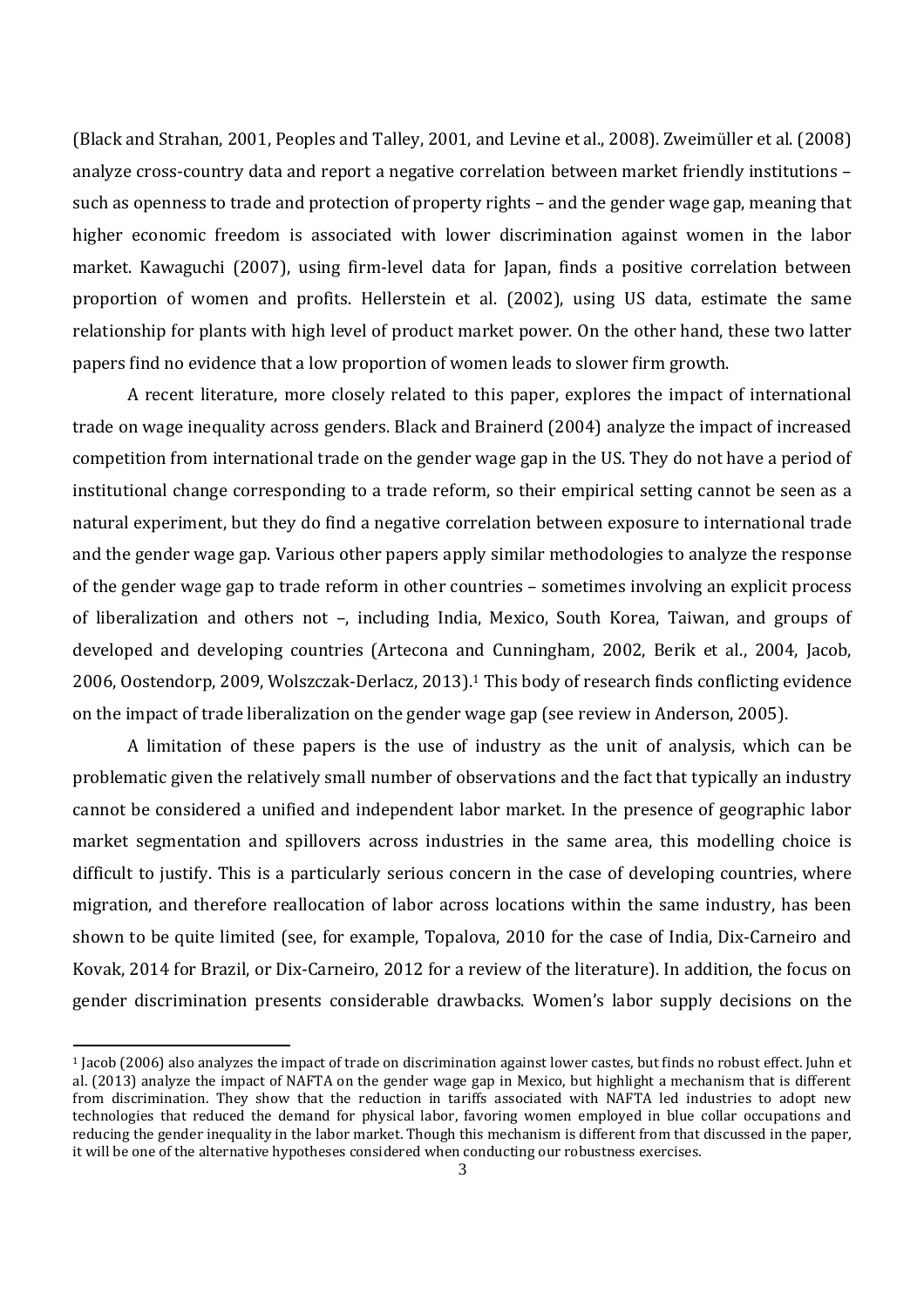extensive margin can be very important. This affects the predictions of Becker's (1957) theory in non-trivial ways, potentially weakening the link between competition in the market for final goods and labor market discrimination (as observed in wage differentials). In this case, the pattern and evolution of selection into the labor market, mostly ignored in this specific literature, become of first order relevance in determining the behavior of wage differentials and the impact of increased competition. These limitations associated with the use of industry as the unit of analysis and with the focus on gender discrimination can potentially explain the conflicting support to the theory of taste-based discrimination found in this literature.

We overcome these limitations by combining recent strategies that have not yet been applied to analyze the relationship between competition in the market for final goods and labor market discrimination. We use the Brazilian trade reform from the 1990s as a natural experiment generating an exogenous increase in competition in the market for final goods. As Topalova (2010) and Kovak (2013), we focus on local labor markets as the unit of analysis and use the initial structure of employment to calculate the relevant tariff reduction from the perspective of each local labor market. We then look at the impact of this exogenous change in exposure to foreign competition on the conditional racial wage gap, using an approach inspired by Charles and Guryan (2008). By looking at markets that are relatively self-contained and exploring an exogenous shock, we are able to arguably identify the change in equilibrium outcomes of specific labor markets, therefore improving upon the existing literature on trade liberalization and discrimination. In addition, differently from this literature, we concentrate on racial discrimination among prime aged men, rather than on gender discrimination, making participation decisions a second order issue and bringing the empirical exercise closer to the theory. Finally, differently from the previous papers, we are able to provide direct evidence in support of our key identifying assumption. We find robust evidence that increased competition in the market for final goods following the trade liberalization had a significant negative impact on labor market discrimination. Indirectly, our results point to the widespread prevalence of labor market discrimination due to racial prejudice even in the case of Brazil, a country with a highly mixed population and historically seen as racially integrated (see, for example, discussion in Theodoro, 2008).

This paper also speaks to a broader literature on the impacts of globalization on inequality in developing countries, based on the Heckscher-Ohlin model and the Stolper-Samuelson theorem. Goldberg and Pavnik (2007) review this literature and do not find robust evidence supporting the predictions of the theory. In fact, most of the literature documents increased inequality as a result of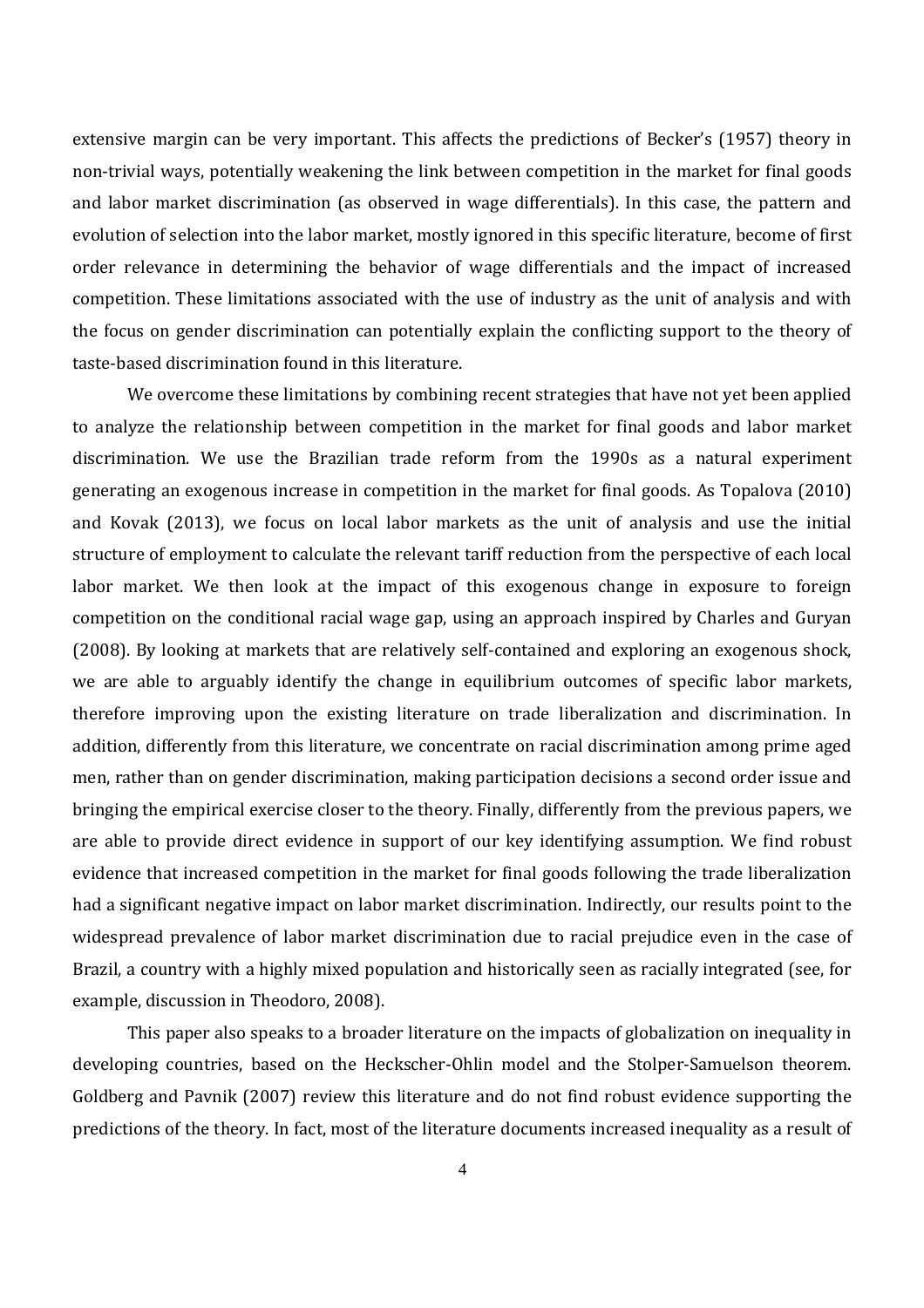increased openness to international trade. In the case of Brazil, controversy still persists, with some studies finding a reduction in inequality due to the 1990s trade reform, and others pointing to null or even opposite effects (see, for example, Arbache and Menezes-Filho, 2000, Arbache and Corseuil, 2004, Gonzaga et al., 2006, Ferreira et al., 2010, Kovak, 2013, Dix-Carneiro and Kovak, 2015). We present evidence on one specific impact of the trade reforms that, in the case of Brazil, has unequivocally led to a reduction in labor market inequality.

The remainder of the paper is organized as follows. Section 2 sketches the simplest version of the model of taste-based employer discrimination proposed by Becker (1957) and discusses its empirical implications. Section 3 describes the process of trade reforms implemented in Brazil between 1988 and 1994. Section 4 discusses our identification strategy, explains the implementation of our empirical exercise, and presents the methodology for constructing tariffs at the level of local labor markets. Section 5 describes the data and the variables used, while Section 6 presents the results. Finally, Section 7 concludes the paper.

#### **2 The Model of Taste-based Employer Discrimination**

This model follows closely the original framework of Becker (1957). We outline the basics of the classic employer discrimination model to help guide our empirical discussion. Consider a population that is heterogeneous in terms of race, a non-productive attribute. There are individuals who belong to the racial minority – blacks (*b*) – and individuals who belong to the racial majority – whites (*w*) –, and both groups possess the same set of productive skills. In other words, blacks and whites are assumed to be perfect substitutes in production.

Employers potentially discriminate against members of the minority (blacks), in the sense that they attach a negative value to interacting with them or to having them as employees (assume, for example, that employers belong to the majority and that there is prejudice against the minority in this society). Following Becker (1957), we assume that this prejudice can be summarized by a coefficient of discrimination  $\delta \ge 0$ , which measures in relative monetary units the disutility that a given employer has when interacting with a member of the minority. In this setting, employers do not maximize profits, but instead a combination of profits and the disutility from interacting with members of the minority. Under these assumptions, the problem of an employer with coefficient of discrimination *δ* is

$$
\max_{\{L_b, L_w\}} \{ F(L_b + L_w) - (1 + \delta) . W_b . L_b - W_w . L_w \},\tag{1}
$$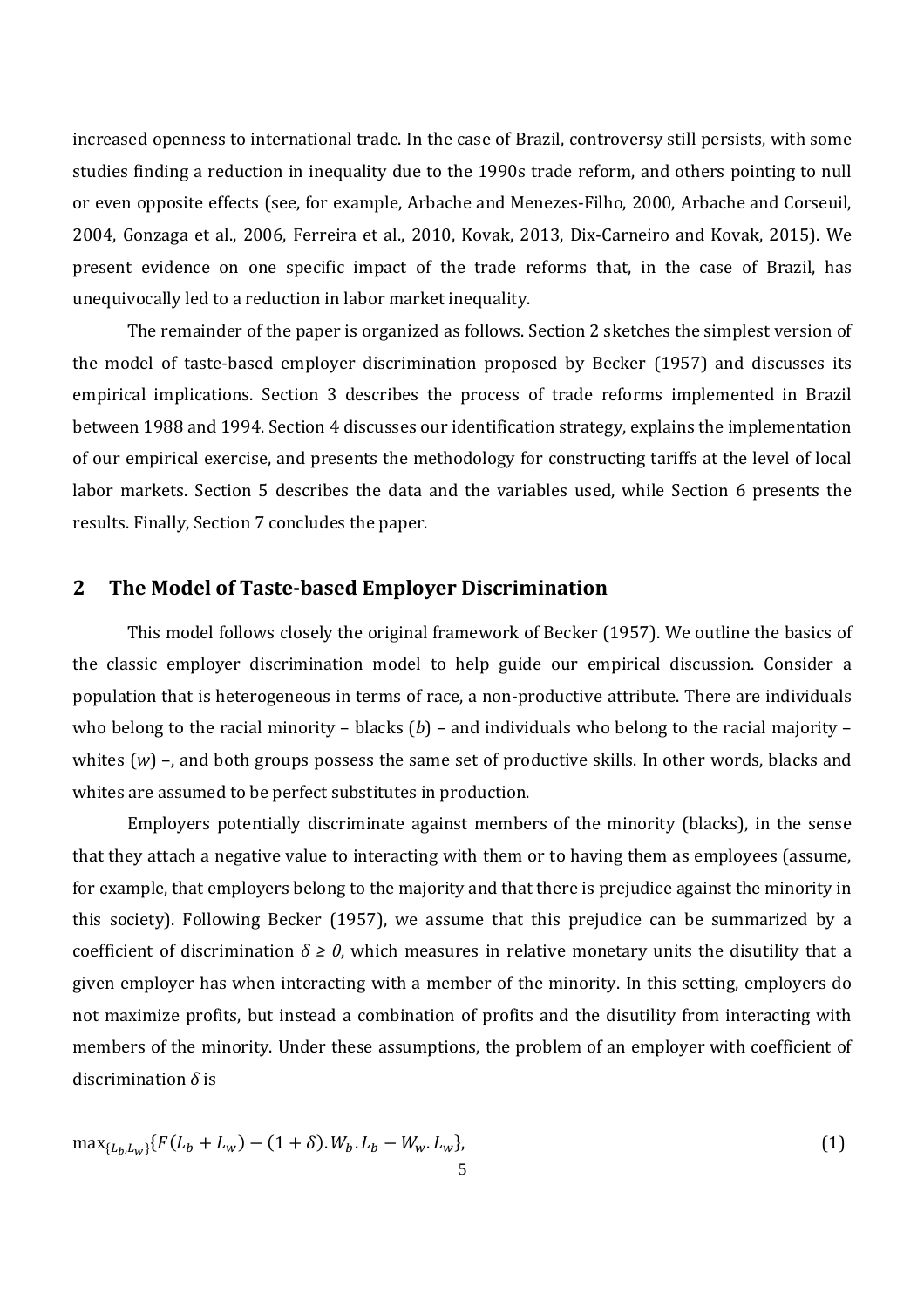where the price of the final good is normalized to 1, *F(.)* is the production function, *L<sup>i</sup>* indicates the number of workers of race *i*, and *W<sup>i</sup>* is the market wage for race *i*, with *i* ∈ {*b*,*w*}. *δ* can be interpreted as an additional subjective cost, above that represented by the wage, that the employer perceives when hiring someone from the minority group. The fact that *δ* represents tastes for discrimination as a proportion of the real wage is a simplifying assumption and has no consequence in terms of the qualitative implications of the model.

The problem of the employer is to choose  $L_b$  and  $L_w$  to maximize the function above. In a competitive labor market, where wages are taken as given, the first order conditions for this problem are

$$
F_{L_W^*} \le W_w, \text{ with equality if } L_W^* > 0, \text{ and} \tag{2}
$$

$$
F_{L_b^*} \le (1+\delta). W_b, \text{ with equality if } L_b^* > 0. \tag{3}
$$

Since  $L_b$  and  $L_w$  are assumed to be perfect substitutes in production,  $F_{Lb} = F_{Lw}$ . This implies that, typically, an employer hires only black or white workers, but not both simultaneously. If the coefficient of discrimination is such that  $W_w$  <  $W_b$ . (1 +  $\delta$ ), the employer hires only white workers and, otherwise, he hires only black workers. In this setting, market forces induce employers who do not discriminate or who discriminate less to hire only black workers, and those with higher coefficients of discrimination to hire only white workers.

In order to discuss some features of the equilibrium characterizing this economy, assume that there is a continuum of measure  $N_e$  of employers, over which  $\delta$  is distributed according to some distribution function *H(δ)*. Given the equilibrium wages *W<sup>b</sup>* and *Ww*, there must be some employer with  $\delta = \delta_m$  for which the following condition holds

$$
W_w = W_b(1 + \delta_m). \tag{4}
$$

We call this employer with  $\delta = \delta_m$  the marginal employer. He is the employer who is indifferent between hiring workers from the minority or the majority. Alternatively, he is the employer with the highest coefficient of discrimination who is still willing to hire workers from the minority.

The coefficient of discrimination of the marginal employer, *δm*, corresponds to the equilibrium wage gap between whites and blacks:  $(1 + \delta_m) = W_w/W_b$ . If  $\delta_m = 0$ , there is no racial wage gap in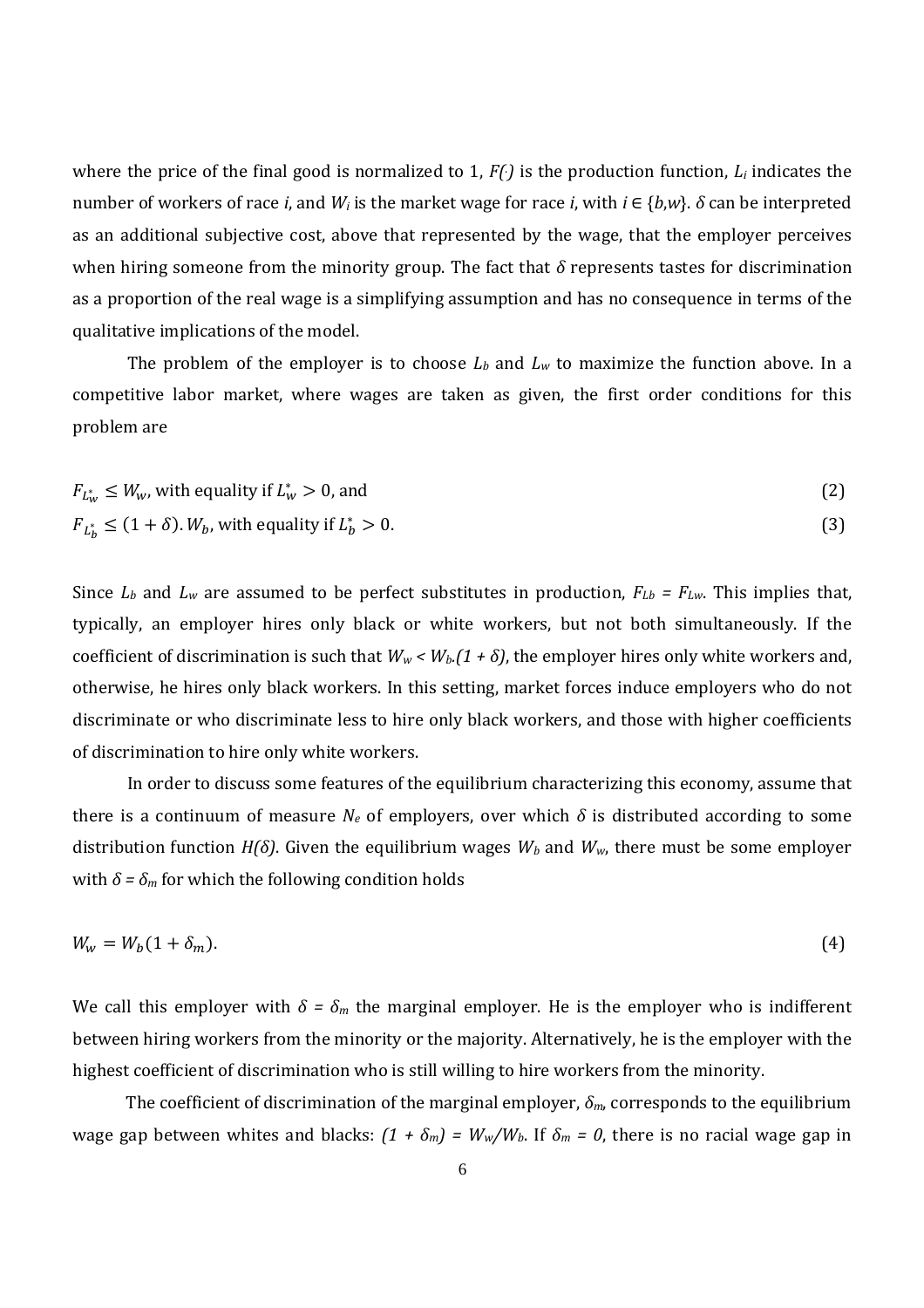equilibrium, despite the fact that there may be some employers with  $\delta > 0$  in the population. So the determination of the equilibrium racial wage gap in this economy is equivalent to the determination of the identity of this marginal employer. A simple example helps clarify the relevant forces at work.

Following Becker (1957), consider a fixed supply *S<sup>b</sup>* of workers from the minority group and focus on a partial equilibrium analysis looking at the demand for minority workers as a function of the racial wage gap. For an employer who hires only minority workers, define the optimal demand for labor as a function of *δ* as *L<sup>b</sup> \*(δ)*, determined implicitly from *FL*(*L<sup>b</sup> \*) = (1 + δ).Wb*. Employers hiring minority workers are those with  $\delta \leq \delta_m = (W_w/W_b) - 1$ . So the demand for minority workers as a function of  $W_b/W_w$  can be written as

$$
D_b \left( \frac{W_b}{W_w} \right) = N_e \int_0^{(W_w/W_b)-1} L_b^*(\delta) \, dH(\delta). \tag{5}
$$

The equilibrium racial wage gap in this economy, as well as the identity of the marginal employer of minority workers, is determined from the equality between the supply and demand of minority workers:  $D_b(W_b/W_w) = S_b$ . This simple model highlights the forces intervening in the determination of *Wb/W<sup>w</sup>* and informs our empirical analysis.

First, there can only be labor market discrimination in equilibrium if the number of employers  $N_e$  is given and if there are decreasing returns to scale. With free entry and a pool of potential employers with  $\delta = 0$ , non-discriminating employers would enter the market until discrimination were eliminated. This would have to be the case, since  $F_{Lb}$  >  $W_b$  implies an allocative inefficiency that opens up opportunities for increased profits for non-discriminating firms. Similarly, without decreasing returns to scale, employers with  $\delta$  = 0 would grow and eventually take over the market, also eliminating any observed wage gap between minority and majority. So taste-based discrimination in the labor market requires some degree of inefficiency and the existence of pure economic rents. Increased competition in the form of new entrants and reduced rents should reduce the equilibrium level of discrimination.

In addition, the model also reveals other characteristics of markets where we should expect to see higher levels of labor market discrimination. For a given supply of minority workers, the distribution of preferences for discrimination (*δ*) is the key determinant of the observed wage differential between races. Not surprisingly, a homogeneous rightward shift in the coefficient of discrimination should increase observed labor market discrimination. More surprising maybe is the fact that increases in the size of the minority, for a given distribution of *δ* and number of employers,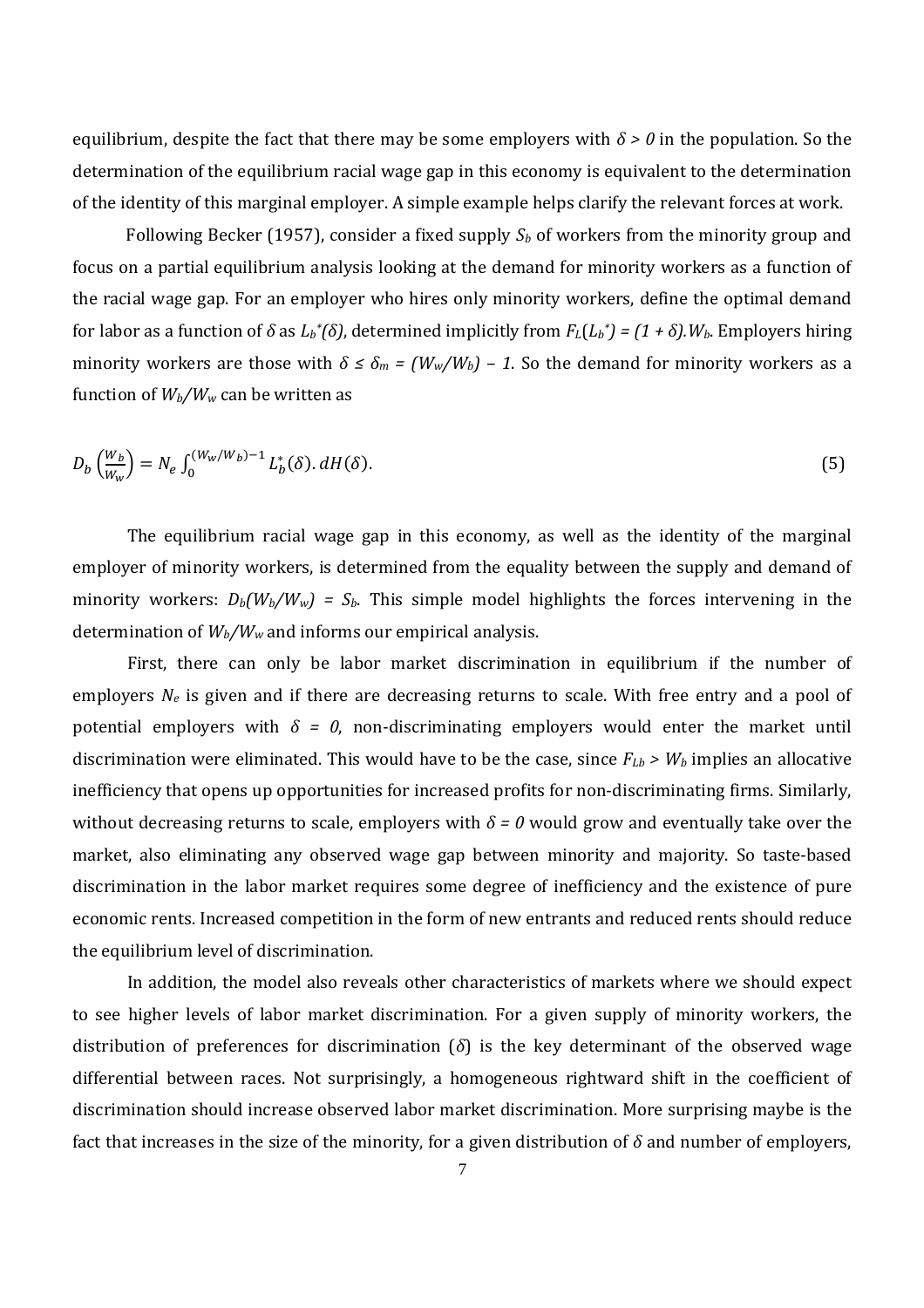should also increase labor market discrimination. This implication comes from the fact that an increase in the supply of minority workers, in equilibrium, would have to induce an increase in  $\delta_m$ (the marginal employer of minority workers would have to be someone with a higher *δ*), which could only happen through an increase in the racial wage gap.

Figure 1 illustrates these two points in a graph where the equilibrium demand for minority workers (in the horizontal axis) is plotted as a function of the racial wage gap (in the vertical axis). The relative demand curve  $D_b^2$  represents a rightward shift in the discrimination coefficient in comparison to  $D_b$ <sup>1</sup>, while the supply curve  $S_b$ <sup>2</sup> represents an increased supply of minority workers in comparison to  $S_b$ <sup>1</sup>. The movement from point I to point II summarizes the effect of an increase in prejudice among employers on observed labor market discrimination. The movement from point I to point III depicts the effect of a rightward shift in the supply of minority workers. As illustrated in the figure, both changes lead to an increase in the equilibrium racial wage gap.

We use the simplest version of the theory of taste-based employer discrimination to highlight some key theoretical implications that are relevant to analyzing the data. Recent treatments have extended this analysis to richer theoretical settings, in which the robustness of some of these implications can be tested. Ederignton and Sandford (2013), for example, look at a dynamic model of monopolistic competition with sunk costs and sequential entry. They show that firms that discriminate less are more likely to survive in the long-run, that increased competition reduces the equilibrium level of labor market discrimination, and that the effect of increased competition is particularly strong when firms operate in more concentrated markets for final goods.

Two implications of this model should be kept in mind for our later empirical discussion. First, increased competition should lead to reduced labor market discrimination. Second, one should expect to see higher levels of discrimination where production in the final goods market is more concentrated, where there is a higher level of prejudice among the overall population, and where there is a higher share of minority workers.

#### **3 The 1990s Trade Reform in Brazil**

From 1957 to 1988, there was little change in trade legislation in Brazil.<sup>2</sup> During this period, there was widespread use of non-tariff barriers, including quotas and lists restricting the variety and quantity of goods that could be imported. The redundancy of tariffs and the existence of various

<sup>&</sup>lt;sup>2</sup> Our description of the trade reform is based to a great extent on Kume et al. (2003). For further details on the process of trade liberalization in Brazil, refer to these authors.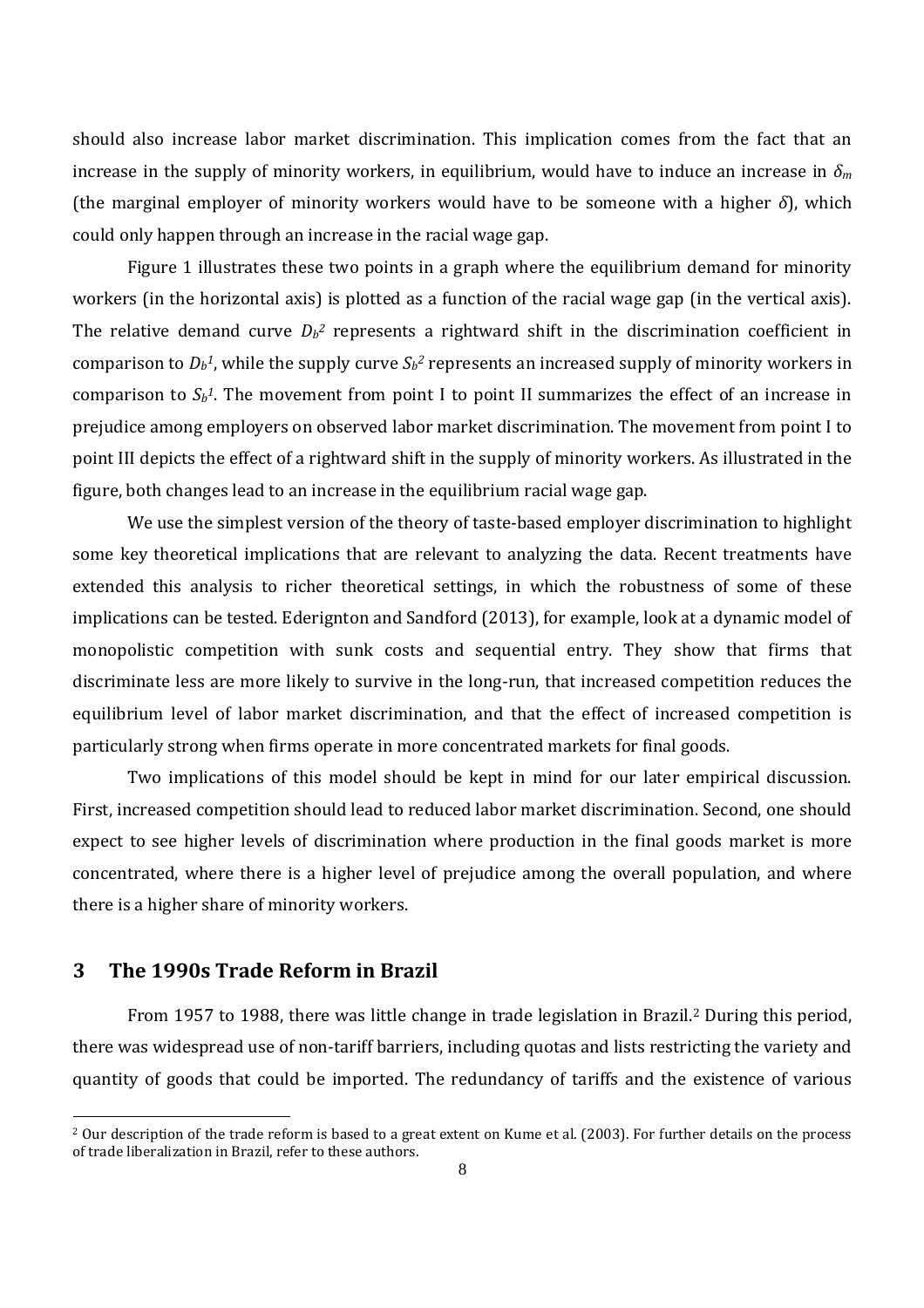additional taxes – such as, for example, the additional freight fee for renewal of the Merchant Navy –, besides 42 special regimes allowing for tariff exemptions or reductions, generated a heavily bureaucratic structure, distorting relative prices. As a result, Brazil had very little exposure to competition from foreign goods.

Planning of the trade reform started in 1987, during the Sarney government. But implementation was halted due to pressure from interests groups who wanted to maintain the trade barriers in certain sectors. Between 1988 and 1989, the government managed to eliminate only the redundant part of the tariff structure and reduce part of the non-tariff barriers. The process of liberalization was reinitiated under the Collor and Franco governments. Starting in 1990, non-tariff barriers and special regimes were eliminated and typically immediately replaced by equivalent import tariffs, in a process known as "tariffication." This left the actual protection structure unaltered, but effectively turned tariffs into the main instrument for trade policy. Additionally, a timeline for the gradual reduction of tariffs was approved and implemented. Initially planned to be executed until 1994, the timing was anticipated and by the end of 1993 the major part of tariff reductions had already taken place. In a further movement towards openness, the Cardoso government reduced some additional tariffs in 1994, as part of a broader effort focused on economic stabilization (Real Plan). Overall, one can see the tariffs in 1990 as accurately reflecting the historical levels of trade protection in Brazil, and the reductions in tariffs between 1990 and 1995 as capturing the main implications of the reform in terms of exposure of the domestic industry to foreign competition.

Figure 2 portrays the evolution of nominal tariffs in Brazil between 1987 and 1998 for the 10 sectors with the highest shares of employment (data from Kume et al., 2003). There is a clear pattern of generalized reduction and homogenization of tariffs up until 1994, when the minimum levels are attained in most sectors. During this period, the simple average of tariffs reductions across manufacturing sectors was 43 percentage points (75%). As a result, the share of trade in the Brazilian GDP increased from around 15% in the second half of the 1980s, to 22% in 2000 (data from the World Development Indicators).

We focus on nominal tariffs throughout the paper. At the level of industry aggregation we use, which is the one that makes the data from Kume et al. (2003) compatible with the census, nominal tariffs are almost perfectly correlated with effective tariffs, so this decision is of no consequence to the results. Dix-Carneiro et al. (2016) report that tariff changes at the level of local labor markets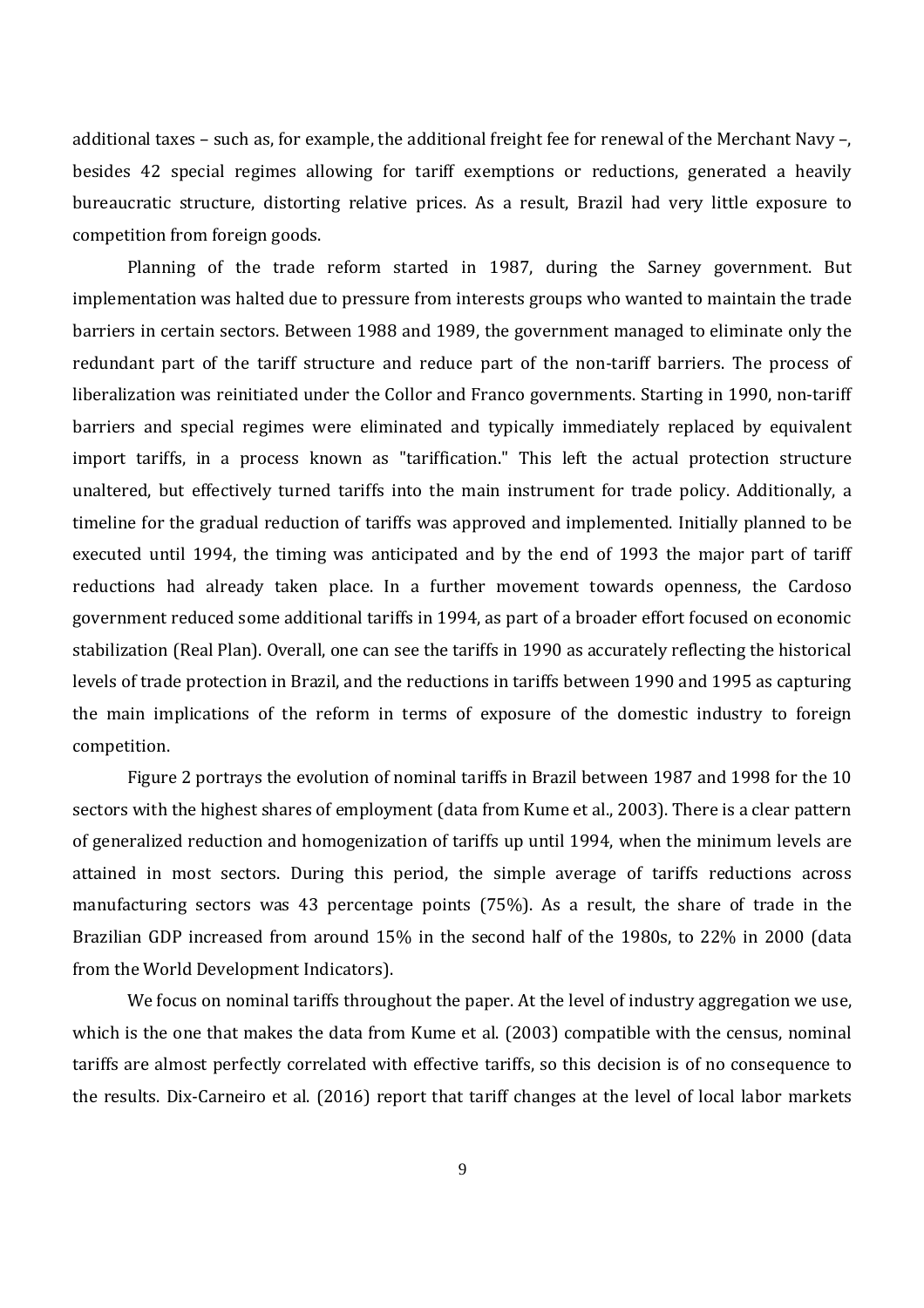calculated using output tariffs and effective rates of protection display a coefficient of correlation of 0.99.

It is worth pointing out that, as the figure makes clear, there was a very mild reversion in the trend towards increased openness after 1995. This was mostly a response of the Brazilian government to domestic pressures derived from the international financial crises of the late 1990s. In any case, this mild reversion pales in comparison to the magnitude of the reductions in tariffs from the first half of the 1990s. In effect, import tariffs remained virtually constant in Brazil after the reform at least until 2010, reflecting the levels attained in 1995.

Figure 3 presents the evolution of Brazilian imports by sector from 1985 to 1999. For each sector, the real value of imports (in 1999 Brazilian Reais) is normalized to 1 in 1985 (data from Gonzaga et al., 2006). Apart from apparel and textiles, imports are stable until 1991, without any clear trend. But, starting in the first half of the 1990s, there is a sharp change in trend towards increased imports in most sectors. Even for apparel and textiles, for which imports started increasing already before 1990, there is a strong acceleration in the growth rate after 1992. Increases in imports in the short period between the early 1990s and 2000 are way above 200% for the majority of sectors portrayed in the figure. The data show that the reductions in tariffs from Figure 2 had major effects for local producers, representing real increases in exposure to foreign competition and, most likely, reductions in market power and profits.

A large literature has analyzed various dimensions of labor market impacts of the 1990s trade reform in Brazil. Gonzaga et al. (2006), for example, look at the effect of the reform on earnings differentials across levels of schooling. More recently, papers within the local labor markets literature – such as Kovak (2013) and Dix-Carneiro and Kovak (2015a and 2015b) – have analyzed the medium- and long-run consequences of the reform in terms of wages, employment, informality, and skill-premium. The local labor markets literature assumes that, by increasing competition in the market for final goods, the trade liberalization reduced the demand for labor in regions that had a higher concentration of employment in sectors that suffered larger reductions in tariffs (when compared to other regions). Consistent with this view, this literature documents that the labor demand shocks induced by the liberalization had large effects on wages and employment in the medium run (2000), which were followed by a recovery – virtually complete in the case of employment, but only partial for wages – in the long run (2010).

Though there is no direct evidence available on procompetitive effects of the trade liberalization on firms' profit margins or mark ups for the case of Brazil, this type of evidence has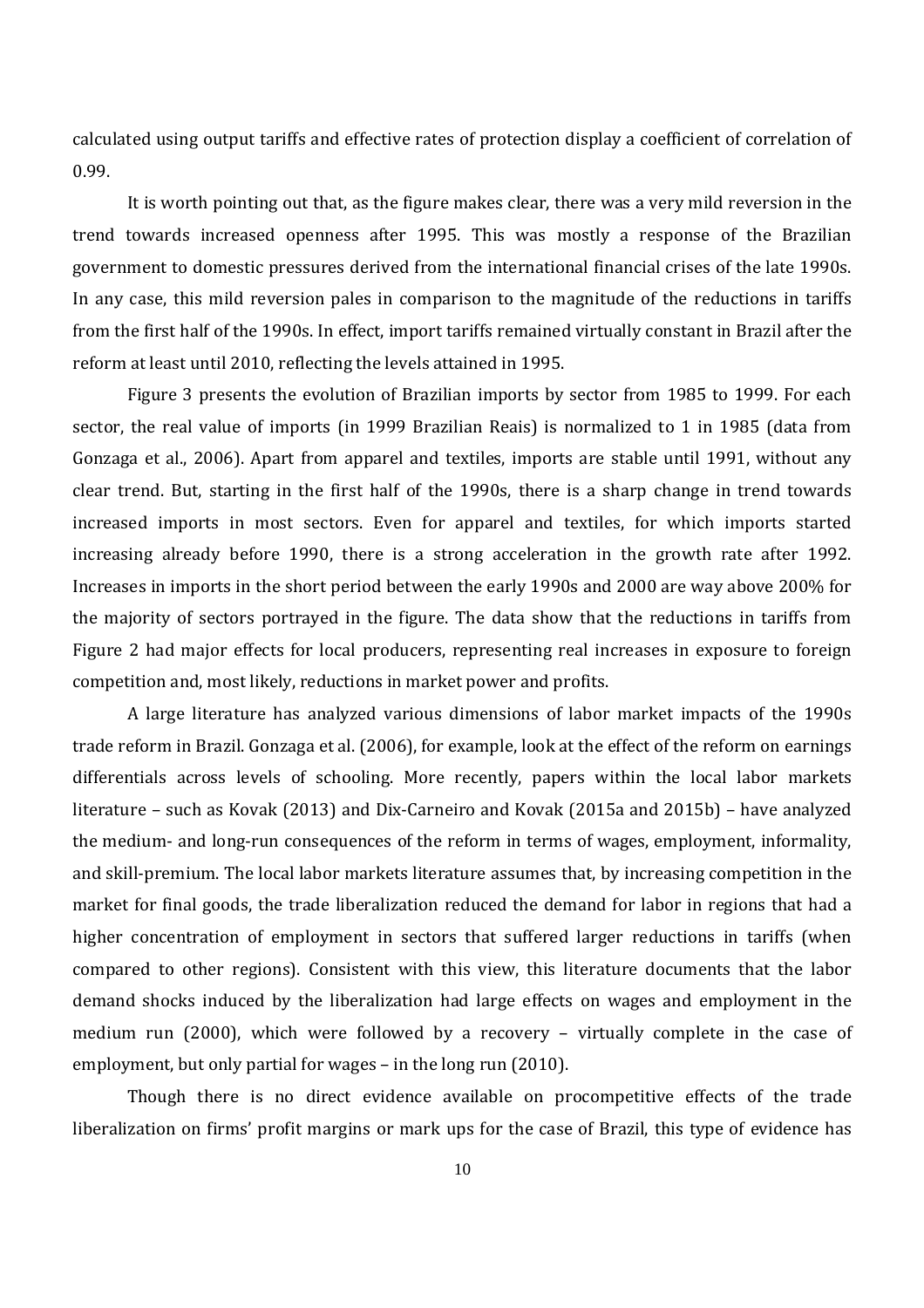been recently documented for various other trade reforms around the world (see, for example, Edmond et al., 2015, Lu and Yu, 2015, De Locker et al., 2016). The labor market responses to the trade reform in the case of Brazil are consistent with these procompetitive effects, and can be seen as driven by changes in labor demand from firms facing reduced profit margins and increased competition in the market for final goods.

Three characteristics of the trade reform in Brazil are particularly important for our empirical strategy. First, it was very sharp and concentrated in time: in a period of roughly 5 years, trade barriers were aggressively reduced and large increases in imports were observed. Second, liberalization was driven by a centralized decision at the federal level, unrelated to economic conditions in local labor markets. And third, sectors differed greatly both in terms of the distribution of employment across regions and of tariff cuts, generating large geographic heterogeneity in the impact of the reform. We come back to these points in our discussion of the empirical strategy in the next section.

#### **4 Methodology**

#### **4.1 Identification**

We use the episode of trade liberalization in Brazil as a natural experiment to assess the impact of increased competition in the market for final goods on discrimination in the labor market. We combine the reduction in tariffs triggered by the reform with the regional variation in the structure of employment to explore the geographically heterogeneous effects of the reform on exposure to foreign competition.

As mentioned in the previous section, the trade liberalization was concentrated in time almost in a discrete fashion. Though some tariffs were eliminated and others reduced between 1987 and 1990, these first changes represented mostly a rationalization of the tariff structure and had little impact on actual trade protection (Kume et al., 2003). It was really only in the 1990s that liberalization started taking place. Following Kovak (2013), our analysis focuses on the reductions in tariffs observed between 1990 and 1995, and uses data from the 1991 and 2000 censuses as representing, respectively, the starting point before the reform and the new equilibrium in the Brazilian labor market following liberalization.

A potential concern with this identification strategy is that reductions in tariffs might have been determined by the political influence of interest groups, which in turn might have been affected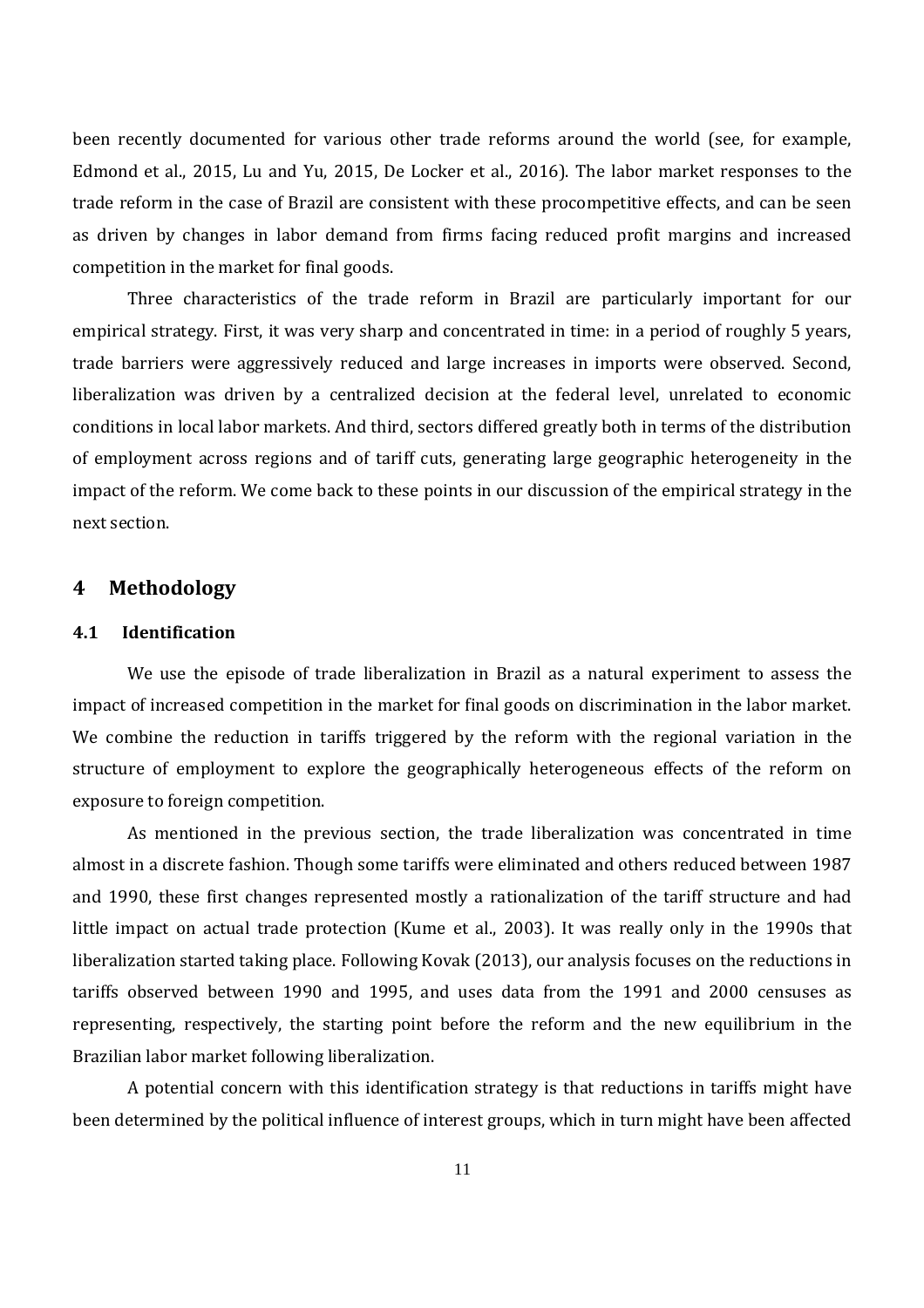by labor market conditions. In this hypothetical setting, tariff reductions would be endogenous to labor market conditions and the identification strategy would be compromised. Figure 4 shows that this does not seem to be the case. The figure plots, by sector of activity, the 1990-1995 tariff reduction in the vertical axis (percentage points) against the initial tariff level in the horizontal axis. The pattern shows that the reform led to a homogenization of tariffs: sectors with initially higher tariffs experienced larger subsequent reductions in tariffs. The average tariff reduction of 60% during this period was accompanied by a reduction of 53% in the sectorial dispersion of tariffs (standard deviation).

The unit of analysis in our empirical exercise is a local labor market, defined as a microregion, not a sector of economic activity as in Figure 4. So Figure 5 reproduces the same diagram from Figure 4 but for average tariffs at the level of local labor markets. We discuss how these average tariffs are constructed at the end of this section, but mention the data before to inform our discussion on identification. The pattern is even more extreme than that observed in Figure 4: micro-regions with initially higher tariffs experienced larger subsequent reductions in tariffs. In Figure 5, this relationship is linear and close to deterministic. Again, average reductions in tariffs in micro-regions did not seem to be correlated with previous changes in labor market conditions. Notwithstanding the evidence from Figure 5, we also consider explicitly this possibility in the results section.

It is worth mentioning that the average tariff reduction by micro-regions is lower than that observed across sectors. This comes from the fact that employment shares are used to construct average tariffs by micro-region, and some sectors with large employment shares had very small reductions in tariffs after 1990 (this is the case, for example, for the agricultural sector, which accounted for half of the employment outside of the services sector; see Appendix Table A.1).

#### **4.2 Empirical Strategy**

We estimate the impact of the reduction in tariffs on the racial wage gap in two stages. First, we run individual level Mincer regressions to estimate the conditional wage gap between whites and blacks in each local labor market in 1991 and 2000. Following, the estimated conditional wage gaps are used to construct the dependent variable for the second stage: the change in the wage gap between 1991 and 2000. The change in the racial wage gap is then regressed on the change in tariffs between 1990 and 1995. In the second stage, the unit of analysis is a local labor market, which we define as a micro-region (as mentioned before, a set of contiguous municipalities with similar geographic and socioeconomic conditions, defined by the Brazilian Census Bureau, IBGE). We use a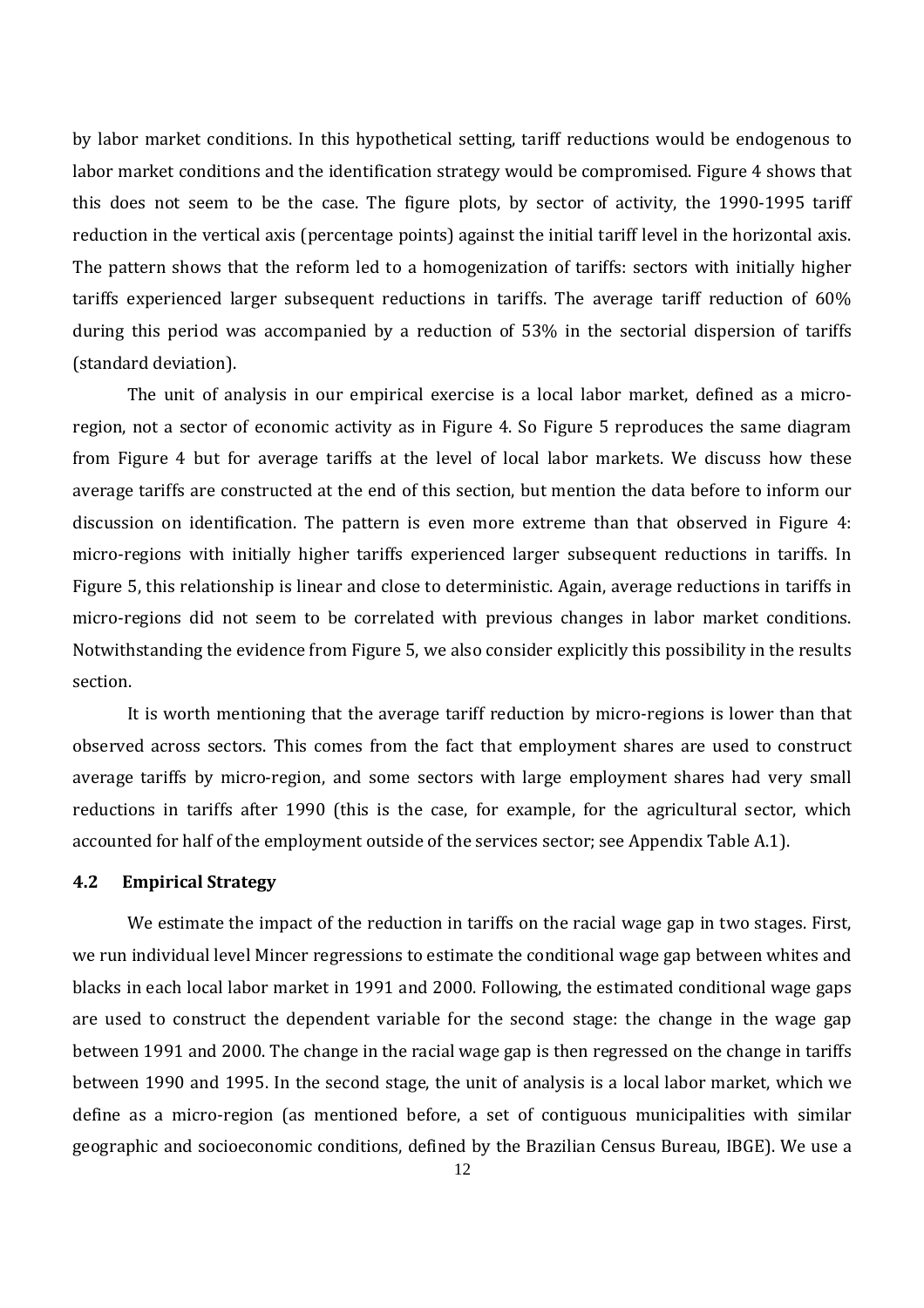micro-region as a local labor market, instead of a municipality, following Kovak (2013) and Dix-Carneiro and Kovak (2015a and 2015b). Also, due to the reduced number of observations for smaller municipalities in the census long questionnaire, it is difficult to estimate the racial wage gap with precision at the municipality level.

#### **First Stage**

In the first stage, we estimate the conditional racial wage gap for 1991 and 2000, controlling for correlates of individual productivity. For each year *t*, we estimate individual level Mincer regressions by OLS. Our basic specification is the following:

$$
\ln wages_{ijt} = \alpha_t + \sum_j \delta_{jt} white_{ijt} \times micro\_region_{jt} + \gamma_t' X_{ijt} + \varepsilon_{ijt},
$$
\n(6)

where *i* indicates individual, *j* indicates micro-region, *wages* denote hourly earnings, *white* is a dummy for race (equal to 1 for whites and Asians, and 0 for blacks and mixed), *micro\_region* is a dummy equal to 1 for region *j*, *X* is a vector of demographic controls, and  $\varepsilon$  is a random term. In the benchmark specification, the vector *X* includes age, age squared, an entirely flexible function of years of schooling (one dummy for each completed year of schooling), a dummy indicating urban residence, and a dummy for each micro-region. This same specification is estimated separately for 1991 and 2000.

Our focus in the first stage is on the coefficient  $\delta_{it}$ , which we call the conditional racial wage gap for local labor market *j* in year *t*. Specifically,  $\delta_{it}$  indicates the wage advantage of a white worker in comparison to a black worker with similar observable characteristics. The fact that we estimate the equation separately for each year means that parameters can change from one year to the other, reflecting potential changes in returns to productive attributes due to labor market conditions. In some robustness exercises, we run equation 6 separately for each micro-region, allowing for the parameters in *γ* also to vary with *j*. Though this specification is more flexible, allowing the model to better capture the conditions of each local labor market, it also demands much more from the data, leading to estimates of the conditional racial wage gap that can be less precise in smaller microregions. Therefore, we use this specification only to assess the robustness of our benchmark results.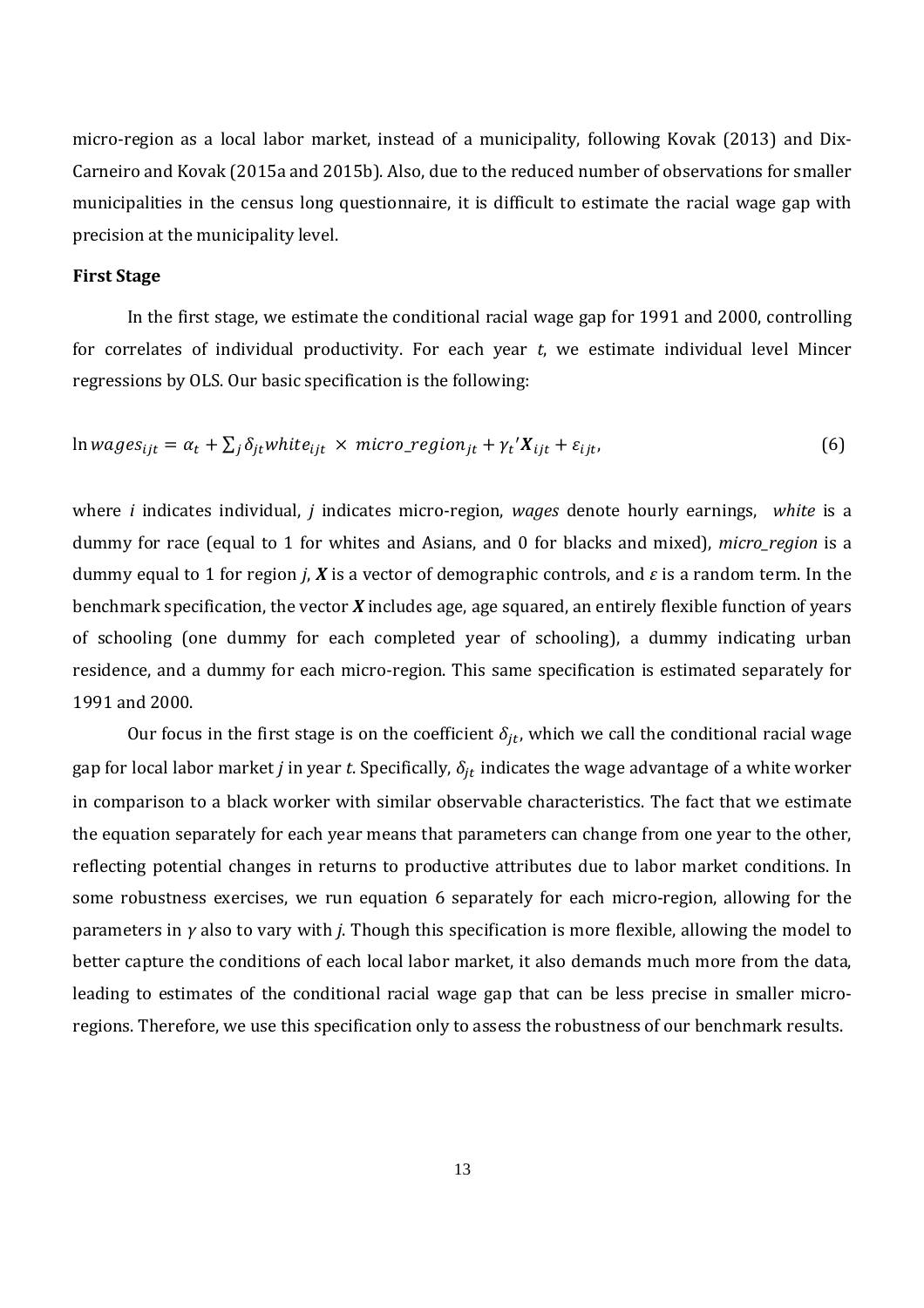#### **Second Stage**

The estimated racial wage gaps,  $\hat{\delta}_{it}$ 's, are used to construct the change in the racial wage gap over time for each local labor market *j*:  $\Delta(\hat{\delta}_j) = \hat{\delta}_{jt} - \hat{\delta}_{jt-1}$ . This variable becomes the dependent variable in our second stage regression, estimated by WLS:

$$
\Delta(\hat{\delta}_j) = \mu + \beta \Delta \left( \text{tar} \, \text{if} \, f_j \right) + \lambda' \, \text{W}_j + \omega_j,\tag{7}
$$

where *Δ(tariff)* represents the change in average tariffs between 1990 and 1995, *W* is a vector of controls, and  $\omega$  is a random term. The controls included in the vector W capture changes in aggregate market conditions in the micro-regions, which might affect the determination of wages and, indirectly, the racial wage gap. We discuss the specific variables included later on in this section. Following Charles and Guryan (2008), the second stage regression is weighted by the precision of the first stage estimates (inverse of the standard-error of  $\Delta(\hat{\delta}_i)$ ).

Our parameter of interest in the second stage is *β*, which captures the impact of the change in average tariffs on the conditional racial wage gap. The theory of taste-based discrimination presented in Section 2 predicts that increased competition in the market for final goods should lead to reductions in the conditional racial wage gap, so we should expect  $\beta > 0$ . In other words, reductions in tariffs should be associated with reductions in the wage advantage that whites have in relation to blacks.

Our discussion on identification makes it clear that changes in tariffs were not driven by recent changes in local labor market conditions and, therefore, were not endogenous to the issue that we want to analyze here. Still, there remains the possibility that changes in tariffs might have affected the racial wage gap through channels other than that predicted by the theory of taste-based discrimination. This is the main concern in the estimation of our second stage and guides our choice of control variables to be included in *W*.

One possibility in this direction comes from other labor market effects of trade liberalization. The Heckscher-Ohlin model predicts that, after liberalization, a country should shift its production towards goods intensive in its relatively abundant factor, leading to an increase in the relative return to this factor. From this perspective, in the case of Brazil, one should expect to see a shift in production towards sectors intensive in low skill labor, accompanied by a reduction in the wage differential between high and low skill workers. Our first stage specification already controls for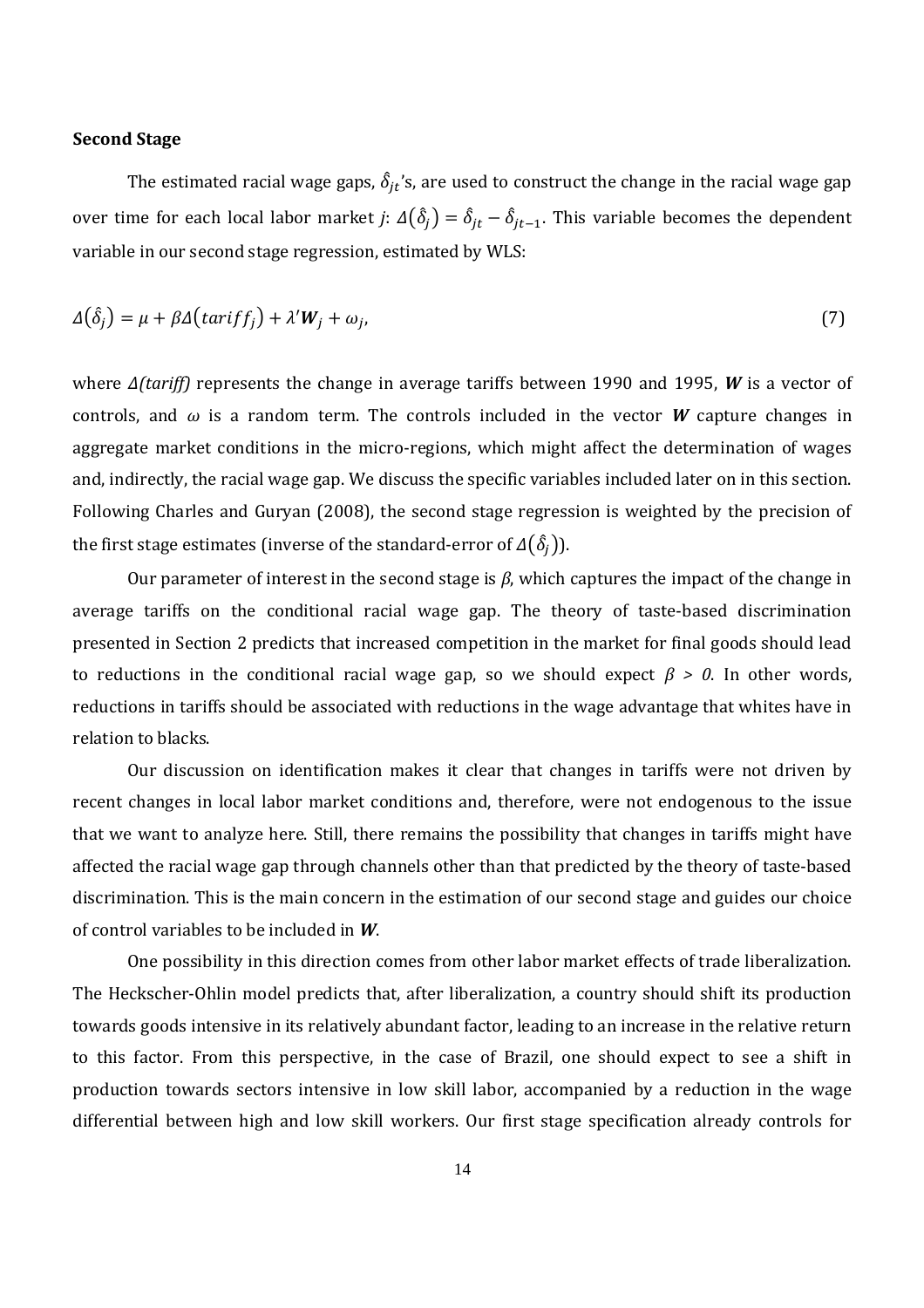schooling, partially accounting for the effects associated with changes in returns to productive attributes. Still, if one thinks that this same Heckscher-Ohlin effect should operate in relation to unobserved skills, it might be the case that it would interfere in the relationship between changes in tariffs and changes in racial wage gaps. This would be the case, for example, if blacks had access to education of lower (unobserved) quality, and liberalization also reduced wage differentials across (unobserved) qualities of education. For this to be the case, the change in returns to unobserved productive attributes (quality of schooling) would have to accompany the change in returns to observed productive attributes (years of schooling), and blacks would have to be less skilled than whites in terms of unobserved attributes.

To minimize this potential problem, we include as controls in our vector *W* the changes in average wages between 1991 and 2000 by level of schooling: up to 7 years (less than elementary), from 8 to 10 years (complete elementary and high-school drop-outs), from 11 to 14 years (complete high-school and college drop-outs), and 15 years or more (college graduates). By controlling for changes in returns to productive attributes, we are accounting for Heckscher-Ohlin effects in local labor markets. Even if we cannot measure returns to unobserved attributes, this strategy should go a long way towards shedding light on whether the issue discussed in the previous paragraph is a threat to identification. If changes in returns to unobserved attributes are driving the results, it must be the case that they are correlated with changes in returns to observed productive attributes. So, by controlling for the latter, we are capturing labor market equilibrium conditions associated with returns to different skill levels, and indeed partially controlling for the former. If the inclusion of these controls does not affect the coefficient of interest, it is because the correlation between reduction in tariffs and changes in the racial wage gap is not driven by changes in returns to productive attributes (observed or unobserved).

There was continuous improvement in schooling levels in Brazil during this period. So we also control directly for the change in the supply of workers by skill level and race, which might be associated with similar changes in the distribution of unobserved skills (and could be correlated, for example, to statistical discrimination). We include in *W* the share of workers by years of schooling and race, using the same educational classification discussed before. To control for other potential changes in educational policies, which might as well affect unobserved skills, we control for the change in the supply of public education. Since blacks are relatively poorer, increases in the quality of the public educational system may affect relatively more blacks than whites. We do not have a direct measure of the quality of the educational system for this period – such as results of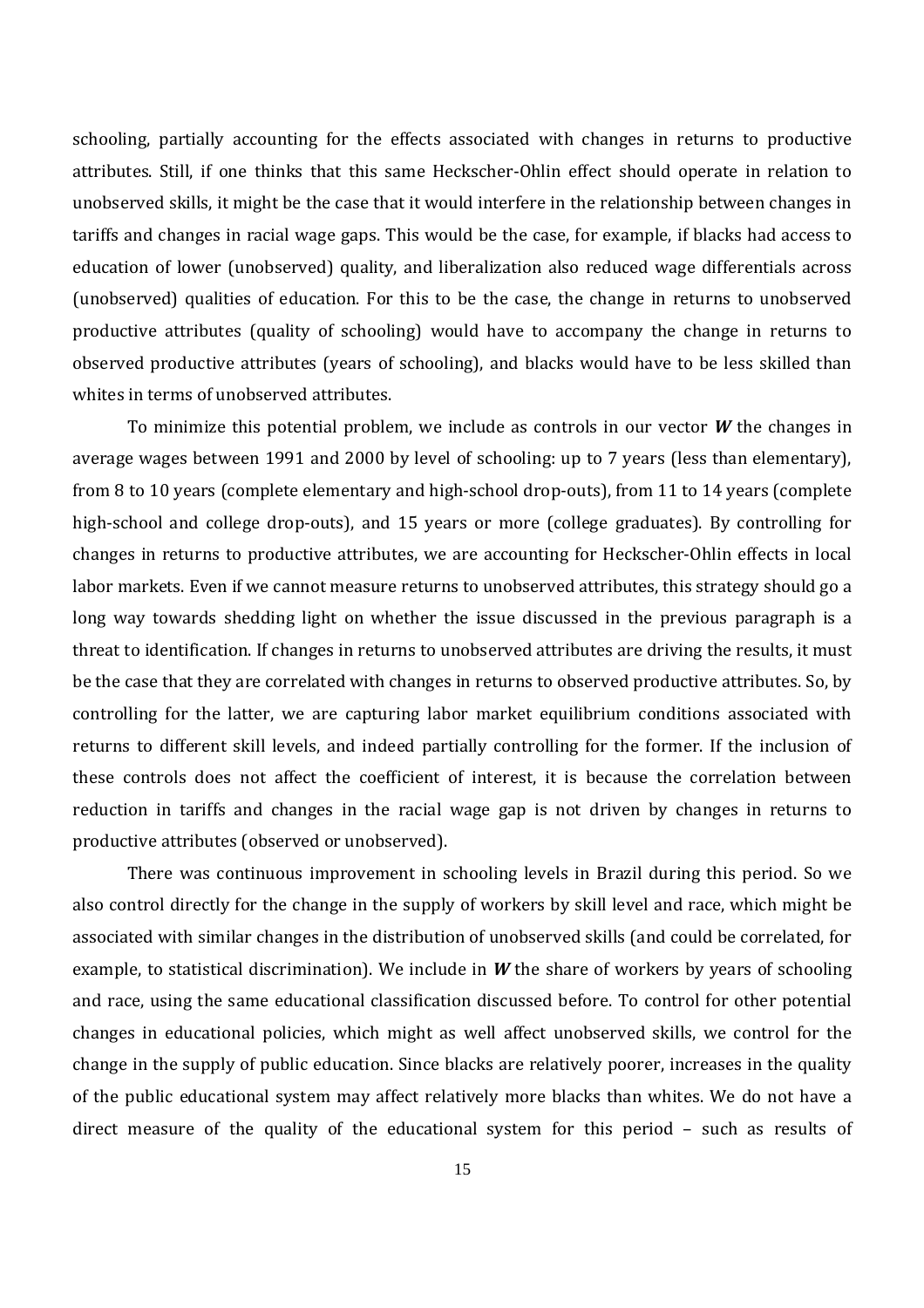standardized exams –, so we control for the change in the number of public schools normalized by the number of children.

Another potential effect of trade liberalization is through investments in technology. Juhn et al. (2013) find that NAFTA reduced the gender wage gap in Mexico not because of reduced discrimination, but because of investments in technology that reduced the demand for physical labor. Though this possibility seems less plausible in the context of races, we still account for it by including in our vector of controls *W* the share of blue collar workers in each micro-region. If there is some technological change in response to liberalization, one should expect it to be partly reflected on changes in the relative share of blue collar workers. We also control for unemployment and informality rates (among salaried workers), to account for other margins of labor market adjustment, and for migration, which might affect the response of local labor markets to exogenous shocks (as suggested by Cadena and Kovak, 2013). These labor market changes could have been affected by the trade reforms and could have heterogeneous effects across races. Additionally, they help control for broader patterns in the Brazilian labor market.

Our benchmark specification also includes dummies for the 5 main geographic regions in Brazil. In some specifications, we replace the 5 geographic region dummies by 27 state dummies.

#### **4.3 Calculating Average Tariffs for Local Labor Markets**

Trade policy in Brazil is determined at the federal level, so tariffs are the same for each sector irrespectively of location. But the structure of employment varies across locations, so the impact of a given reduction in tariff is not homogeneous across the territory. To take advantage of this fact and explore the differential impact of the trade reform across local labor markets with different initial structures, we follow Kovak (2013). Kovak (2013) proposes a methodology for calculating average tariffs for local labor markets based on a model specifically developed to analyze the regional impacts of trade liberalization. His model treats each region (local labor market) as a specific-factors economy with two inputs: labor and an immobile factor. Labor is supplied inelastically in each region and can move across sectors, but cannot migrate across regions. The immobile factor, which we call capital here, cannot move across sectors or across regions, and represents location specific factors that augment the productivity of labor in a given industry.<sup>3</sup> Technology is assumed to have constant returns to scale and to vary across sectors, but not within sectors across regions. Finally, there is a single national market for the goods produced in the different regions.

<sup>3</sup> These could include natural resources, land, agglomeration effects, and specific fixed capital, as suggested by Kovak (2013).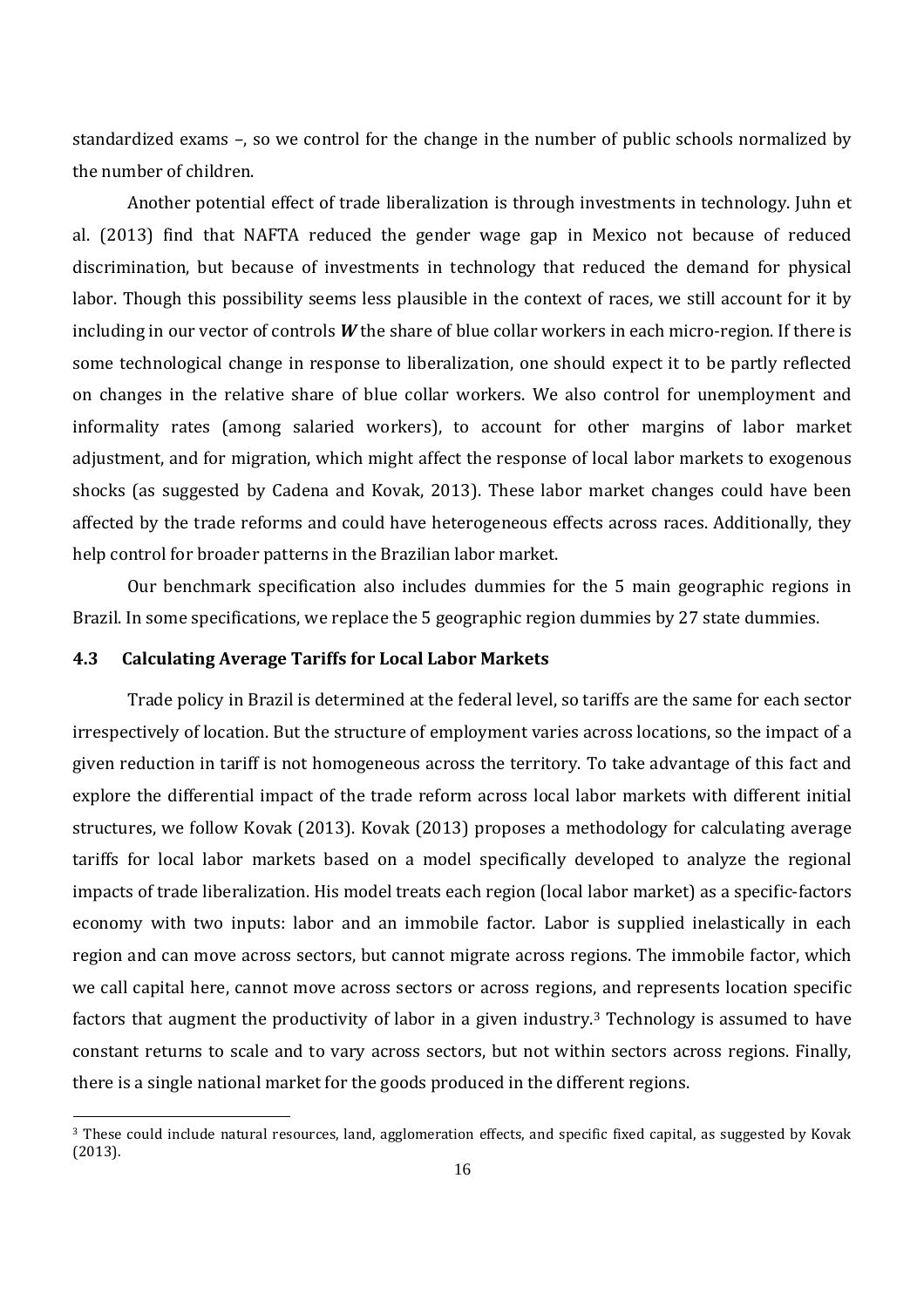This model justifies the use of a measure of tariffs at the subnational level that is similar to a formulation that was already present in the empirical literature (Topalova, 2010), but had no theoretical basis. Consider an economy with sectors *r = 1,…, R*, where *R* represents the non-tradable sector. From the perspective of local labor market *j*, the relevant variation in tariffs between period *t-1* and *t* is

$$
\Delta\big(tariff_j\big) = \sum_{r \neq R} \psi_{jr} \{ ln(1 + tariff_{rt}) - ln(1 + tariff_{rt-1}) \},\tag{8}
$$

where  $\psi_{jr} = \frac{L_{jr} \epsilon_{jr}}{\sum_{r \neq p} L_{irr}}$  $\Sigma$ r≠R  $L$ jr $\epsilon$  jr , *Ljr* indicates employment in sector *r* in local labor market (micro-region) *j*,  $\epsilon_{jr} = \frac{\sigma_{jr}}{\theta_{jr}}$  $\theta_{jr}$ is the elasticity of the demand for labor, *σjr* is the elasticity of substitution between inputs, and  $\theta$ *<sub>jr</sub>* is the share of capital in total cost.

In the model, the equilibrium change in local wages is proportional to this change in average tariffs. The change in average tariffs, in turn, captures the shock to local labor demand determined by the change in equilibrium prices due to trade liberalization. We use this same variable to analyze the impact of increased competition on labor market discrimination, with the understanding that the reduction in equilibrium prices following trade liberalization comes precisely from increased competition in the market for final goods and, therefore, is intrinsically associated with reduced average profits in the tradable sector.

The relevant change in tariffs faced by a local labor market is a weighted average of the changes in tariffs experienced by the different sectors, where the weights are functions of the elasticities of labor demand and employment levels observed in each sector. Notice that the nontradable sector is not explicitly considered in the weighted average, a result that comes directly from the theoretical model (in fact, according to the model, the relevant variation for the non-tradable sector is equivalent to the average variation across sectors). Since changes in employment and elasticities may be endogenous, only values from the initial period (1991) are considered in the calculation.

In practical terms, given the limited information available, some simplifying assumptions are needed. Following Kovak (2013), we assume that the technology is Cobb-Douglas, which implies a constant elasticity of substitution for every *j* and *r*:  $\sigma_{ir}$  = 1. Second, we assume that the share of capital in total cost  $(\theta_{jr})$  varies across sectors, but not across regions, so that  $\theta_{jr} = \theta_j$ . The value of each  $\theta_i$  is calculated from the National Accounts as the fraction of value added not associated with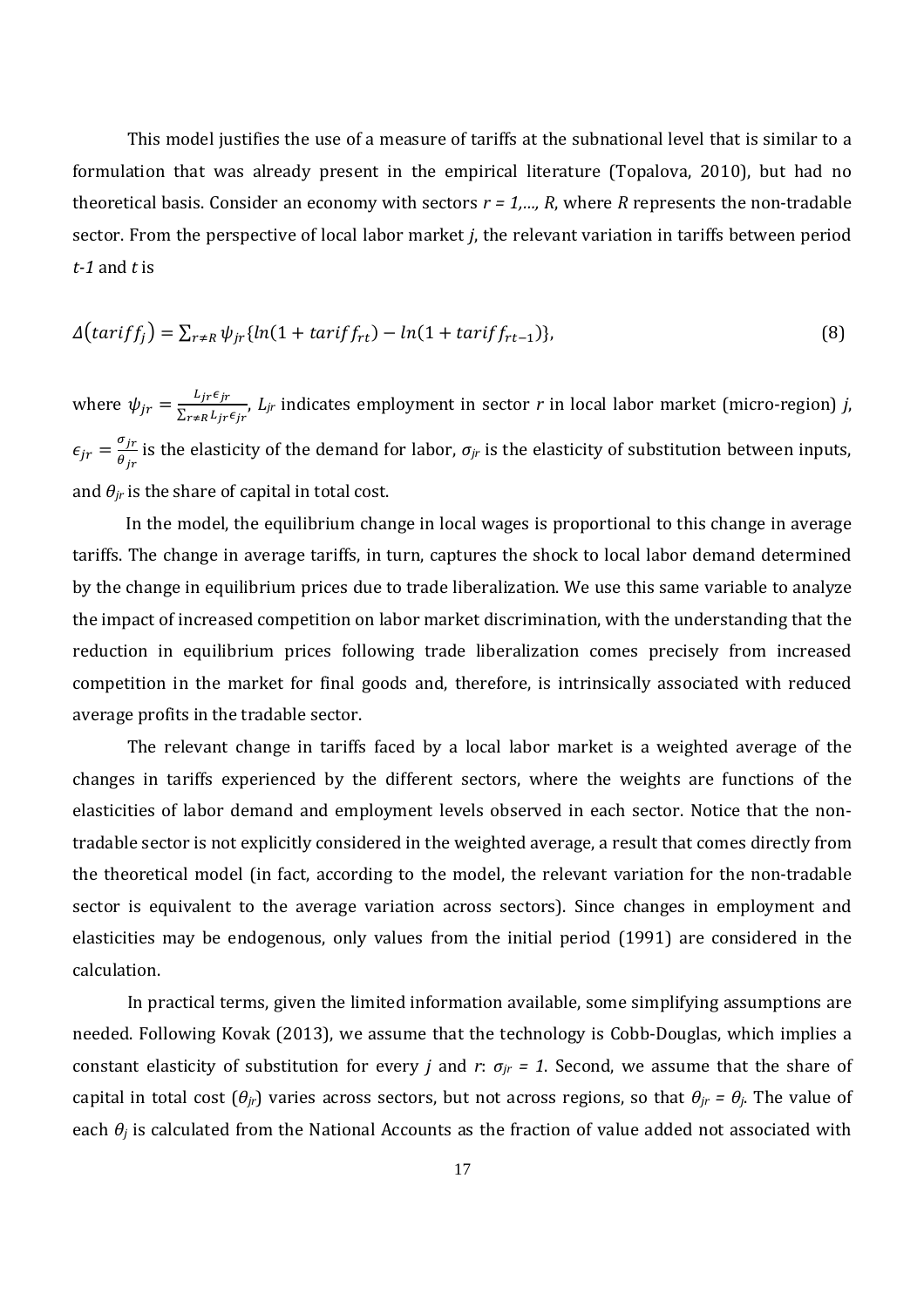labor earnings:  $\theta_r = \frac{VA_r - L E_r}{VA_r}$  $V_{VA_T}^{r-LLr}$ , where *VA<sub>r</sub>* is the value added in sector *r* and *LE<sub>r</sub>* indicates labor earnings in sector *r*. In fact, under these additional assumptions, the incorporation of the elasticity of demand in the calculation of average tariffs is of little consequence.<sup>4</sup>

When conducting our empirical exercises, we also test the robustness of our results to other commonly used measures of trade openness: the ratio of imports to production (M/P) and the import penetration coefficient (MPC, defined as MPC  $\equiv$  Imports/(Production + Imports – Exports)). These data are only available by sectors at the national level. We use equation 8 and apply the same strategy used for tariffs to calculate M/P and MPC by micro-regions.

#### **5 Data**

#### **5.1 Sources of Data and Sample**

We use data from the Brazilian 1991 and 2000 censuses to estimate the conditional wage gaps in the first stage of our empirical strategy (equation 6). These data are also used to calculate the aggregate variables introduced as controls in the second stage (changes in aggregate labor market conditions, including average wages and employment by educational categories, shares of blue collar occupations, share of informal employees, unemployment, and migration). We define blue collar occupations as those that typically do not require formal (technical or college) training or education, as opposed to professional occupations. In the 1991 census, we define blue collar occupations as those associated with codes 301-928. These include, among various others, fishermen, miners, mechanics, shoemakers, bricklayers, merchandise packers, sellers, cashiers, drivers, cleaners, and dustmen. Informal employees are defined as those who do not have a registered labor contract (or, in terms of the Brazilian legislation, do not have their "labor card" signed by the employer). Regarding migration, census data allow us to calculate the percentage of the population that immigrated to a given micro-region within the previous five years.

We also use the change in the number of schools per capita as control in some specifications of our second stage. We construct this variable as the number of public schools (preschools, elementary schools, and high schools) per 1,000 individuals aged between 0 and 17 in each microregion (data from the Brazilian School Census). Unfortunately, there are no data for number of schools in 1991, so we use information from 1995 and 2000 to construct the change in this variable.

<sup>&</sup>lt;sup>4</sup> Kovak (2013) reports a correlation of 0.996 between the results of calculations with and without the inclusion of  $\epsilon_{ir}$ .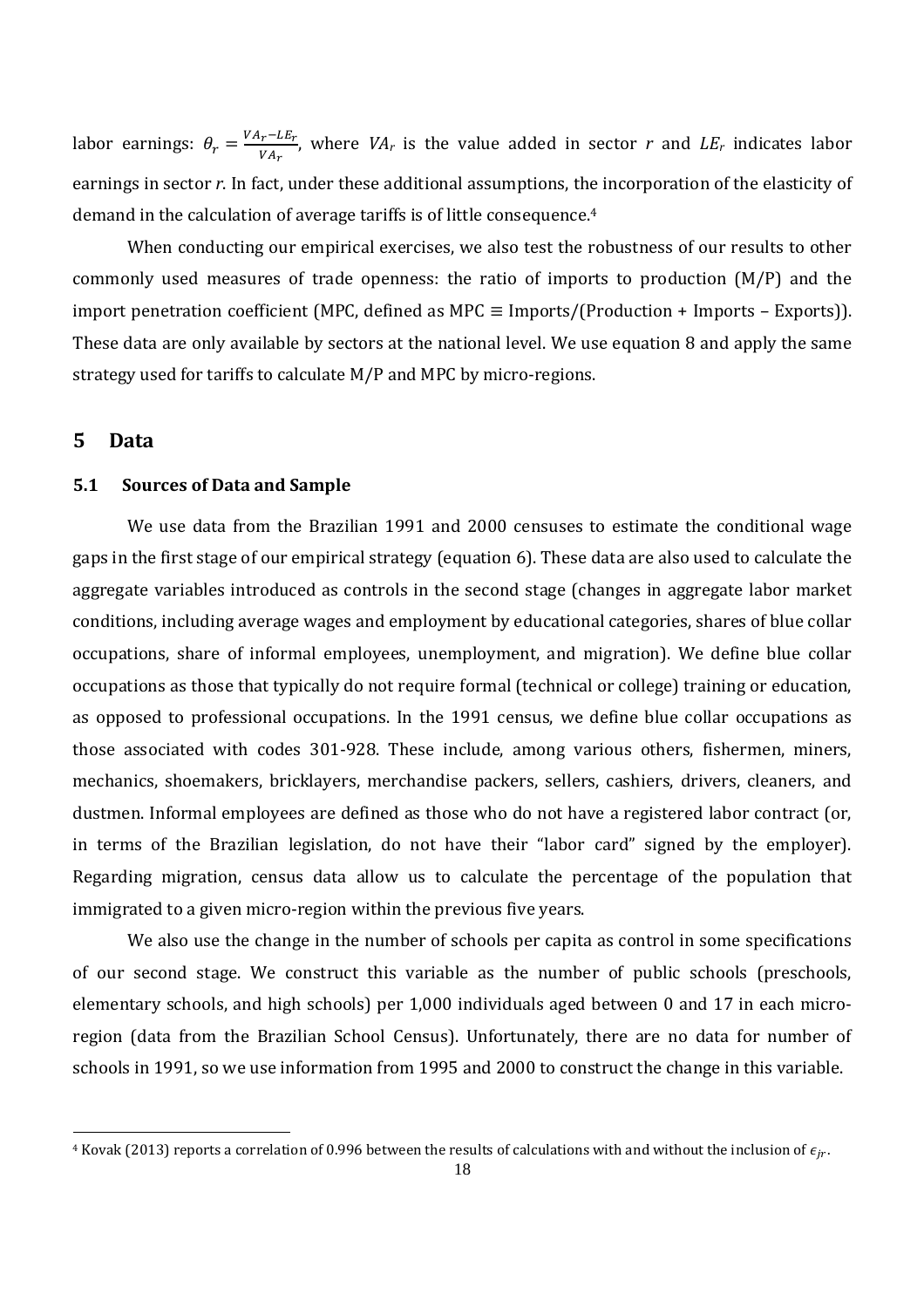Tariff reductions are calculated from information provided by Kume et al. (2003). Kume et al. (2003) compute average tariffs for 32 sectors directly from international trade legislation. These 32 sectors are not entirely consistent with the sectorial classification used by the Brazilian census, so we merge some of them in order to make the two datasets compatible (Appendix Table A.2 describes how the two sectorial classifications were merged). This gives us 20 sectors plus services. The tariffs of the "new" merged sectors are calculated as weighted averages of their subsectors, where the weights are given by the relative value added of each subsector.

Value added and total labor earnings by sector, used to calculate the change in average tariffs by micro-region, are provided by the National Accounts from the Brazilian Census Bureau (IBGE). The National Accounts also provide the value of production needed to compute our alternative measures of exposure to trade (import-production ratio and import penetration coefficient). Import and export data are from Gonzaga et al. (2006), while data on market concentration in Brazil, used in some heterogeneity analyses, are from Ferreira and Fachini (2005).

As mentioned before, our benchmark specification uses the change in tariffs between 1990 and 1995, as Kovak (2013), because this period concentrates the part of the trade reform that effectively represented increased openness. Since we look at changes in wages between 1991 and 2000, we implicitly assume that: (i) the change in policy was perceived as permanent; (ii) the main labor market adjustments due to the trade reform were already completed by 2000; and (iii) the minor additional changes to trade legislation introduced after 1995 were not critical for labor market outcomes in 2000. We assess the validity of assumption (ii) by also looking at the long-run effect of the trade liberalization using the 2010 census. Assumptions (i) and (iii) are supported by the fact that there was little variation in tariffs after 1995, with long-term changes between 1990 and 2010 remaining highly correlated with those observed up to the moment immediately after liberalization in 1995 (correlation coefficient above 0.96 up to 2010 when looking at changes in average tariffs for local labor markets; see Dix-Carneiro et al., 2016). Still, in some robustness exercises, we also consider changes in tariffs from 1990 to 1998 and from 1987 to 1995.

Our main results use a sample of male employees (excluding public servants, self-employed, employers, and domestic workers), with positive earnings, aged between 20 and 60. We choose to focus on prime aged male employees to come closer to the concept of employer discrimination from Becker (1957), and to emulate the hypothesis of inelastic labor supply present in both Becker (1957) and Kovak (2013). Under these restrictions, there are 1.8 million observations in the 1991 census sample and 2.3 million observations in the 2000 census sample. To assess the robustness of the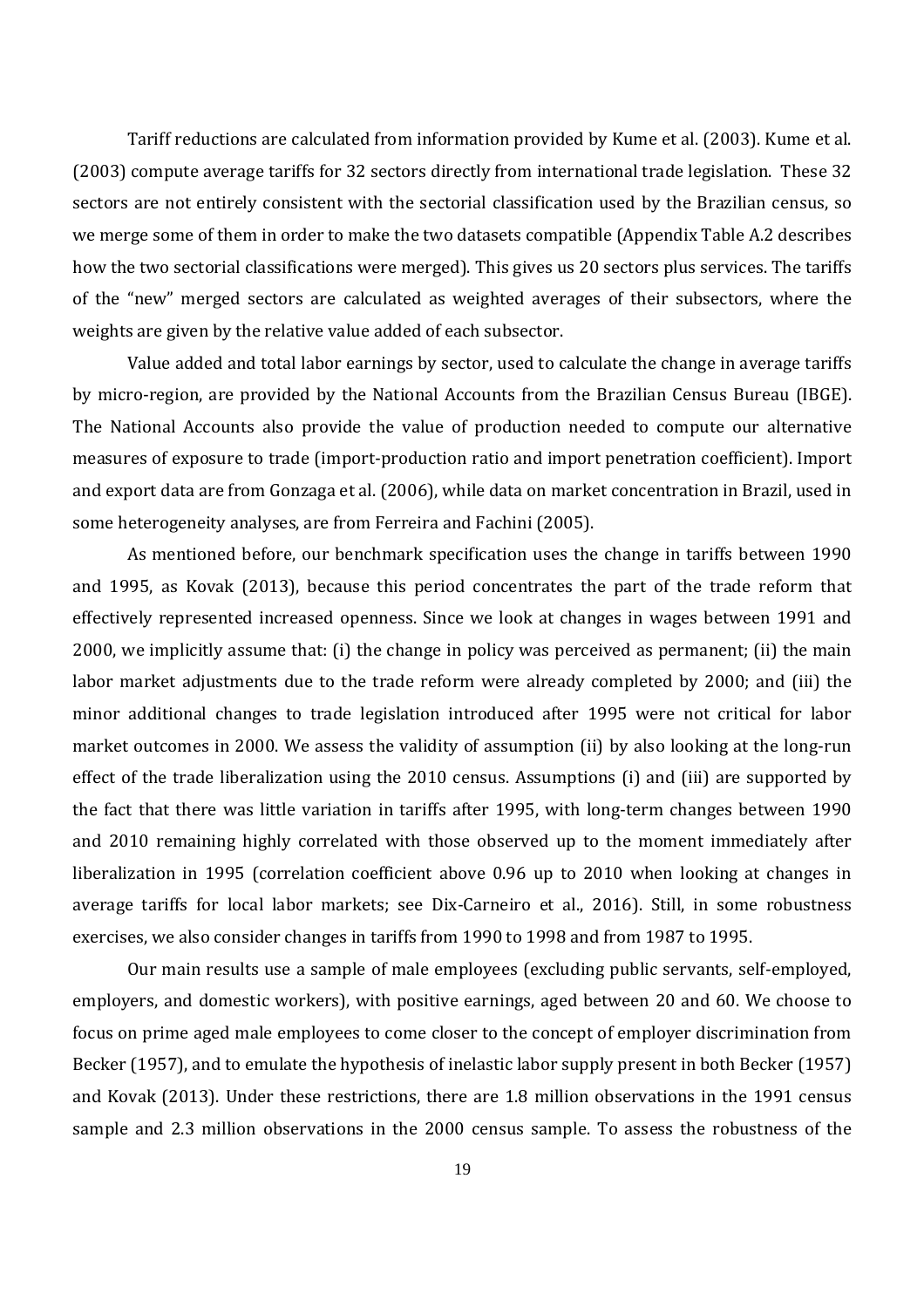results to potential market imperfections associated with labor market attachment, insertion, and mobility, some alternative samples are also considered. For example, we present results including self-employed men, women, and restricting the sample to full-time workers.

Finally, in the second stage of our analysis, the unit of observation is a micro-region, taken to represent a local labor market. We use compatible definitions of micro-regions in the 1991 and 2000 censuses, resulting in a total of 480 observations.<sup>5</sup>

#### **5.2 Descriptive Analysis**

Table 1 presents descriptive statistics for the 1991 and 2000 censuses, based on our main sample (male employees between ages 20 and 60, with positive earnings). In addition to providing a broad overview of the labor market conditions in Brazil during the period of our analysis, the table also helps guide our later discussion of the results.

The typical individual in the sample in both years has around 34 years of age, works full time (more than 90%), did not complete elementary school, works in the services sector, and in a blue collar occupation. It is worth noticing the reduction of 7 percentage points in the fraction of workers with less than complete elementary education between 1991 and 2000, the increase in the fraction of workers attending school, and the reduction in the share of workers in manufacture. Real wages are approximately stable during the period, driven mostly by the change in the composition of the labor force, since wages fell for most educational levels (with the exception of college, which comprises a small fraction of the population; real wages in 2000 values, deflated by the National Consumer Price Index, following Corseuil and Foguel, 2002).

The last rows in the table present numbers on the trade variables used and on the conditional racial wage gap.<sup>6</sup> The average tariff reduction across micro-regions was 9.7 percentage points (corresponding to 48% of the initial level), and was accompanied by increases of 85% in the ratio of imports to production and 81% in the import penetration coefficient. The seemingly small initial level of tariffs when looking at micro-region averages, when compared to Figure 2 for example, comes from the role of the agricultural sector.<sup>7</sup> Tariffs were already low in agriculture by 1990 and,

<sup>5</sup> Appendix B describes the procedure adopted to make the definition of micro-regions compatible across censuses. This procedure leads to an initial sample of 488 micro-regions. We lose 8 micro-regions due to missing observations on some of the key variables (for example, the smallest micro-regions do not have observations for employees with positive wages for certain combinations of race and educational group). We use the 480 observations with a complete set of variables throughout to keep a consistent sample in all empirical exercises. Results are very similar if, where possible, we use the complete sample of 488 observations.

<sup>6</sup> The conditional racial wage gap in the table is the average of the gaps estimated for each micro-region in our first stage. <sup>7</sup> Appendix Table A.1 presents the sectorial distribution of employment in the Brazilian economy for 1991. As mentioned before, the 1991 sectorial shares are used as weights in the calculation of average tariff changes by micro-region.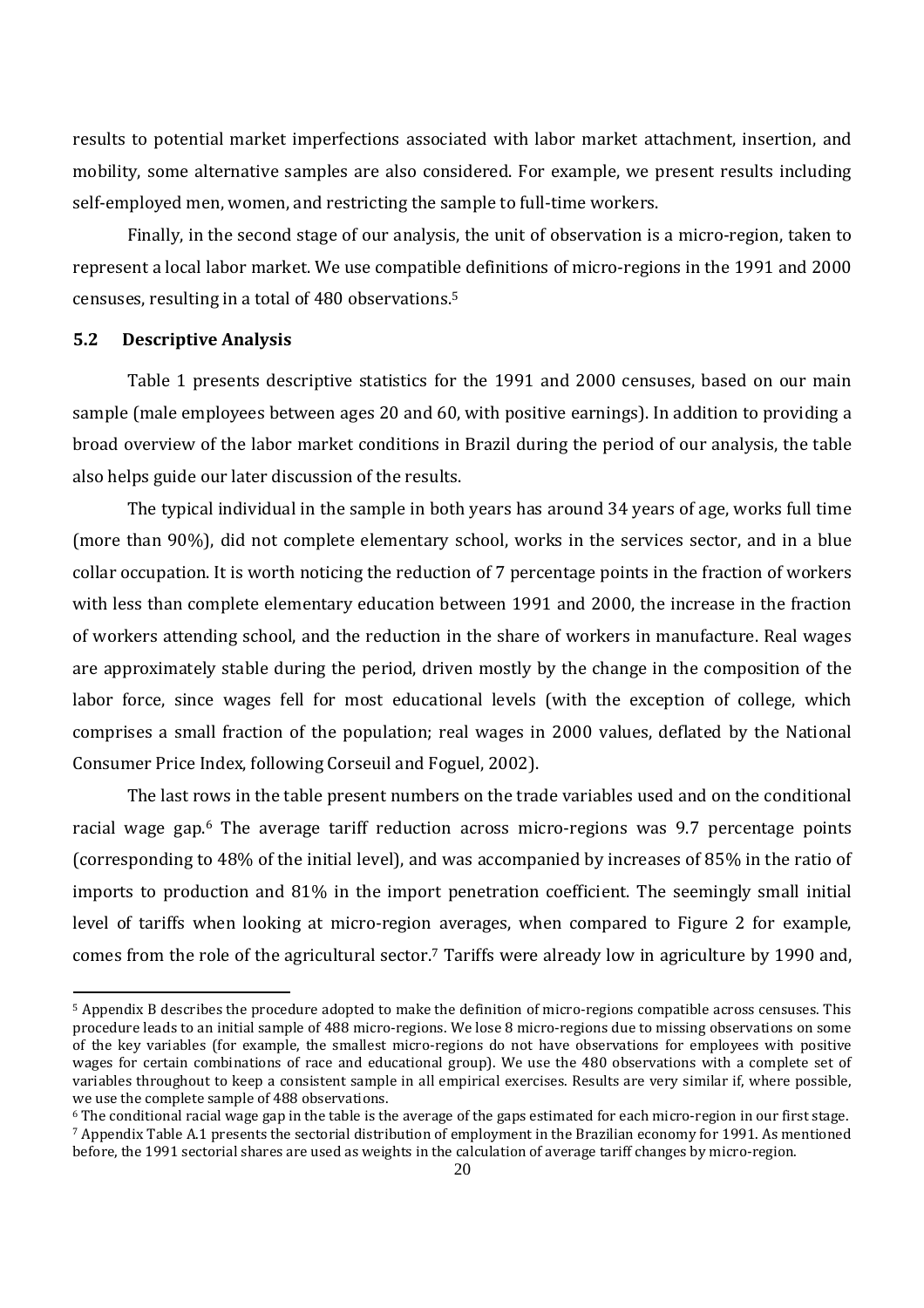excluding the services sector, agriculture employed a substantial fraction of the labor force. The combination of these two facts dampens the sectorial tariff reductions discussed before. Nevertheless, the reduction in tariffs represented a substantial change in exposure to foreign competition, which indeed ended up reflected on the measures of import penetration.

It is also important to notice that the conditional racial wage gap remained roughly stable in Brazil during this period (in fact, it was reduced by 0.4 percentage point). So, if trade liberalization did work towards reducing labor market discrimination, other factors must have worked in the opposite direction. An answer to this specific question is beyond the scope of this paper. Still, it highlights the fact that we are exploring the role of increased competition in reducing the racial wage gap in a context where there is no widespread trend in this direction.

#### **6 Results**

We concentrate on the results from the second stage, since our first stage reproduces commonly used estimation procedures for Mincer regressions. Still, when useful, we briefly mention the specification used to estimate the racial wage gap in the first stage.

Table 2 presents the main result from our empirical exercise. Column 1 shows the coefficient of a univariate regression of the change in the conditional racial wage gap on the change in tariffs, without additional controls. Column 2 introduces dummies for geographic regions, corresponding to the five great geographic regions in Brazil: North, Northeast, Center-West, Southeast, and South. Column 3 adds controls for changes in earnings by level of schooling (primary, elementary, high school, and college), and column 4 replaces the geographic region dummies with state dummies (26 states plus the Federal District). Panel A corresponds to our benchmark specification, where a single Mincer regression is used to estimate the racial wage gap for all micro-regions in a given year, while Panel B corresponds to an alternative specification where a different Mincer regression is estimated separately for each micro-region in each year.

Column 1 in Panel A shows that there is a positive correlation between changes in tariffs and changes in the conditional racial wage gap, as predicted by theory. This means that local labor markets that experienced larger reductions in average tariffs also experienced larger reductions in the conditional wage differential across races (remember that our race dummy indicates white workers). The introduction of regional dummies in column 2 increases slightly the magnitude and the precision of the estimated coefficient.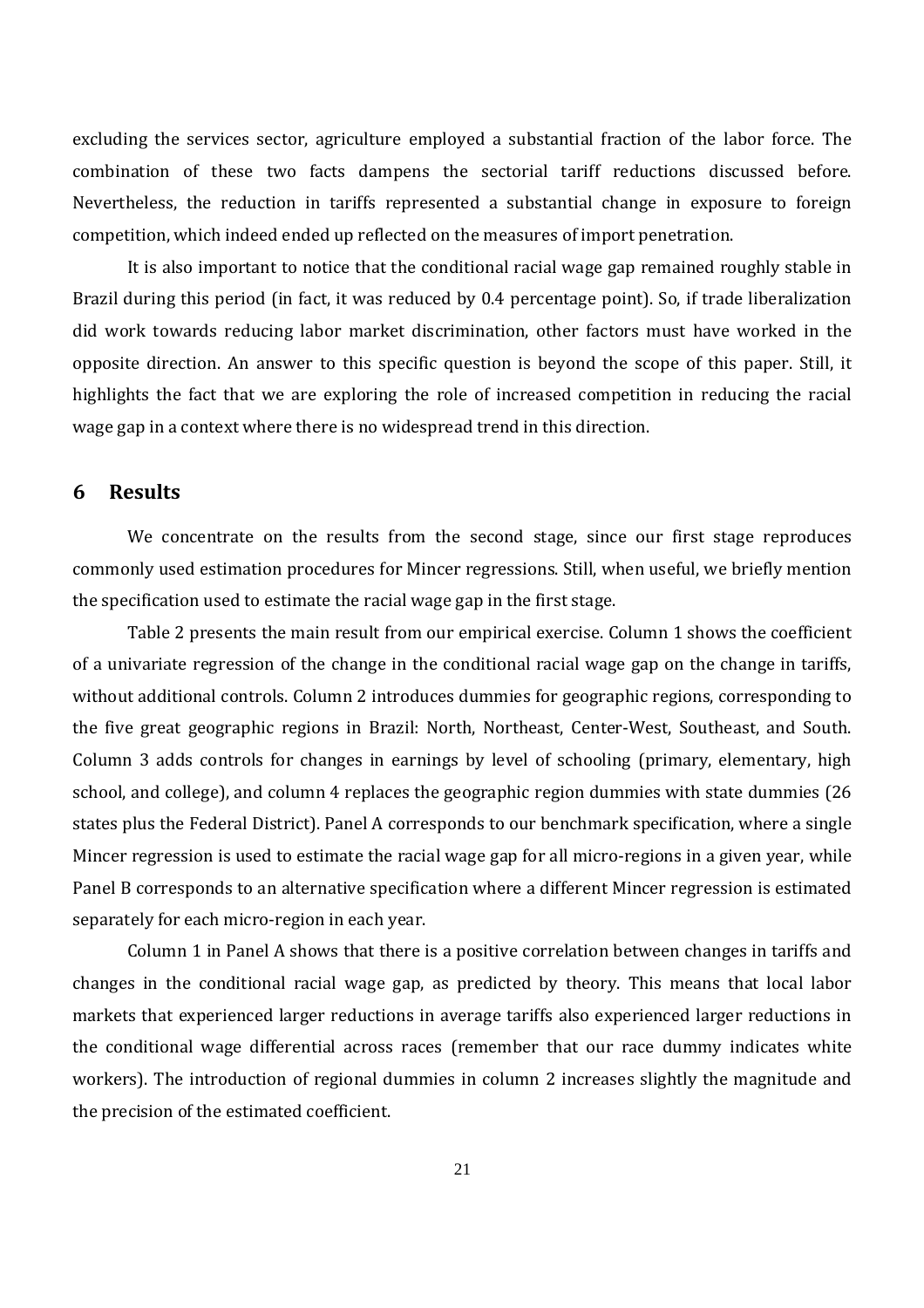The most important result from Table 2 is the change in the coefficient of interest once we move from column 2 to column 3. In column 3, we control for changes in wages by levels of schooling, which should account for the effects of trade on local labor markets that would emerge from a Heckscher-Ohlin model. By controlling for these variables, we are accounting for the relative change in demand for skills driven by shifts in production towards sectors intensive in the abundant factor (in the case of Brazil, low skill labor). If the positive and significant coefficient on *Δ(tariff)* in columns 1 and 2 were only capturing a relative increase in the demand for unskilled labor – with blacks being less skilled than whites – one should expect to see a reduction in the estimated coefficient as we move from column 2 to column 3. Notice that this should be the case even if the coefficients estimated in columns 1 and 2 were related to unobserved skills, as long as the change in returns to unobserved skills followed the same pattern of the change in returns to observed skills (meaning that locations with reduced wage differentials across observed skills also displayed reduced wage differentials across unobserved skills). But once we control for changes in earnings by level of schooling, the coefficient of interest increases in magnitude and remains strongly significant. The correlation between changes in tariffs and changes in racial wage gaps captured by our empirical strategy does not seem to be driven by changes in returns to productive attributes (in addition, our first stage already controls for schooling and allows for changes in the return to schooling between 1991 and 2000).<sup>8</sup> This conclusion is further reinforced by the fact that there is no consensus in the literature on the effect of trade liberalization on returns to skill in Brazil (see, for example, Arbache and Menezes-Filho, 2000, Arbache and Courseuil, 2004, Gonzaga et al., 2006, Ferreira et al., 2010, Kovak, 2013, Dix-Carneiro and Kovak, 2015).<sup>9</sup>

<sup>&</sup>lt;sup>8</sup> Notice that the coefficient on the change in primary schooling wages is negative and statistically significant. This is consistent with the argument made in the text that increases in the relative gains of low skill workers in terms of observed attributes (in the case of Brazil, primary educated workers, in which blacks are overrepresented) should be correlated with relative gains to low skill workers also in terms of unobserved attributes, which should in turn be correlated with reductions in the conditional racial wage gap. This effect can be seen in the significant and negative coefficient on the change in primary wages in column 3. Still, this is not driving the estimated impact of the change in tariffs and, therefore, does not interfere with our identification strategy.

<sup>9</sup> For the interested reader, Appendix Table A.3 repeats the same specification from column 3 of Table 2 by educational levels. It shows that, even when estimated separately for each level of schooling, we still find positive and statistically significant coefficients for the cases of primary and elementary schooling. Coefficients are estimated much less precisely for high school and college education, since the number of first stage observations for these cases is very small in various micro-regions. In this exercise, we re-estimate the conditional racial wage gap in the first stage by interacting the racial dummy with the dummies for years of schooling. The second stage remains the same as before. If we include selfemployed workers in our first stage, increasing the size of the sample and the precision of the estimates, results for all schooling levels become positive and statistically significant (results available upon request). So the results in the last two columns of Table A.3 seem indeed to be driven by the low number of first stage observations and imprecision in the estimation of the conditional racial wage gap.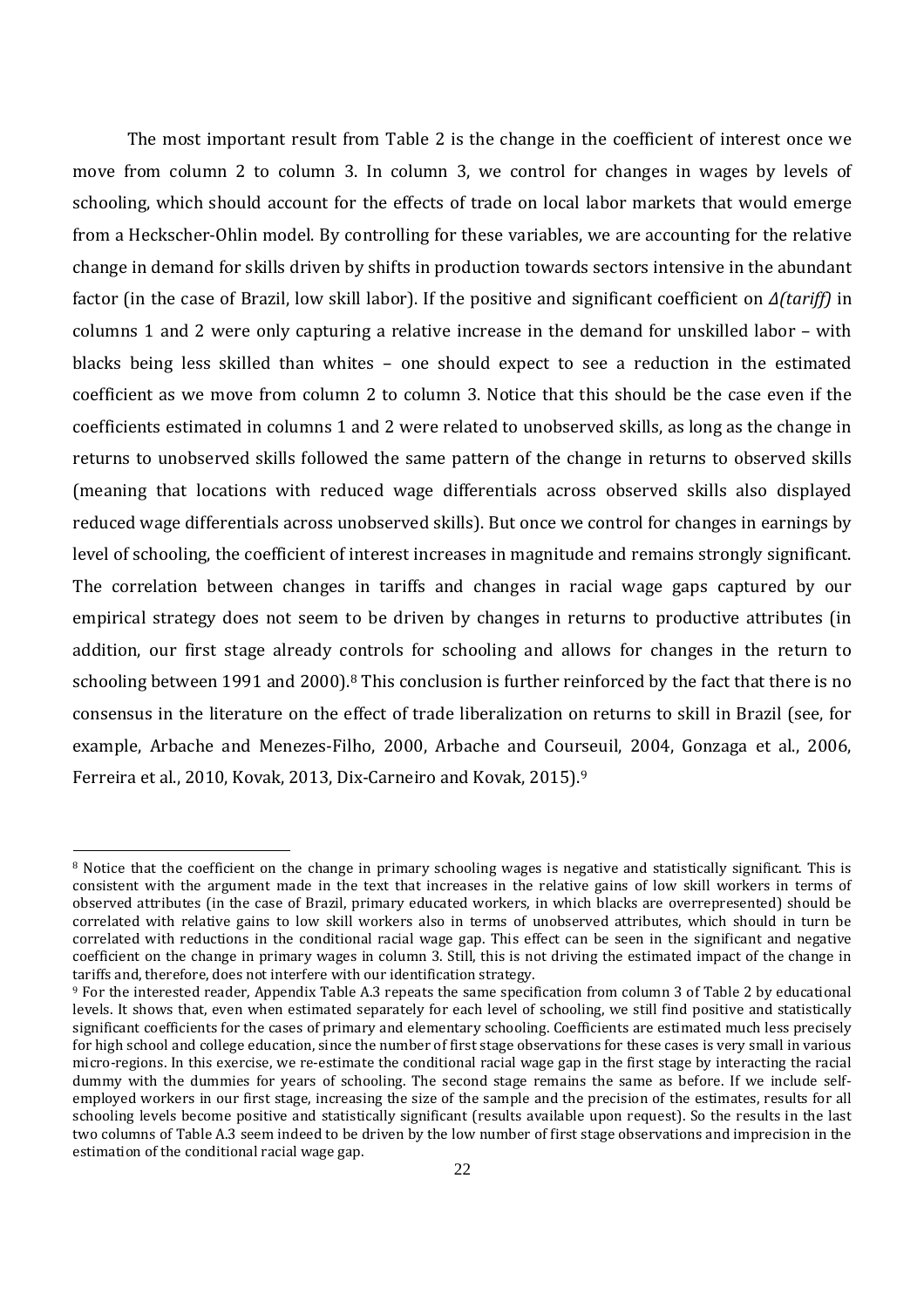In column 4, we replace the 5 geographic region dummies by 27 state dummies. The estimated impact of the change in tariffs increases slightly in magnitude, but remains very similar to that from column 3. Specific characteristics of regions or states do not seem to be correlated with our estimated coefficient. Since we have an average of only 18 micro-regions per state, the specification with state dummies becomes too heavy and compromises the precision of the estimates in some of our following empirical exercises, where we look at more restrictive samples. We proceed therefore with the controls from column 3, including geographic region dummies, as our benchmark specification.<sup>10</sup>

Panel B in Table 2 reproduces the same sequence of results from Panel A, but using a separate Mincer regression in the first stage to estimate the conditional racial wage gap in each micro-region and year.<sup>11</sup> This strategy is more flexible in that it allows for returns to productive attributes – such as education or experience – to vary across micro-regions in the same year, therefore better capturing the specific characteristics of the equilibrium in each local labor market. On the other hand, it demands much more from the data. Results in Panel B are very similar in magnitude and significance to those in Panel A. In addition, the qualitative pattern of change in coefficients as we move from columns 1 to 4 remains the same, so the discussion related to Panel A applies here as well.<sup>12</sup>

According to the Hecksher-Ohlin model, relative returns to inputs should summarize all the relevant impacts of trade reforms on labor markets, so the benchmark specification from Table 2 is the closest in spirit to the theory. But we check the robustness of our results to other labor market changes that could be important in the presence of market imperfections and that, in principle, might have differential effects across races. Some of these may be functions of the phenomenon we are analyzing here and may not strictly belong to the right-hand side of our estimating equation (see

 $10$  Results are virtually identical as well if we control for informality when estimating the wage regression in the first stage (see Appendix Table A.4). Informality might be a concern in terms of interpretation of the results if changes in wages were entirely driven by changes in informality at the individual level, and informality were intrinsically associated with race.

<sup>&</sup>lt;sup>11</sup> The equation estimated for each micro-region *j* and year *t* is:  $\ln(wage)_{ijt} = \alpha_{jt} + \delta_{jt} white_{ijt} + \gamma_{jt}'Z_{ijt} + \varepsilon_{ijt}$ , where the vector *Z* includes all variables included in *X*, with the exception of the micro-region dummies.

 $12$  Appendix Table A.5 presents yet an additional alternative specification, where we estimate the impact of the reduction in tariffs directly, in one single step, together with the Mincerian equation. In this strategy, we estimate a single Mincerian regression including both years and adding year and micro-region dummies. Akin to a difference-in-difference strategy, the effect of the tariff reduction on the gender wage gap is identified, in this case, from the interaction of the micro-region specific tariff (which changes between years) with the race dummy (indicating white). To come as close as possible to our two-stage strategy, we include the same individual and aggregate (micro-region) level controls used in our previous first and second stages, and let the coefficients on the individual level variables vary across years. Table A.5 reproduces, in this setting, specifications analogous to those from Tables 2 and 3. Estimated coefficients are again positive and statistically significant, being typically very similar to the corresponding coefficients presented in Tables 2 and 3.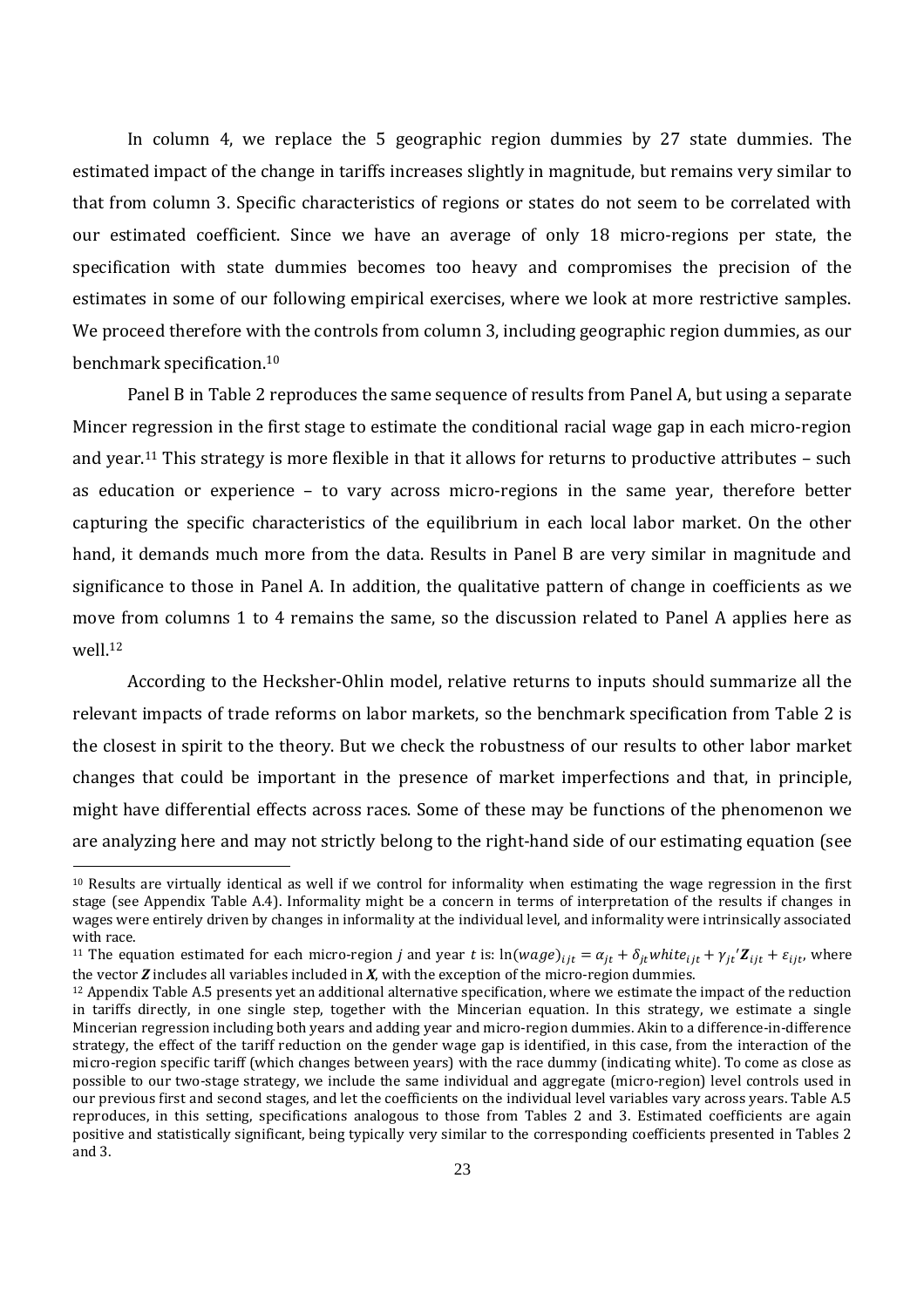discussion in Angrist and Pischke, 2009). Still, keeping this limitation in mind, we believe they help shed light on the driving forces behind the results reported before. Specifically, one may wonder whether the magnitude and significance of the estimated impact of the reduction in tariffs is in some way correlated with the changes observed along these dimensions. If they are not, there would be further support to the idea that we are indeed capturing the effect of increased competition in the market for final goods on labor market discrimination. So we incorporate these additional variables in Table 3, but do not carry them over to other specifications in the paper.<sup>13</sup>

Column 1 in Table 3 includes controls for the shares of employment by level of schooling and race (where the excluded category is primary schooling). Column 2, instead, controls for the number of public schools per 1,000 children. Column 3 controls for labor market changes associated with occupational structure (share of blue collar occupations), informality, and unemployment. Finally, column 4 adds the control for immigration and column 5 includes all previous controls simultaneously.

In columns 1, 3, and 4 of Table 3, results are very close to those from Table 2. In column 2, the coefficient is slightly smaller in magnitude, but remains strongly significant. Most importantly, when all controls are included simultaneously in column 5, the coefficient is again very similar to that estimated in column 3 of Table 2 and remains statistically significant.

Concerns related to changes in schooling or access to education, to other labor market consequences of the trade reform, to migration, or to broader macroeconomic trends – which in principle might have heterogeneous impacts across races due to non-observable productive attributes – do not seem to be first order issues. Some of these dimensions did affect the racial wage gap during the 1991-2000 period, but in ways that are on average orthogonal to the relationship between competition in the market for final goods and labor market discrimination. Notice, in particular, that Table 3 rules out alternative explanations based on changes in statistical discrimination due to differential changes in access to schooling across races (which, by chance, could be correlated with the reductions in tariffs). As long as these were correlated to education, one would expect the controls in column 1, which have virtually no impact on the estimated coefficient, to account for this type of effect.

Our benchmark specification (column 3 in Table 2) implies that a reduction in average local tariffs of 9.7 percentage points (equivalent to the average observed in the sample) leads to a

 $13$  In any case, the vast majority of qualitative results reported in other tables in the paper remain unchanged under any of the other specifications from Table 2. These results are available from the authors upon request.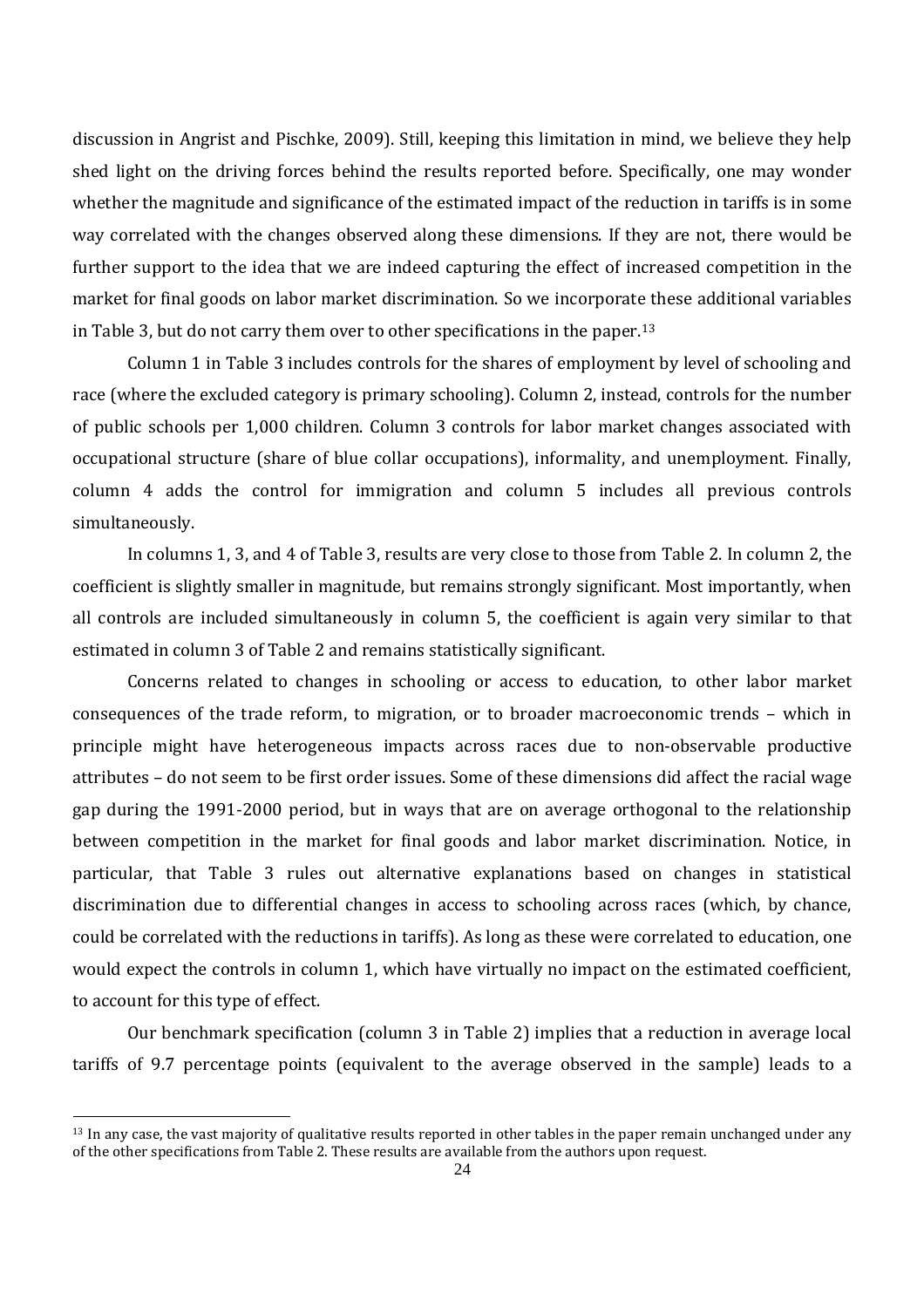reduction of 2.2 percentage points in the conditional racial wage gap (or 18% of its 1991 value, which was 12.3). Alternatively, a reduction in tariffs corresponding to one standard-deviation in the initial period (7 percentage points in 1991) would lead to a reduction of 13% in the racial wage gap. Though this effect may not seem particularly large, one should bear in mind that over the 1991-2000 period there was hardly any reduction at all in the conditional racial wage gap (0.4 percentage point). In other words, according to our estimates, had the liberalization process not taken place, the conditional racial wage gap would have increased by 1.8 percentage points (abstracting from aggregate effects of the trade liberalization on the racial wage gap, which are not captured by our identification strategy). Increased competition may have reversed a widening of the racial wage gap that would otherwise have been observed.

It is also worth noting that the impact of increased competition on the racial wage gap documented in Table 2 summarizes almost in its entirety the effects observed in the long-run. Appendix Table A.6 presents the results from a regression that reproduces our same benchmark exercise looking at the 1991 and 2010 censuses (instead of 1991 and 2000). The coefficients estimated for this extended 20-year period are very similar in magnitude to – and statistically indistinguishable from – those in Table 2. The evidence indicates that the trade liberalization led to a reduction in labor market discrimination due to increased competition that persisted over time.

#### **6.1 Alternative Timing and Measures of Trade Liberalization**

Our first robustness exercise considers alternative timings and measures of trade liberalization. The benchmark specification uses changes in tariffs between 1990 and 1995, corresponding to the period of effective liberalization. One might think that this would exaggerate the extent of liberalization, possibly biasing our estimates. To address this concern, we consider alternative specifications that use the change in tariffs between 1990 and 1998 (the last year for which consolidated data on tariffs by sector are computed by Kume et al., 2003), and between 1987 and 1995.<sup>14</sup> The results are presented in columns 1 and 2 of Table 4. In column 1, the estimated coefficient remains almost identical to that in Table 2 (column 3). In column 2, it increases in magnitude and remains strongly significant. So the specific timing of measurement of the change in tariffs does not seem to interfere with the results.

Other concern related to the measurement of the reforms refers to the use of tariffs as sufficient statistics for trade liberalization. Various other dimensions of economic policy and

<sup>14</sup> To calculate average tariffs for the merged sectors (see section 5.1) in 1998, we use value added from the 1995 National Accounts, and, for 1987, we use value added from the 1985 National Accounts.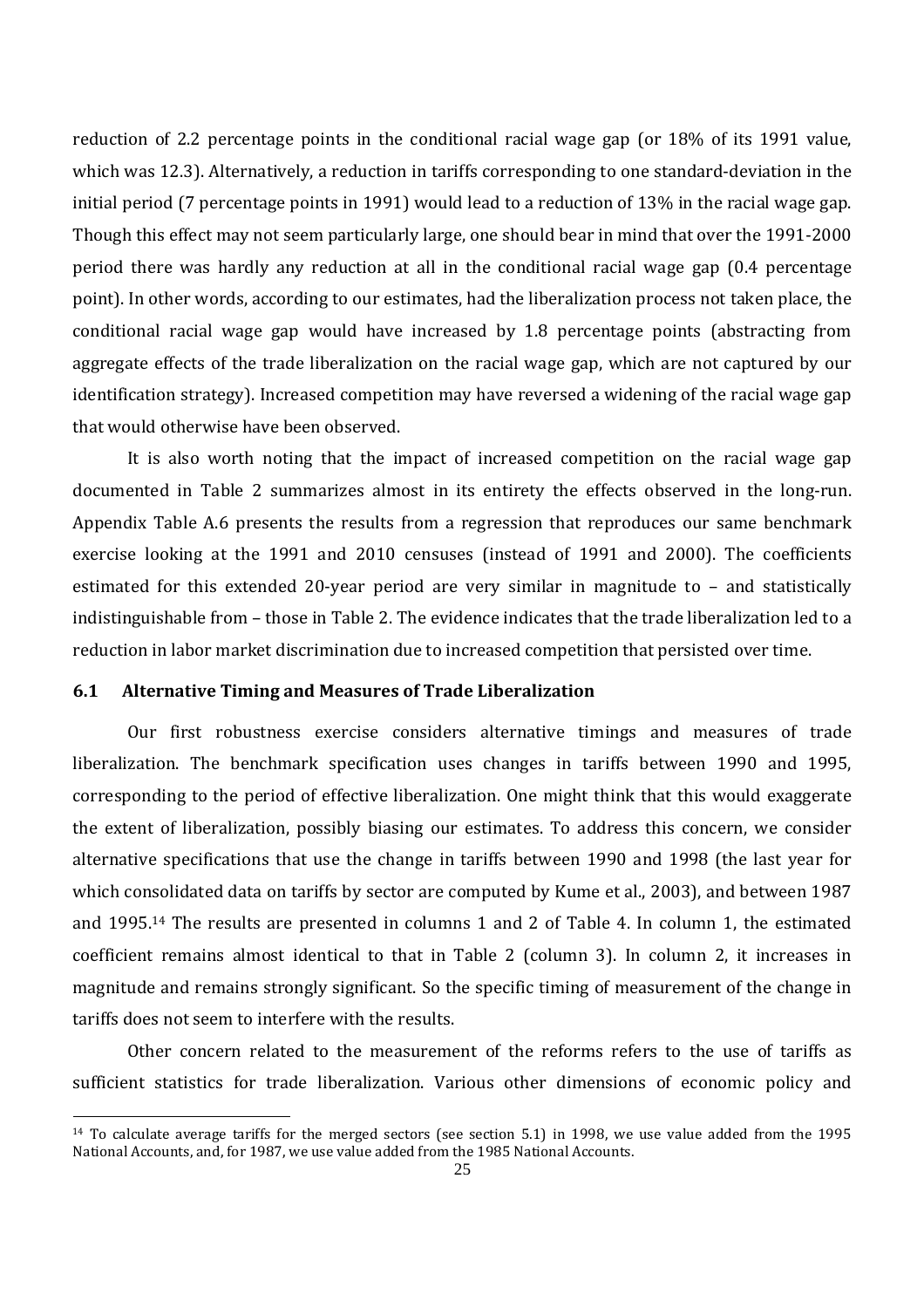regulation affect the effective degree of protection in a given economy, including non-trade barriers, exchange rate regimes, and red tape. For these reasons, some consider that variables related to the flow of international trade are more adequate measures of the actual degree of openness in an economy. In fact, Brazil experienced changes in exchange rate regimes during the 1990s as well as successive elimination and reintroduction of non-tariff barriers. This concern may therefore be indeed relevant. In addition, as argued by Gonzaga et al. (2006), the pass through of tariff changes to prices may vary across sectors. Still, trade flows are endogenous to economic and labor market conditions.

In any case, we also consider alternative measures of exposure to foreign competition based on trade flows: the ratio of imports to production  $(M/P)$  and the import penetration coefficient (MPC). The results obtained when these are used as independent variables are presented in columns 3 and 4 in Table 4. It is worth remembering that, contrary to tariffs, increases in these variables indicate increased exposure to international trade. So the prediction of the theory is that these two variables should be negatively associated with changes in the racial wage gap (increased exposure to international trade associated with reduced advantages of whites in the labor market).

As predicted by theory, and consistent with the results for tariffs, both measures of trade flows indicate that increased imports during the period of trade reforms were associated with reductions in the conditional racial wage gap. The coefficients in columns 3 and 4 are negative and statistically significant. Though the scales of the three independent variables are different and, therefore, estimated coefficients cannot be directly compared to one another, their quantitative implications in normalized units are very similar. An increase in M/P corresponding to one standard-deviation in the initial period (0.011 in 1991) would be associated with a reduction of 12% in the conditional racial wage gap, a result identical to that obtained with the MPC variable and very close to the 13% mentioned before for tariffs. In other words, the specific variable used to represent the process of trade liberalization does not affect the results either qualitative or quantitatively.

#### **6.2 Pre-trends and Falsification Exercises**

The timing of the reforms and the measures of exposure to trade based on flows also provide us with an opportunity to falsify our identification strategy. First, we account for pre-trends by controlling for the change in the racial wage gap before the trade reform (between 1980 and 1991). Since there was a different political organization of Brazil in 1980, we have 284 micro-regions in this analysis (micro-regions were aggregated to be made compatible across 1980 and 1991, and there were fewer municipalities and micro-regions in 1980 than in 1991; see Appendix B for details). For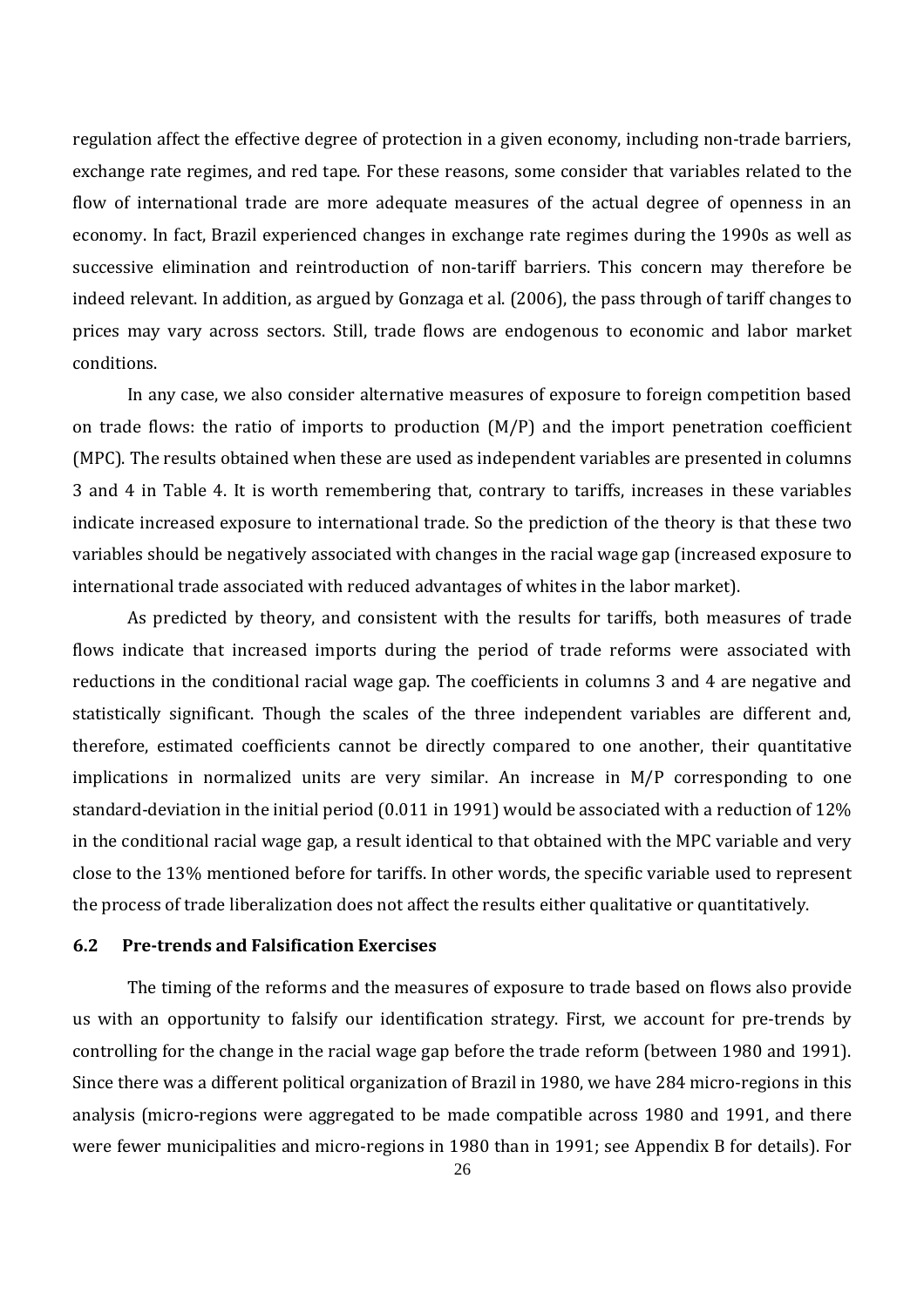purposes of comparison, we first estimate again the specification from column 3 in Table 2 using data from 1991 and 2000 with this new geographic division including 284 micro-regions. Results are shown in column 1 of Panel A from Table 5. As shown in column 1, results remain positive and statistically significant, increasing slightly in magnitude. So the different definition of micro regions does not substantially affect the results obtained before. In columns 2, 3, and 4 we estimate our benchmark specification with the three alternative measures of trade liberalization controlling for pre-existing trends (the change in the racial wage gap between 1980 and 1991). Results remain very similar, both in terms of significance and magnitude.

Another falsification exercise that allows us to assess whether pre-existing trends seem to be a problem is to test if the change in the racial wage gap between 1980 and 1991 was correlated with (future) changes in exposure to foreign competition between 1990 and 1995. If the trade reform was truly exogenous to changes in local labor market conditions, one should expect such regression to yield non-significant results. Otherwise, if the change in exposure to trade in the 1990s was associated with labor market trends before that date – which might have continued into the future – this regression might yield significant results.

Columns 1, 2, and 3 in Panel B from Table 5 show the results from these regressions, where the change in the wage gap between 1980 and 1991 is regressed on our three measures of change in exposure to foreign competition between 1990 and 1995. All estimated coefficients are very small in magnitude and far from statistically significant. Pre-existing trends indeed do not seem to be a concern in our empirical exercise.

Finally, we can perform an additional placebo exercise to reinforce the role that the natural experiment represented by the 1990s trade reform plays in our identification strategy. If our identification strategy is indeed capturing the effect of the trade reform from the 1990s, we should find no significant result once we repeat an analogous exercise using data from 1980 and 1991, since there was no major change in trade protection during this period. Otherwise, if we are just capturing some spurious correlation between changes in imports and changes in labor market outcomes, we should also find a significant effect when looking at data between 1980 and 1991. Though we do not have changes in tariffs by sector for the 1980s (Kume et al., 2003 do not compute these numbers and, besides, there were few changes between 1980 and 1990), we do have data on imports, exports, and production.

Columns 4 and 5 in Panel B from Table 5 reproduce the same exercise from Table 2, but comparing data from the 1980 and 1991 censuses and using the two measures of exposure to trade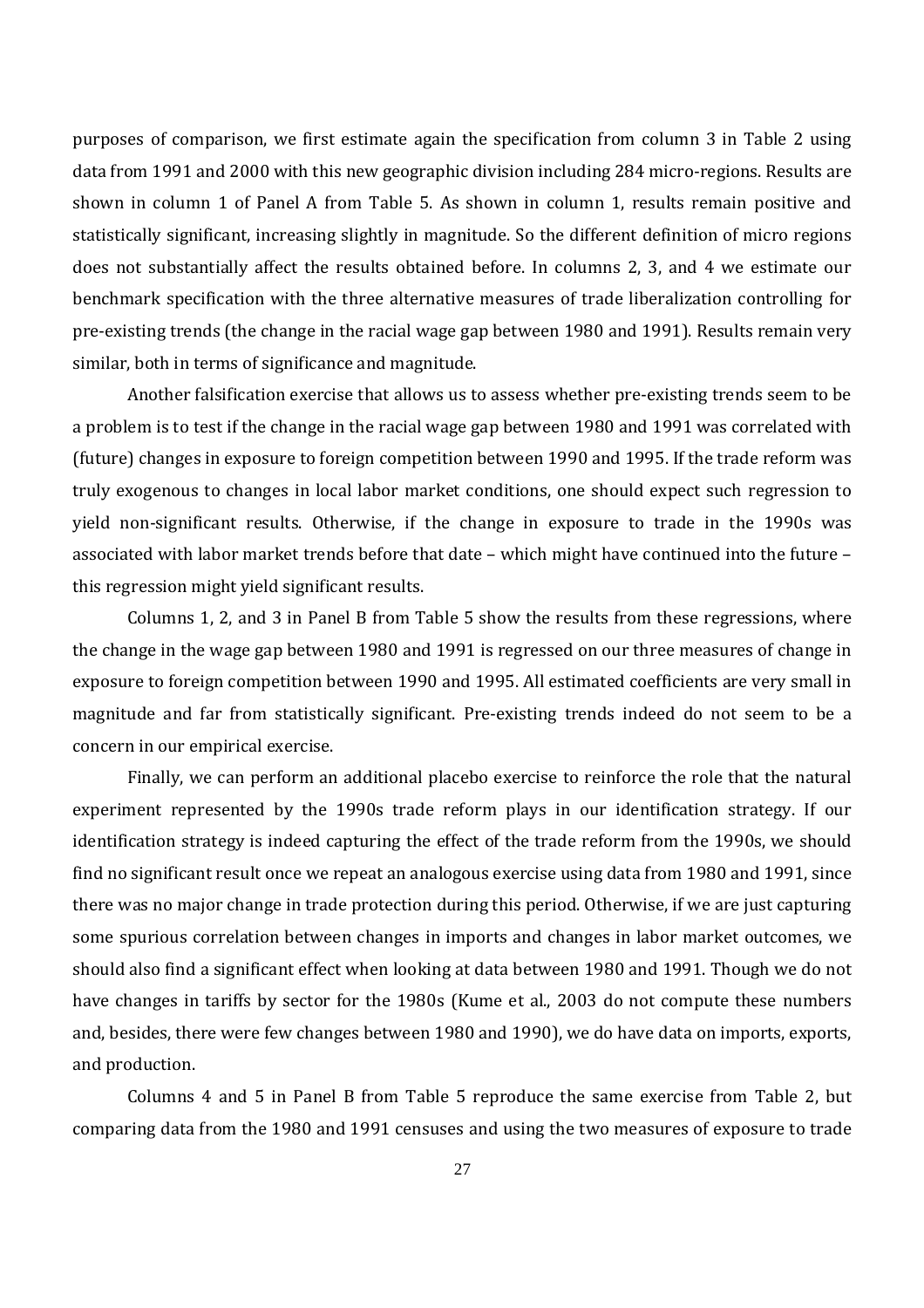that we have for 1980 and 1990 (M/P and MPC). Both estimated coefficients are small in magnitude and far from statistically significant. There is no indication of a spurious correlation between changes in international trade and changes in the racial wage gap before the reforms were implemented. This evidence suggests that the reduction in the racial wage gap in response to tariff reductions (or increases in imports) documented in Panel A is indeed associated with the shock represented by the process of trade liberalization from the 1990s.

In this section, we provided evidence supporting the key identifying assumption underlying the use of our natural experiment. No other paper in the literature on competition and labor market discrimination was able to validate its empirical strategy in a similar fashion.

#### **6.3 Alternative Samples**

The results presented up to now use a sample of male employees, aged between 20 and 60, with positive earnings. This brings the empirical exercise closer to the theory of taste-based employer discrimination (Becker, 1957), but may call into question the representativeness of the results for the Brazilian labor market as a whole. Our results would still be representative of the overall impact of increased competition under the assumption of perfect labor mobility across labor market insertion statuses within regions. With imperfect labor mobility and differential entry and exit, on the other hand, the impact of increased competition on wages may be heterogeneous across groups of workers. To assess this possibility, we re-estimate our first stage with different samples. The results from these exercises are presented in Table 6.

The following sample variations are considered in the first stage, always restricting to individuals between 20 and 60 years of age: in column 1, all male workers; in column 2, all male and female workers; in column 3, all male and female employees and self-employed; in column 4, all male and female employees; and, in column 5, all male employees not attending school, and working full-time (at least 35 hours per week).

Results in column 1, where we look at all men, are larger in magnitude than those from Table 2 and still significant. This is consistent with part of the labor market adjustments after the reform taking place through differential transition of workers across occupational categories (most importantly, between employees and self-employed). As we move to columns 2 and 3, considering all men and women and then employees and self-employed, the coefficient is reduced a bit in magnitude in comparison to column 1, but remains strongly significant. When we consider only male and female employees, in column 4, the coefficient drops in magnitude, but still remains statistically significant. Finally, in column 5, we consider only men who do not attend school and are employed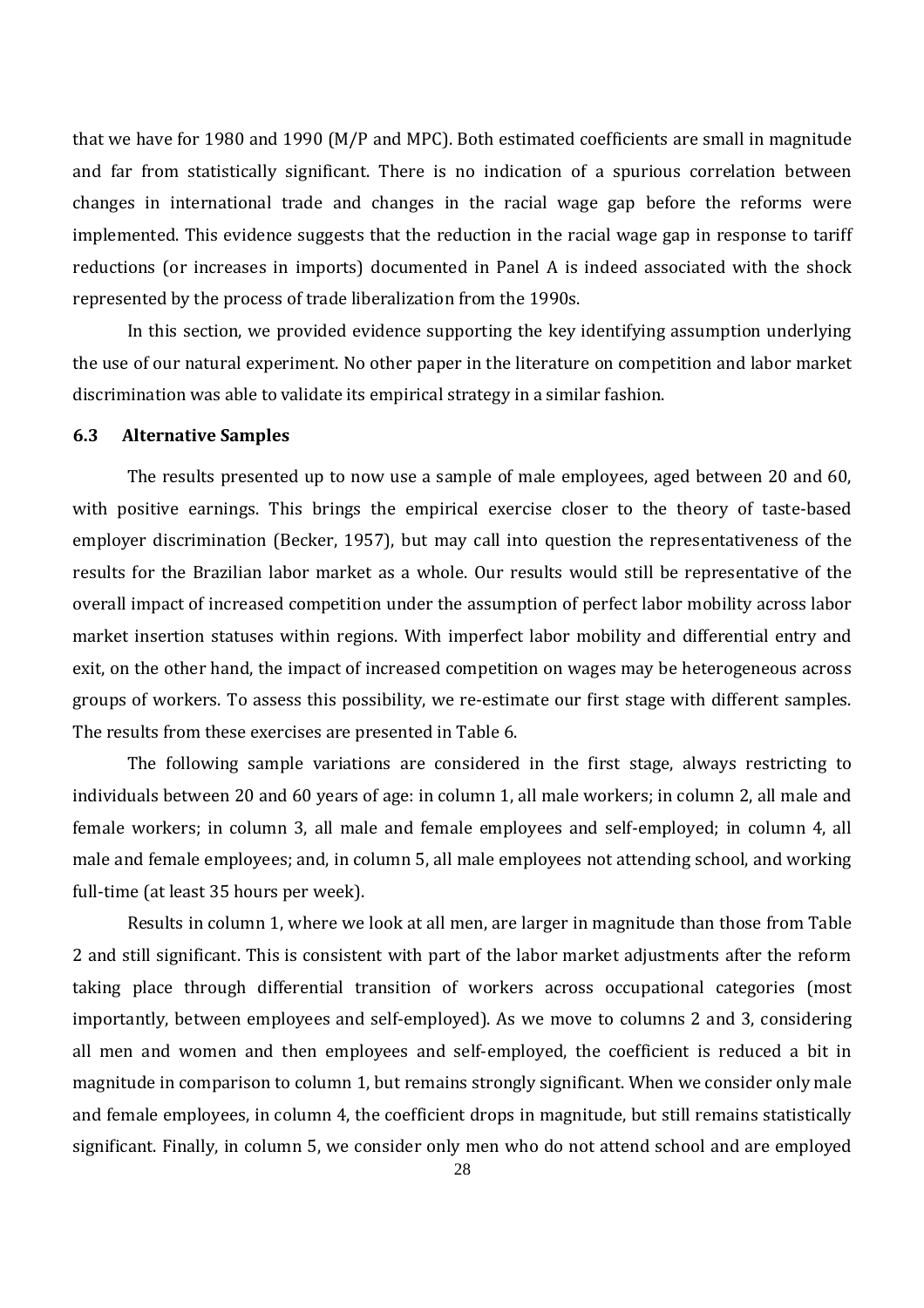full-time, coming closer to the hypothesis of inelastic labor supply from both Becker (1957) and Kovak (2013). Results rise again in magnitude and remain statistically significant.

Differences in sample across genders, labor market insertion, and labor market attachment do not seem to affect the qualitative results. This pattern suggests a reasonable degree of flexibility in local labor markets in Brazil, which is supported by evidence of a high degree of mobility across the formal and informal sectors (see, for example, review in Ulyssea, 2006). For all samples considered, we detect a significant impact – mostly of similar magnitude – of increased competition on labor market discrimination.

#### **6.4 Heterogeneity**

An additional possibility to shed further light on the mechanism behind the estimated effect of increased competition on labor market discrimination is to explore some dimensions of heterogeneity predicted by Becker's (1957) theory. As discussed in Section 2, the model of tastebased employer discrimination predicts that some characteristics of local labor markets should be associated with higher initial levels of discrimination and, therefore, with larger responses of discrimination to reductions in tariffs. First, the model demonstrates that discrimination requires the existence of pure economic rents. So labor markets dominated by firms that face low competition in the market for final goods should respond more to liberalization than markets dominated by firms that face more competition. Second, for given market structure and distribution of tastes for discrimination, markets with a larger share of minority workers should display initially higher levels of discrimination. Finally, locations with stronger prejudice against the minority – strictly, with a marginal employer with a higher coefficient of discrimination – should also be associated with more discrimination in the labor market.

We explore these three dimensions to assess whether there is heterogeneity in the initial level of the racial wage gap and in the impact of increased liberalization on the wage gap, and whether this heterogeneity supports the predictions of the theory. The relationship between market concentration, in particular, and discrimination has received some recent attention in the theoretical literature. Ederington and Sandford (2013) develop a dynamic monopolistic competition model with firm entry and exit and show that the response of labor market discrimination to increased competition in the market for final goods should be unequivocally stronger in more concentrated markets, even within their much richer framework. Our natural experiment presents a particularly appealing setting to test this relationship. These patterns would be hard to rationalize outside the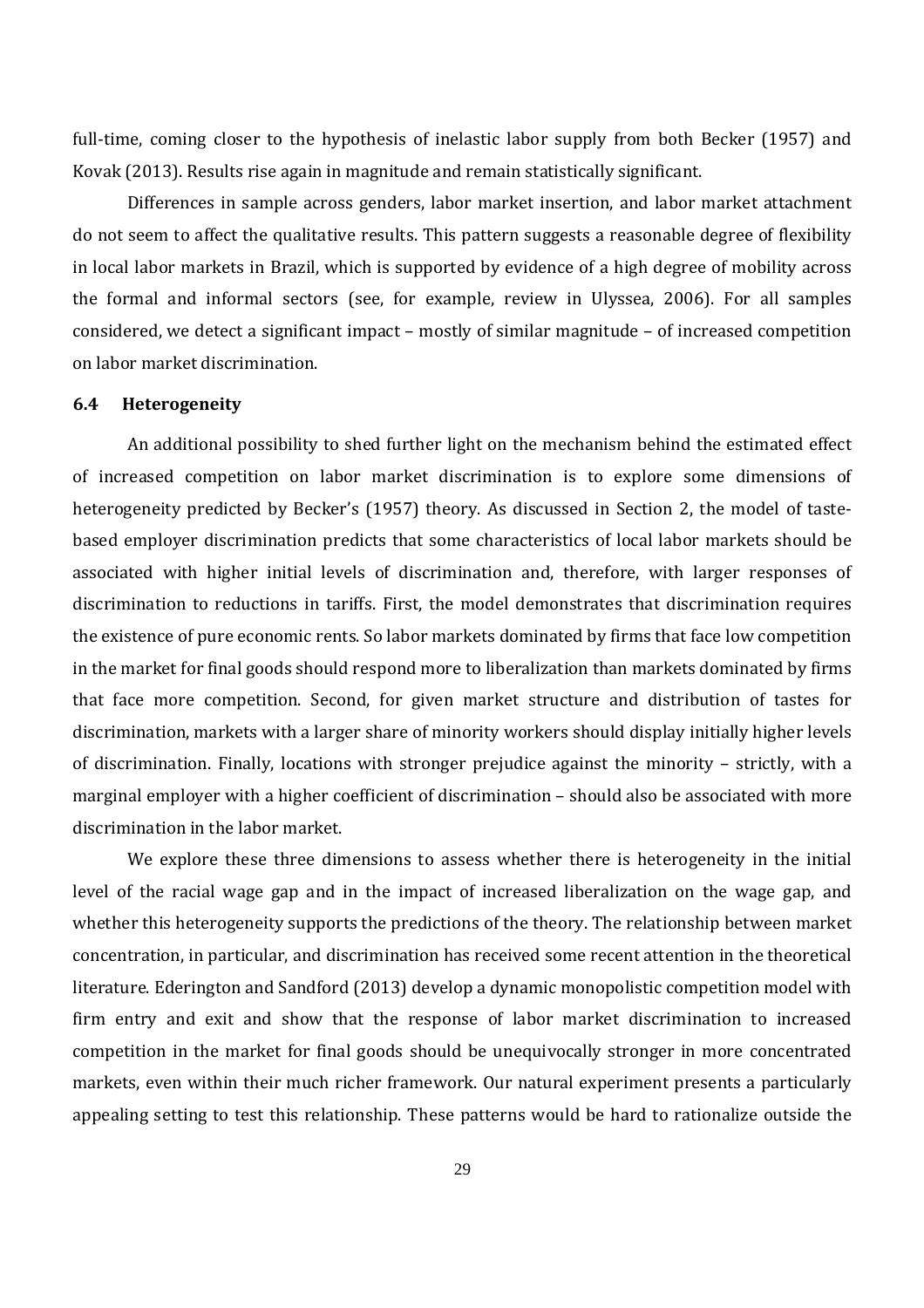taste-based discrimination theory, if, for example, one still suspects that the coefficients estimated before may be partly capturing statistical discrimination or returns to unobserved skills.

In order to measure the degree of monopoly power in the market for final goods, we follow Ferreira and Fachini (2005) and use the four-firm concentration ratio (CR4), which considers a sector to be concentrated if the share of the four largest firms in total revenue is above 40%.<sup>15</sup> We use the classification of concentrated sectors from Ferreira and Fachini (2005) and, to translate it to the level of local labor markets, calculate the share of workers occupied in concentrated sectors by micro-region. Following, we use the fraction of black workers in 1991 (black and mixed) as indicating the share of the minority in the local labor market. To measure the strength of tastes for discrimination, we use the index based on inter-racial marriages proposed by Levine et al. (2008), also constructed from the 1991 census. The index captures unobserved factors associated with the frequency of inter-racial marriages in a given micro-region (netted out of effects of education, age, and racial composition of the population),<sup>16</sup> with higher values indicating higher discrimination. The basic idea is that, conditional on observables, locations with a higher incidence of inter-racial marriages should have a lower underlying level of prejudice against the minority.<sup>17</sup> In order to make the coefficients more easily interpretable and comparable, we standardize the three variables (subtract the mean and divide by the standard deviation).

Panel A in Table 7 starts by showing the results of simple micro-region OLS regressions for 1991, where the conditional racial wage gap is regressed on the three local labor market characteristics – market concentration, percentage of black workers, and the prejudice index – plus geographic region dummies. As predicted by theory, the three variables are positively related to the initial level of labor market discrimination, either when considered separately (columns 1 to 3) or jointly (column 4). All coefficients are positive and statistically significant, indicating that higher market concentration, higher share of the minority in the labor force, and higher average prejudice

<sup>15</sup> Ferreira e Fachini (2005) classify as concentrated the following sectors in 1985: transportation, rubber, chemicals, perfumery, and tobacco. The authors do not analyze extractive sectors. Since petroleum, natural gas, and charcoal are monopolies or concessions, they are also considered concentrated.

<sup>&</sup>lt;sup>16</sup> Specifically, we estimate an OLS regression for couples, where the dependent variable is a dummy indicating an interracial marriage, and the independent variables are age, age squared, dummies for years of schooling, share of blacks in the micro-region, share of blacks squared, a dummy for urban areas, and state dummies. The average residual for a micro-region, *qj*, indicates the component of the probability of an inter-racial marriage in micro-region *j* that is not explained by socio-demographic factors. To renormalize it as an index where higher values are associated with higher discrimination, we define  $q'_i = \max_i(q_i) - q_i$ . This is the measure of tastes for discrimination that we use in our analysis.

<sup>17</sup> Becker's (1957) theory predicts that the coefficient of discrimination of the marginal employer, not the average coefficient of discrimination, should determine the observed racial wage gap. We do not have a measure of the distribution of preferences for discrimination by micro-region, simply a proxy for its average. We proceed under the assumption that shifts in this average would be typically associated with shifts in the entire distribution of preferences for discrimination.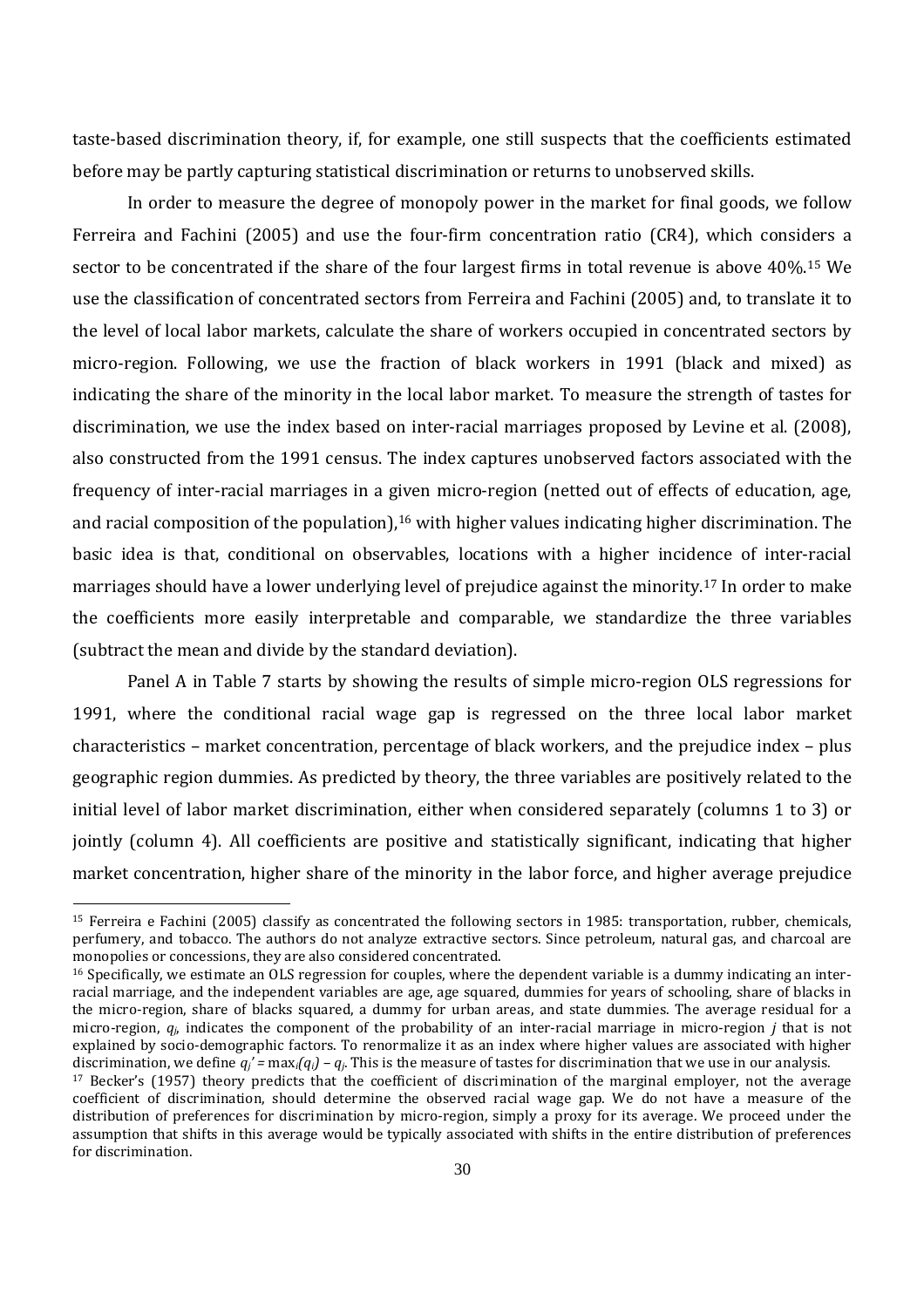are all positively correlated with observed labor market discrimination. The distribution of the racial wage gap in the cross-section is consistent with the theory of taste-based discrimination.

In Panel B of Table 7, we incorporate heterogeneity along these three dimensions in our main empirical exercise. First, in separate second stage regressions, we include interactions of the change in tariffs with these three variables, one at a time. Columns 1 to 3 present these results. For the case of market concentration (column 1), the coefficient is positive and statistically significant. Microregions with higher market concentration in 1991 experienced larger declines in the racial wage gap following the trade reform from the 1990s.

The coefficient on the fraction of black workers (column 2), in turn, is very small quantitatively – negative – and far from statistically significant. There seems to be no clear pattern in the case of the share of the minority in the labor force. This may be due to the possibility that the racial mix in a certain region can end up directly affecting preferences and social norms in the longrun, something not considered in Becker's (1957) framework.

For the prejudice index (column 3), the coefficient is positive, but also estimated very imprecisely. This imprecise estimate may be related to the fact that the adequate measure of prejudice according to theory should be the coefficient of discrimination of the marginal employer, while our measure is a proxy for the average coefficient of discrimination in the population. The evidence presented in Charles and Guryan (2008) suggests that this distinction can have non-trivial consequences when testing the model of taste-based employer discrimination.

In column 4 of Panel B, we consider a specification including the three dimensions of heterogeneity simultaneously. In line with the pattern from columns 1 to 3, we estimate a positive and significant coefficient on the interaction of the change in tariffs with market concentration, and a positive but imprecisely estimated coefficient on the interaction with the prejudice index. As before, the coefficient on the interaction with the fraction of blacks is non-significant, but now appears as positive. Though the three interactions appear, as expected, with positive coefficients when included together, the coefficients on the fraction of blacks and the prejudice index are very small and imprecisely estimated.

Given the limitations of some of the variables used, we read the results from Table 7 as providing evidence that certain dimensions of heterogeneity predicted by the employer discrimination model are present in the data. The cross-sectional distribution of the conditional racial wage gap is consistent with the theory. In addition, the estimates indicate that higher market concentration is associated with a stronger impact of increased exposure to competition on labor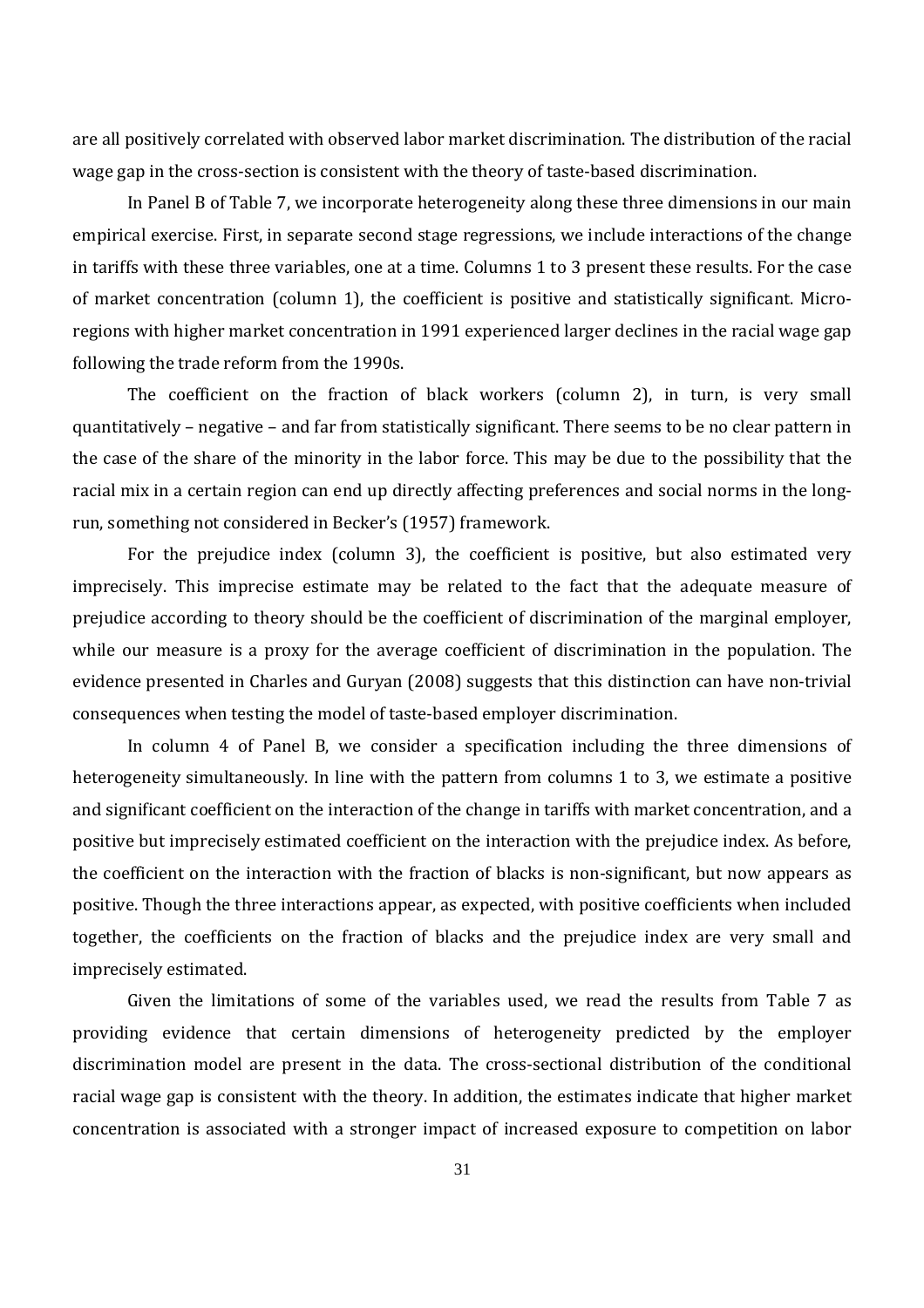market discrimination. A higher fraction of blacks and a higher prejudice index, when considered together, are also positively correlated with a stronger impact of liberalization, but very mildly and not significantly in statistical terms. These results agree with the predictions of the theory of tastebased employer discrimination along dimensions that are otherwise difficult to rationalize. The heterogeneity according to market concentration, in particular, which has been subject to more thorough theoretical analysis, is clearly present in the data.

#### **7 Concluding Remarks**

We use the episode of trade liberalization in Brazil during the 1990s to test the effect of increased competition in the market for final goods on discrimination in the labor market. We show that local labor markets that experienced relatively higher exposure to international competition due to trade liberalization also observed relatively larger reductions in the conditional wage differential between white and black workers. As predicted by the theory of taste-based discrimination, the initial racial wage gap and the impact of increased competition were larger in local labor markets dominated by firms in more concentrated sectors.

Our empirical setting delivers a clean identification of the effect of increased competition in the market for final goods on labor market discrimination – and provides direct evidence validating the identification hypothesis –, therefore improving upon the existing literature. Our results also incidentally imply that labor market discrimination due to racial prejudice is a prevalent phenomenon even in the case of Brazil, a highly mixed country often regarded as racially integrated. By exploring the issue of wage differentials across races, our paper also speaks to the broader literature on trade liberalization and inequality, and identifies a specific dimension over which increased openness contributed to reduce earnings inequality. Increased competition does appear as an important determinant of labor market discrimination, and policies that foster competition are therefore likely to be potentially important tools to fight racial discrimination in the marketplace.

#### **References**

Angrist, J. D.; Pischke, J. S. (2009). *Mostly Harmless Econometrics: An Empiricist's Companion*. Princeton University Press, 392 p.

Anderson, E. Openness and Inequality in Developing Countries: A Review of Theory and Recent Evidence (2005). *World Development*, 33(7), 1045-63.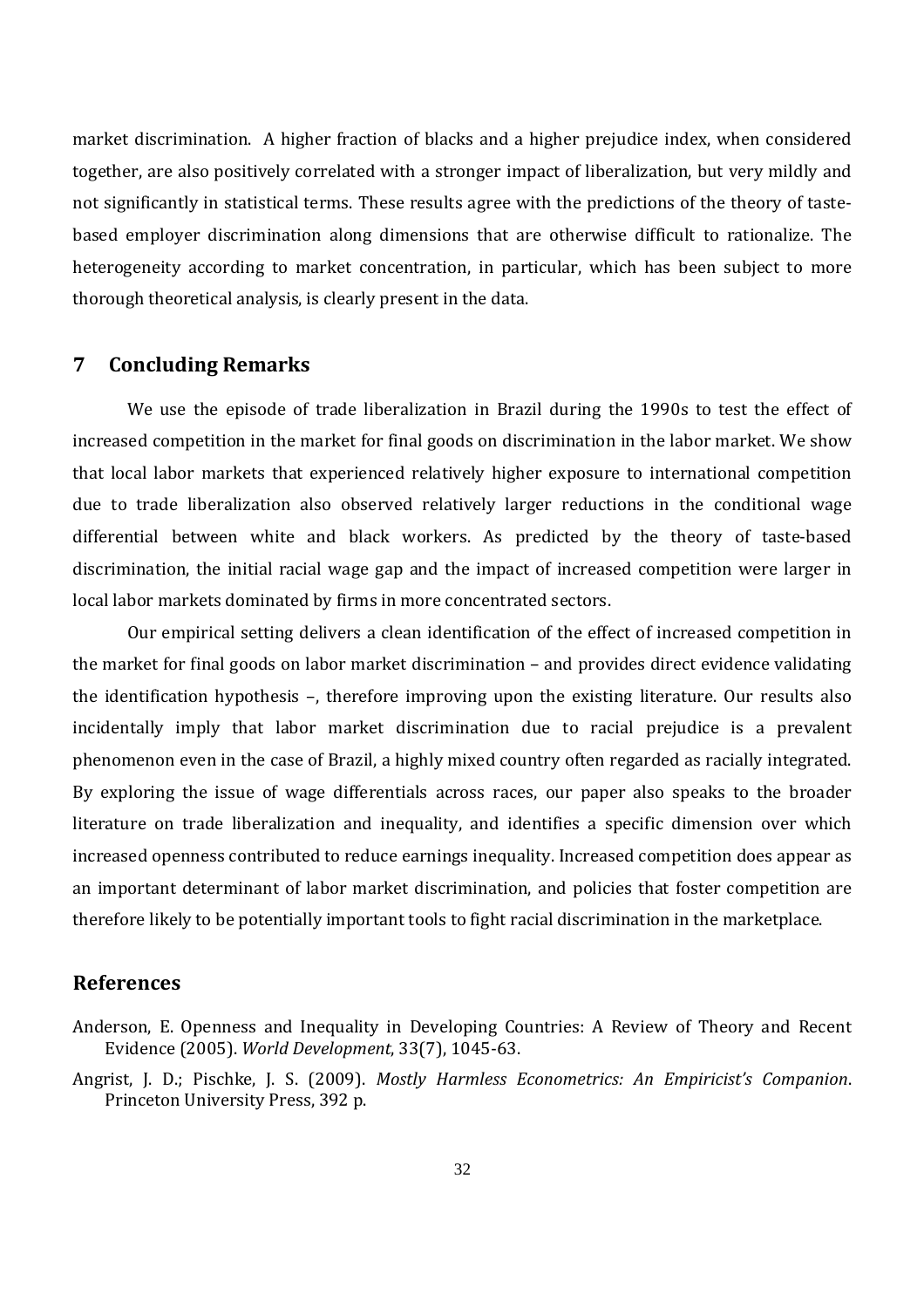- Arbache, J. S.; Corseuil, C. H. (2004). Liberalização comercial e estruturas de emprego e salário. *Revista Brasileira de Economia*, 58(4), 485-505.
- Arbache, J. S.; Menezes-Filho, N. A. (2000). Rent-sharing in Brazil: using trade liberalization as a natural experiment. *Rio de Janeiro: Annals of the V Annual Meeting of the Latin American and Caribbean Economic Association*.
- Artecona, R.; Cunningham, W. (2002). "Effects of Trade Liberalization on the Gender Wage Gap in Mexico." World Bank Policy Research Report on Gender and Development, Working Paper 21.
- Ashenfelter, O.; Hannan, T (1986). Sex discrimination and product market competition: The case of the banking industry. *Quarterly Journal of Economics*, 101(1), 149-73.
- Becker, G. (1957). *The economics of discrimination*. University of Chicago Press, 167p.
- Berik, G.; Van Der Meulen Rodgers, Y.; Zveglich, J. (2004). International Trade and Gender Wage Discrimination: Evidence from East Asia. *Review of Development Economics*, 8(2), 237–54.
- Black, S. E.; Brainerd, E. (2004). Importing equality? The impact of globalization on gender discrimination. *Industrial and Labor Relations Review*, 57(4), 540-559.
- Black, S. E.; Strahan, P. E. (2001). The division of spoils: rent-sharing and discrimination in a regulated industry. *American Economic Review*, 91(4), 814-831.
- Cadena, B. C.; Kovak, B. K. (2013). "Immigrants Equilibrate Local Labor Markets: Evidence from the Great Recession." Unpublished manuscript, Carnegie Mellon Univesity.
- Charles, K.; Guryan, J. (2008). Prejudice and wages: an empirical assessment of Becker's "The economics of discrimination." *Journal of Political Economy*, 116(5), 773-809.
- Corseuil, C. H.; Foguel, M. N. (2002). "Uma sugestão de deflatores para rendas obtidas a partir de algumas pesquisas domiciliares do IBGE." IPEA, Working Paper 897.
- De Loecker, J.; Goldberg, P. K.; Khandelwal, A. K.; Pavcnik, N. (2016). Prices, Markups and Trade Reform. *Econometrica*, forthcoming.
- Dix-Carneiro, R. (2012). "Trade Reform and Reallocation: What have we learned and what is next?" Unpublished manuscript, University of Maryland.
- Dix-Carneiro, R.; Kovak, B. K. (2014). "Trade Reform and Regional Dynamics: Evidence From 25 Years of Brazilian Matched Employer-Employee Data" Unpublished manuscript,
- Dix-Carneiro, R.; Kovak, B. K. (2015). Trade Liberalization and the Skill Premium: A Local Labor Markets Approach. *American Economic Review – Papers and Proceedings*, 105(5), 551-557.
- Dix-Carneiro, R.; Soares, R. R.; Ulyssea, G. (2016). "Local Labor Market Conditions and Crime: Evidence from the Brazilian Trade Liberalization." IZA Discussion Paper 9638.
- Edmond, C.; Midrigan, V.; Xu, D. Y. (2015). Competition, Markups, and the Gains from International Trade. *American Economic Review*, 105(10), 3183-3221.
- Ederington, J.; Sandford; J. (2013). "Employer discrimination and market structure: Does more concentration mean more discrimination?" Unpublished manuscript, University of Kentucky.
- Ferreira, F.; Leite, P. G.; Poi, M. W. (2010). "Trade Liberalization, Employment Flows and Wage Inequality in Brazil." World Bank, Policy Research Working Paper.
- Ferreira, P. C.; Facchini, G. (2005). Trade liberalization and industrial concentration: Evidence from Brazil. *The Quarterly Review of Economics and Finance*, 45(2), 432-446.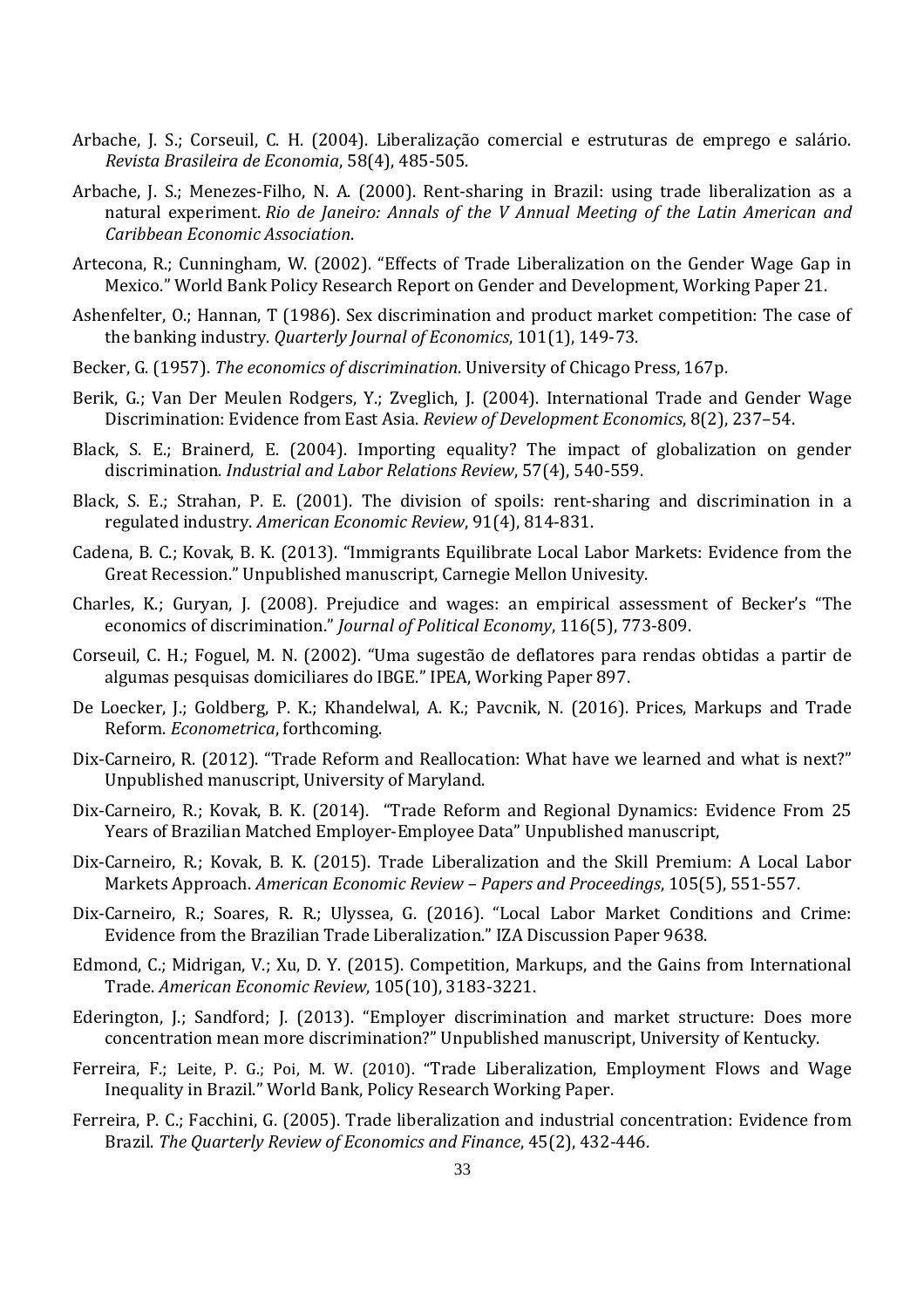- Goldberg, P. K.; Pavcnik, N. (2007). Distributional effects of globalization in developing countries. *Journal of Economic Literature*, 45(1), 39–82.
- Gonzaga, G.; Menezes-Filho, N.; Terra, C. (2006). Trade liberalization and the evolution of skill earnings differentials in Brazil. *Journal of International Economics*, 68(2), 345-367.
- Hellerstein, J.; Neumark, D.; Troske, K. (2002). Market forces and sex discrimination. *Journal of Human Resources*, 37(2),353–380.
- Jacob, M (2006). "The Impact of Trade Liberalization on Gender and Caste Groups in India." PhD Dissertation, University of Maryland.
- Juhn, C.; Ujhelyi, G.; Villegas-Sanchez, C. (2013). Trade liberalization and gender inequality. *American Economic Review – AEA Papers and Proceedings*, 103(3), 269-273.
- Kawaguchi, D. (2007). A market test for sex discrimination: Evidence from Japanese firm level data. *International Journal of Industrial Organization*, 25(3), 441–460.
- Kovak, B. K. (2013). Regional effects of trade reform: What is the correct measure of liberalization? *American Economic Review*, 103(5), 1960-76.
- Kume, H.; Piani, G.; Souza, C. F. B. (2003). A política brasileira de importação no período 1987-98: descrição e avaliação. In: Corseuil, C. H. and Kume, H. (eds). *A Abertura Comercial Brasileira nos Anos 1990: Impactos sobre Emprego e Salário*. IPEA, Rio de Janeiro, 9-37.
- Levine, R.; Levkov, A.; Rubinstein, Y. (2008). *Racial Discrimination and Competition*. NBER Working Paper 14273.
- Lu, Y.; Yu, L. (2015). Trade Liberalization and Markup Dispersion: Evidence from China's WTO Accession. *American Economic Journal: Applied Economics*, 7(4), 221-253.
- Oostendorp, R. H. (2009). Globalization and the Gender Wage Gap. *World Bank Economic Review*, 23(1), 141-61.
- Peoples, J.; Talley, W. K. (2001). Black-white earnings differentials: privatization versus deregulation. *American Economic Review*, 91(2), 164-168.
- Reis, E. J.; Pimentel, M.; Alvarenga, A. I.; Horácio, M. C. (2011). Áreas mínimas comparáveis para os períodos intercensitários de 1872 a 2000. *Anais do I Simpósio Brasileiro de Cartografia Histórica*. Paraty.
- Theodoro, M. (2008). *As Políticas Públicas e a Desigualdade Racial no Brasil 120 Anos após a Abolição*. Ipea, Brasília, 176p.
- Topalova, P. (2010). Factor immobility and regional impacts of trade liberalization: Evidence on poverty from India. *American Economic Journal: Applied Economics*, 2(4), 1-41.
- Ulyssea, G. (2006). Informalidade no mercado de trabalho brasileiro: uma resenha da literatura. *Revista de Economia Política*, v.26, 4(104), 596-618.
- Wolszczak-Derlacz, J. (2013). Mind the Gender Wage Gap–the Impact of Trade and Competition on Sectoral Wage Differences. *The World Economy*, 36(4), 437-464.
- Zweimüller, M.; Winter-Ebmer, R.; Weichselbaumer, D. (2008). Market orientation and gender wage gaps: An international study. *Kyklos*, 61(4), 615-635.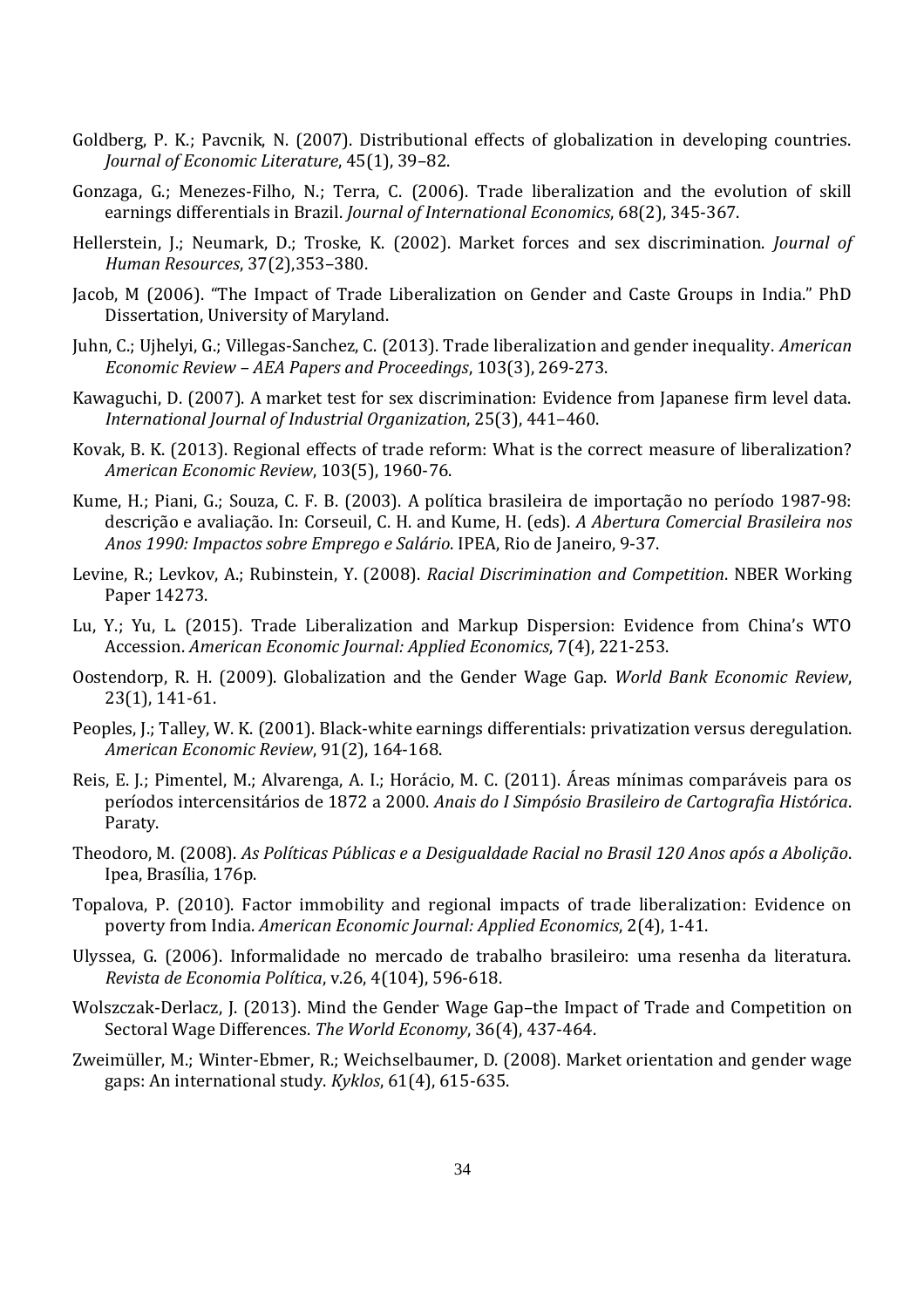Figure 1: Comparative Statics in the Taste Based Model of Employer Discrimination

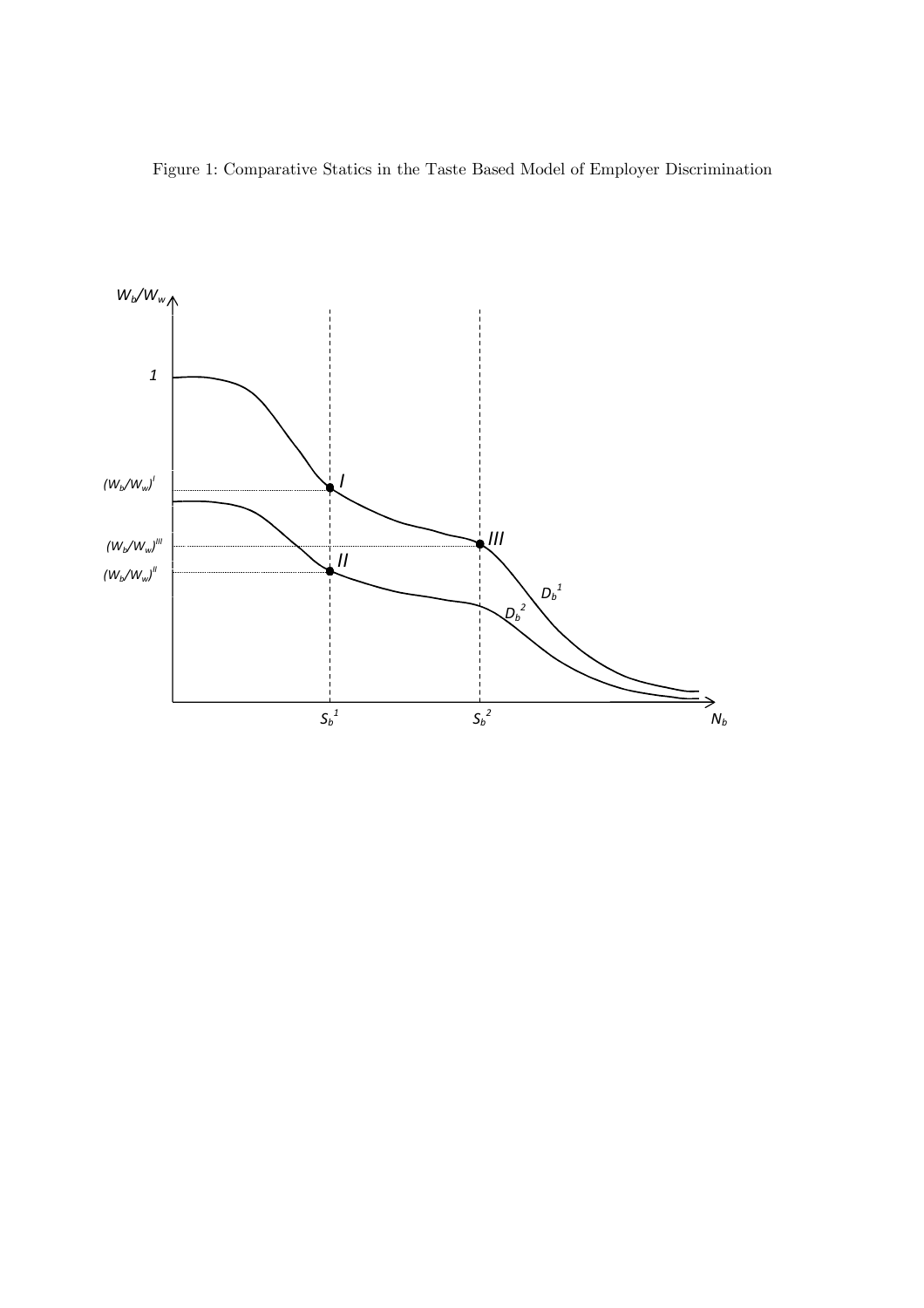

Source: Data from Kume et al. (2003).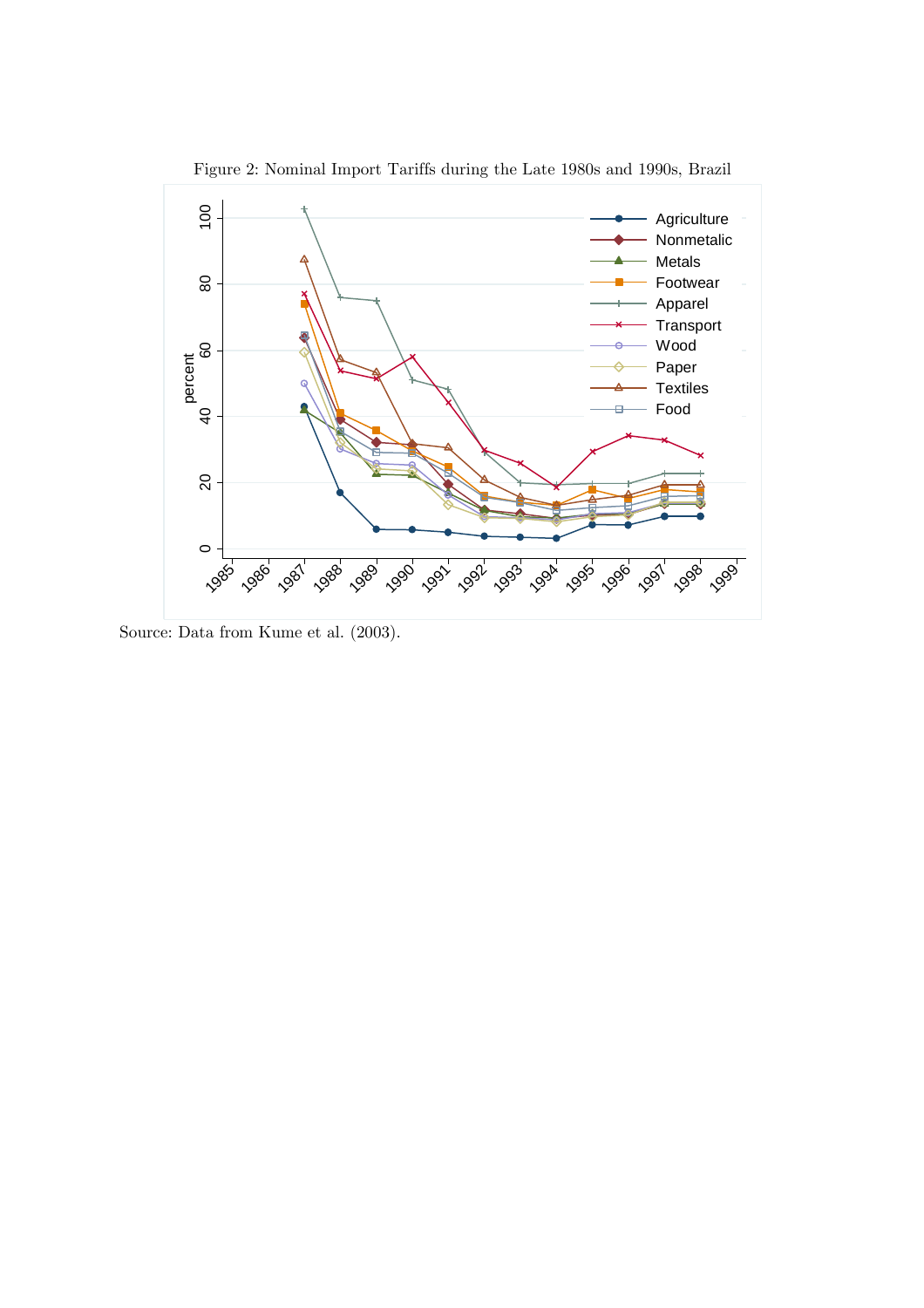

Figure 3: Imports during the Late 1980s and 1990s, Brazil (1985 value normalized to 1)

Source: Data from Gonzaga et al. (2006).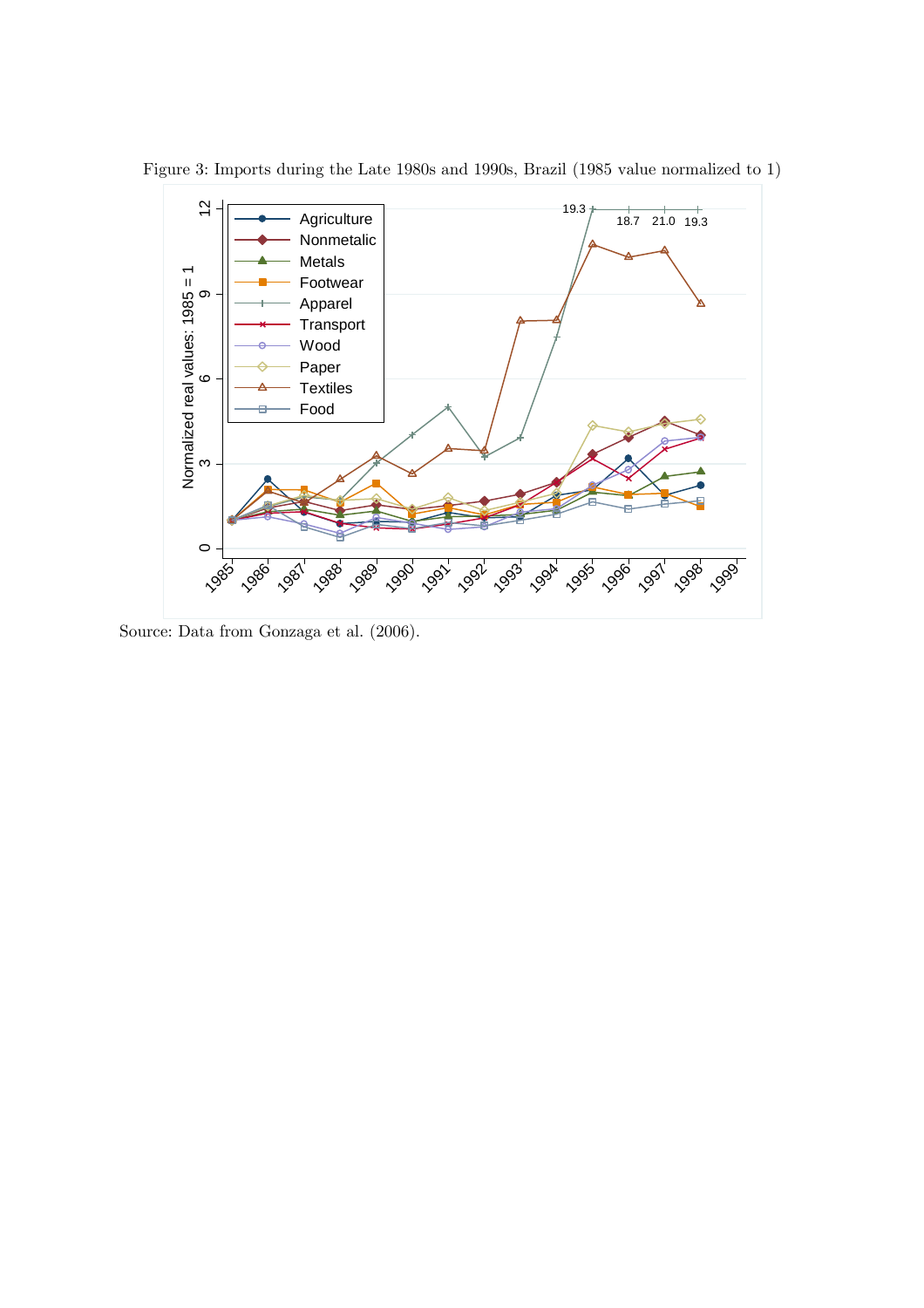Figure 4: Tariff Reductions between 1990 and 1995 and Initial Tariff Levels in 1990 by Sector of Economic Activity, Brazil



Source: Data from Kume et al. (2003).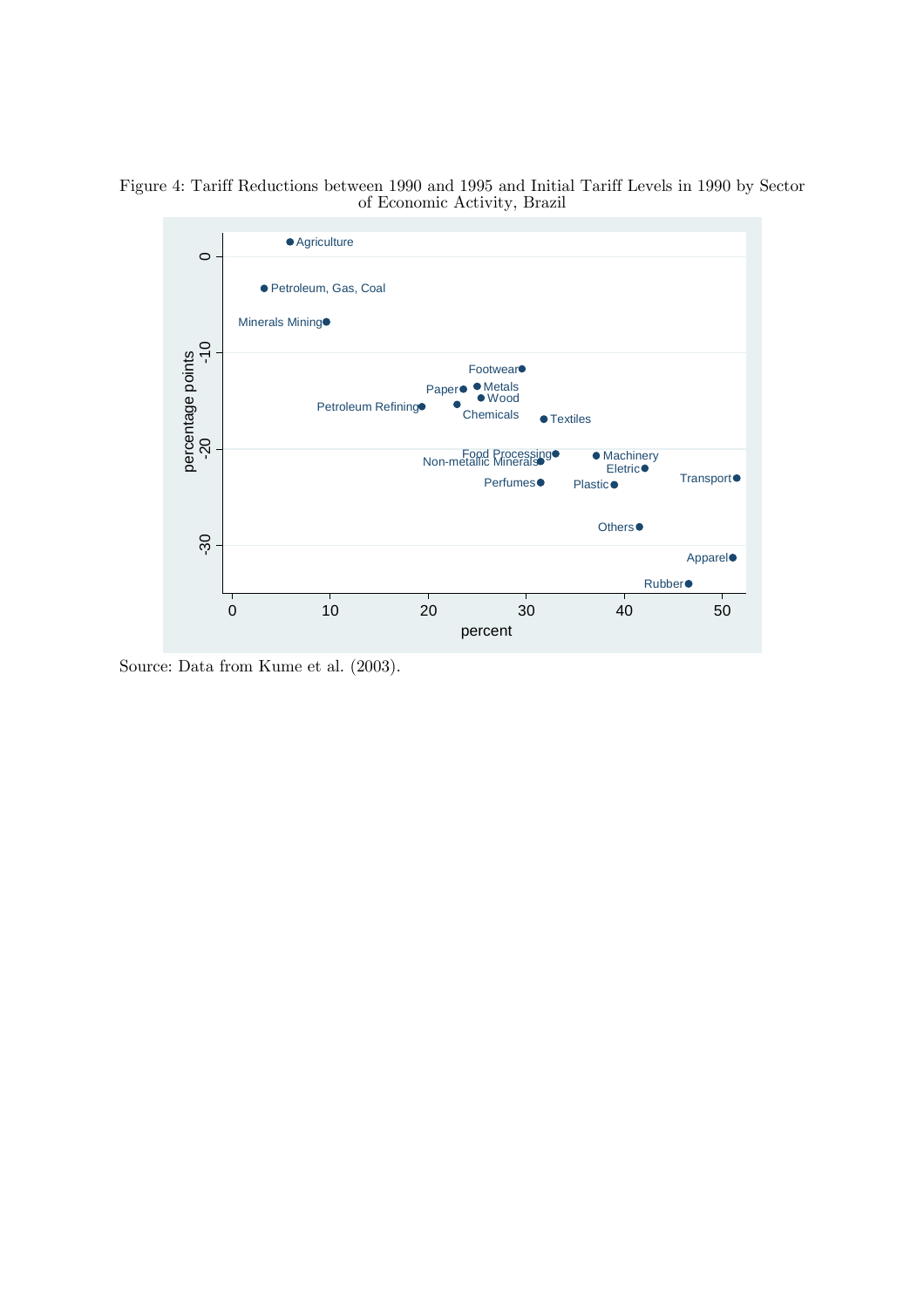Figure 5: Tariff Reductions between 1990 and 1995 and Initial Tariff Levels in 1990 by Micro-Region, Brazil



Source: Authors' calculations based on data from the 1991 census and from Kume et al. (2003).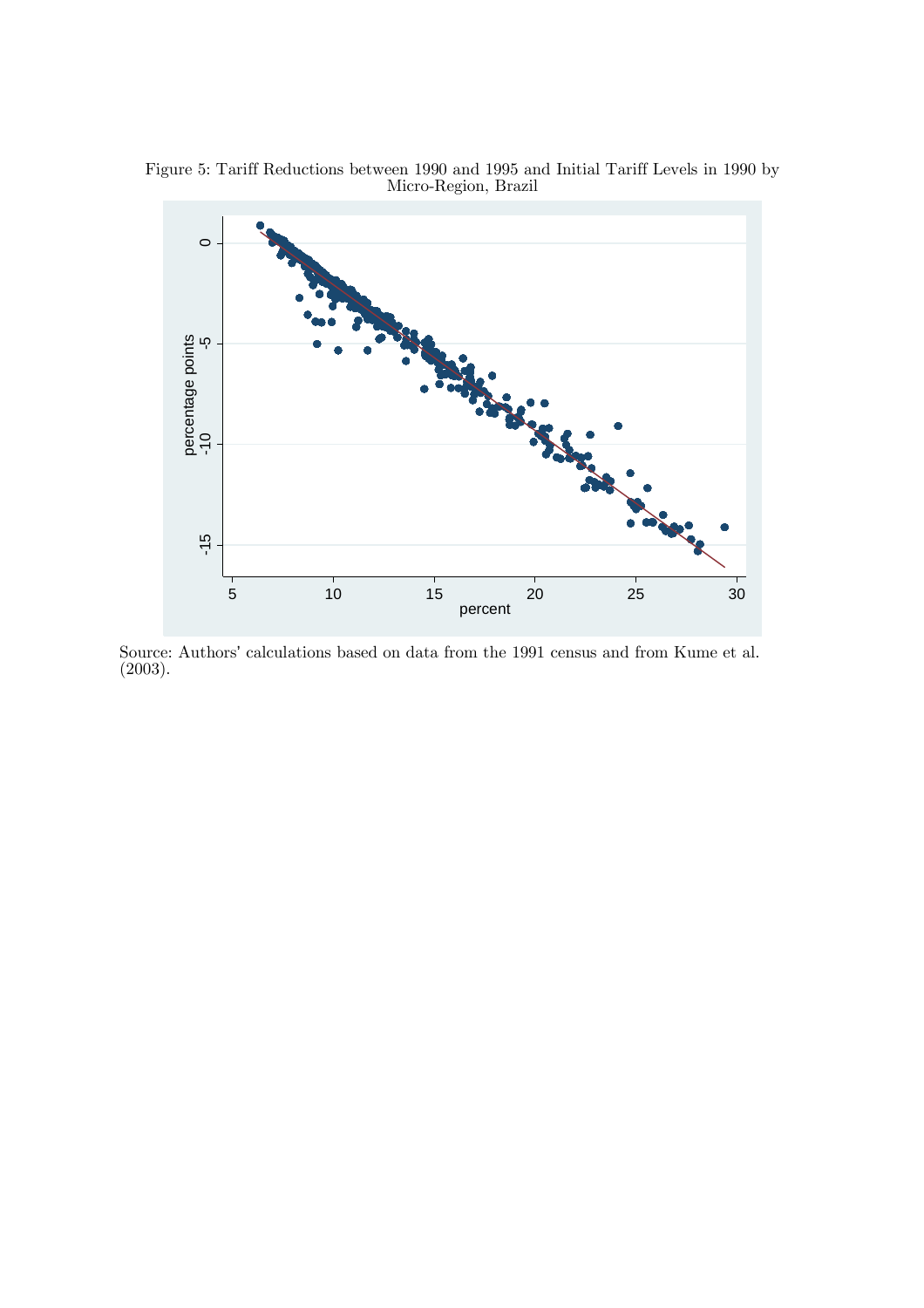|                                                     | 1991  |       | 2000  |       |
|-----------------------------------------------------|-------|-------|-------|-------|
|                                                     | Mean  | s.d.  | Mean  | s.d.  |
| <b>Black</b>                                        | 0.445 | 0.497 | 0.451 | 0.498 |
| Age                                                 | 33.7  | 10.0  | 34.1  | 10.2  |
| Full-time Work (35 hours/week or more)              | 0.945 | 0.227 | 0.928 | 0.258 |
| Migrant                                             | 0.105 | 0.306 | 0.087 | 0.282 |
| Attend school                                       | 0.045 | 0.207 | 0.091 | 0.288 |
| Primary School (up to 7 years of schooling)         | 0.621 | 0.485 | 0.551 | 0.497 |
| Elementary School (8 to 10 years of schooling)      | 0.154 | 0.361 | 0.175 | 0.38  |
| High School (11 to 14 years of schooling)           | 0.163 | 0.369 | 0.216 | 0.412 |
| College/University (above 15 years of<br>schooling) | 0.062 | 0.242 | 0.058 | 0.234 |
| Blue collar                                         | 0.786 | 0.41  | 0.816 | 0.388 |
| Informal                                            | 0.196 | 0.397 | 0.332 | 0.471 |
| Agriculture                                         | 0.116 | 0.32  | 0.148 | 0.355 |
| Mineral Mining                                      | 0.016 | 0.127 | 0.008 | 0.089 |
| Manufacture                                         | 0.278 | 0.448 | 0.208 | 0.406 |
| Services                                            | 0.59  | 0.492 | 0.636 | 0.481 |
| Wage per hour $(R$)$                                | 3.37  | 6.41  | 3.29  | 7.29  |
| Wage per hour - Primary School                      | 1.92  | 3.18  | 1.80  | 3.14  |
| Wage per hour - Elementary School                   | 3.09  | 4.39  | 2.73  | 4.15  |
| Wage per hour - High School                         | 5.29  | 6.81  | 4.62  | 7.56  |
| Wage per hour $-\text{Collect}$ University          | 13.52 | 16.04 | 14.34 | 20.23 |
| Observations (millions)                             | 1.8   |       | 2.3   |       |
| Local Market Characteristics <sup>*</sup>           |       |       |       |       |
| Mean tariff $**$                                    | 0.202 | 0.07  | 0.105 | 0.021 |
| Imports/Product $(M/P)^{**}$                        | 0.026 | 0.011 | 0.048 | 0.023 |
| Import Penetration Coefficient (MPC) <sup>**</sup>  | 0.027 | 0.011 | 0.049 | 0.022 |
| White-Black conditional wage gap <sup>*</sup>       | 0.123 | 0.072 | 0.119 | 0.052 |

Table 1: Descriptive Statistics, Brazil, 1991 and 2000, Male Employees, ages 20-60

Notes: \* Average across micro-regions (488), weighted by sample size in each micro-region. \*\* Calculated for 1990 and<br>1995. \*\*\* Average racial wage gap across micro-regions estimated following our first stage strategy. Num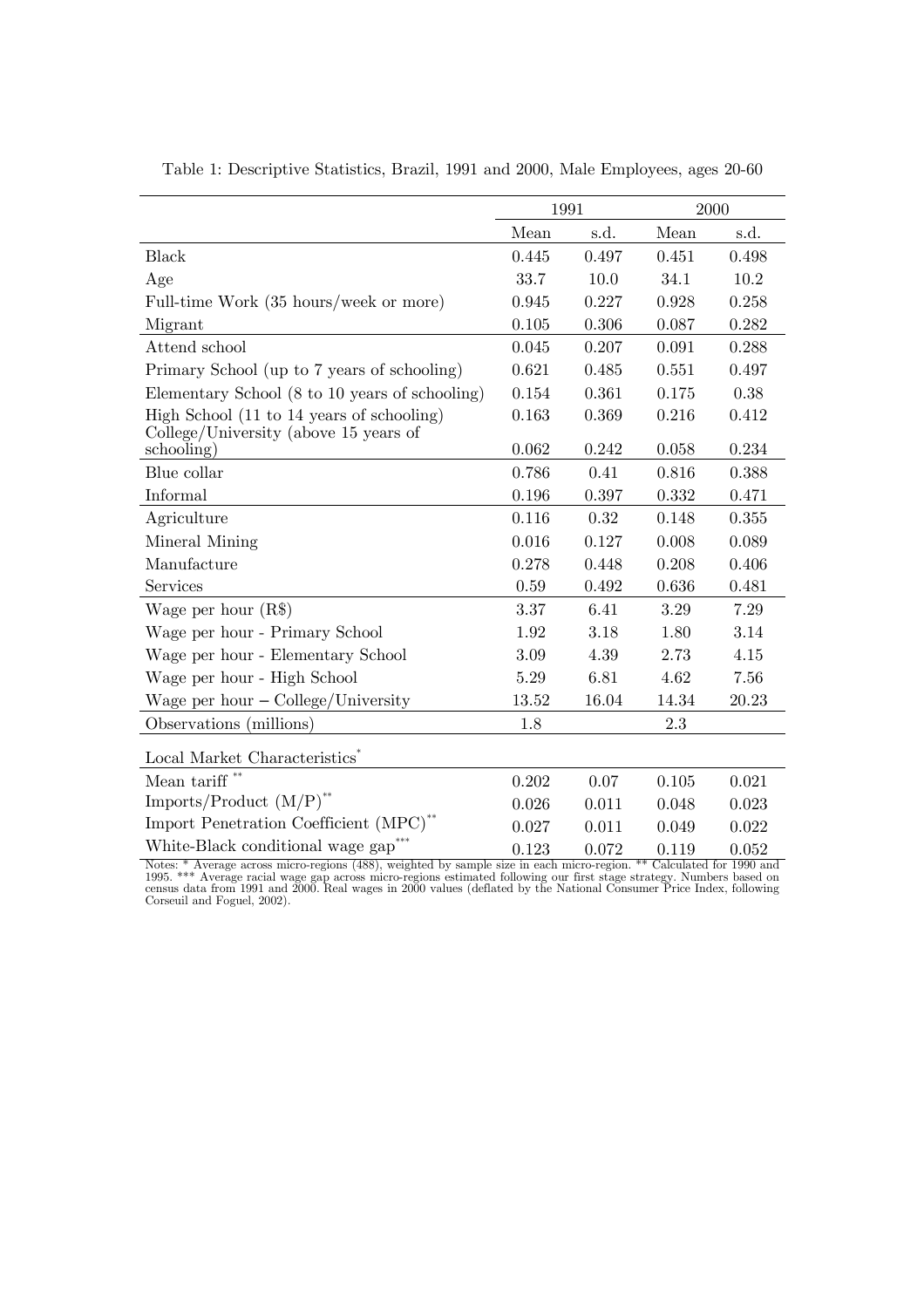|                                                         | (1)                  | (2)                                        | (3)                    | (4)                    |
|---------------------------------------------------------|----------------------|--------------------------------------------|------------------------|------------------------|
|                                                         |                      | Panel A: One Regression in the First Stage |                        |                        |
|                                                         |                      |                                            |                        |                        |
| $\Delta$ (tariff)                                       | $0.133*$             | $0.157**$                                  | $0.222***$             | $0.242***$             |
|                                                         | (0.069)              | (0.072)                                    | (0.066)                | (0.067)                |
| $\Delta$ (primary wage)                                 |                      |                                            | $-0.166***$<br>(0.030) | $-0.147***$<br>(0.035) |
| $\Delta$ (elementary wage)                              |                      |                                            | 0.041<br>(0.035)       | 0.033<br>(0.036)       |
| $\Delta$ (high school wage)                             |                      |                                            | 0.035<br>(0.027)       | $0.057**$<br>(0.029)   |
| $\Delta$ (college wage)                                 |                      |                                            | 0.008<br>(0.012)       | 0.011<br>(0.012)       |
|                                                         |                      |                                            |                        |                        |
| <b>Region Dummies</b>                                   |                      | $\mathbf X$                                | X                      |                        |
| <b>State Dummies</b>                                    |                      |                                            |                        | X                      |
| Observations                                            | 480                  | 480                                        | 480                    | 480                    |
| R-Squared                                               | 0.008                | 0.044                                      | 0.110                  | 0.165                  |
| Panel B: Regressions by Micro-region in the First Stage |                      |                                            |                        |                        |
| $\Delta$ (tariff)                                       | $0.114**$<br>(0.048) | $0.190***$<br>(0.051)                      | $0.218***$<br>(0.051)  | $0.228***$<br>(0.047)  |
|                                                         |                      |                                            |                        |                        |
| $\Delta$ Avg W by Schooling                             |                      |                                            | X                      | X                      |
| <b>Region Dummies</b>                                   |                      | X                                          | X                      |                        |
| <b>State Dummies</b>                                    |                      |                                            |                        | X                      |
| Observations                                            | 480                  | 480                                        | 480                    | 480                    |

| Table 2: Impact of Tariff Change on Racial Wage Gap, Brazilian Micro-regions, 1991-2000 – |                                                           |  |  |  |  |
|-------------------------------------------------------------------------------------------|-----------------------------------------------------------|--|--|--|--|
|                                                                                           | Dependent Variable: Change in Conditional Racial Wage Gap |  |  |  |  |

Notes: Robust standard errors in parentheses. \*\*\*p < 0.01; \*\*p < 0.05, \*p < 0.10. Panel A first stage is a regression for 20-60 year-old male employees. First stage independent variables in Panel A: age, age squared, dummies for years of schooling, urban area, and micro-region, and interactions between a dummy for white and micro-region dummies. Panel B first stage is a set of independent regressions, estimated separately for each micro-region. First stage independent variables in Panel B: age, age squared, dummies for years of schooling and urban area, and dummy for white. Second stage independent variables: region and state dummies (not shown), and changes in micro-region average wages by level of schooling (primary, elementary, high school, and college). Unit of observation is a micro-region. Census data from 1991 and 2000. Regressions weighted by the precision of first-stage estimates of the dependent variable (inverse of the standard errors).

R-Squared 0.017 0.101 0.122 0.178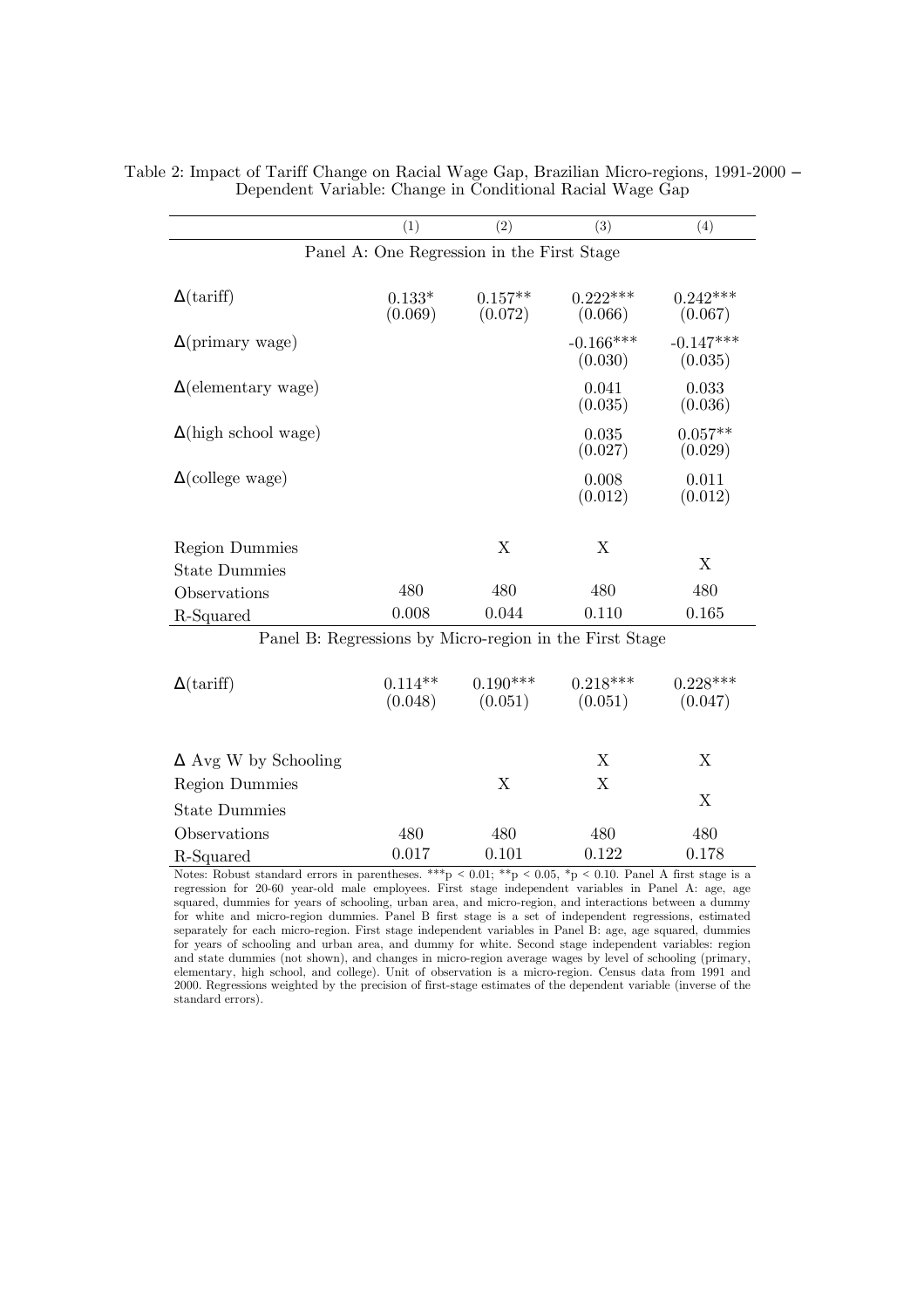|                                              | (1)                       | (2)                       | (3)                    | (4)                   | (5)                   |
|----------------------------------------------|---------------------------|---------------------------|------------------------|-----------------------|-----------------------|
| $\Delta$ (tariff)                            | $0.244***$<br>(0.083)     | $0.178***$<br>(0.067)     | $0.223***$<br>(0.071)  | $0.245***$<br>(0.066) | $0.215**$<br>(0.086)  |
| $\Delta(\%$ elementary) <sub>blacks</sub>    | $0.288**$<br>(0.141)      |                           |                        |                       | $0.262*$<br>(0.142)   |
| $\Delta(\%$ high school) <sub>blacks</sub>   | 0.071<br>(0.151)          |                           |                        |                       | 0.053<br>(0.146)      |
| $\Delta(\% \text{ college})_{blacks}$        | 0.656<br>(0.538)          |                           |                        |                       | 0.649<br>(0.551)      |
| $\Delta(\%$ elementary) <sub>whites</sub>    | $-0.013$<br>(0.179)       |                           |                        |                       | $-0.058$<br>(0.181)   |
| $\Delta(\%$ high school) <sub>whites</sub>   | $-0.119$<br>(0.134)       |                           |                        |                       | $-0.159$<br>(0.135)   |
| $\Delta(\% \text{ college})_{\text{whites}}$ | 0.207<br>(0.285)          |                           |                        |                       | 0.088<br>(0.287)      |
| schools/1,000<br>$\Delta(\#$<br>children)    |                           | $-0.010**$<br>(0.004)     |                        |                       | $-0.008*$<br>(0.004)  |
| $\Delta(\%$ blue collar)                     |                           |                           | 0.120<br>(0.208)       |                       | 0.123<br>(0.212)      |
| $\Delta(\% \text{ informal})$                |                           |                           | $-0.172***$<br>(0.055) |                       | $-0.135**$<br>(0.058) |
| $\Delta(\%$ unemployed)                      |                           |                           | $-0.118$<br>(0.135)    |                       | $-0.025$<br>(0.147)   |
| $\Delta(\% \text{ migrant})$                 |                           |                           |                        | $-0.185$<br>(0.157)   | $-0.069$<br>(0.150)   |
| $\Delta$ Avg W by Schooling                  | X                         | $\boldsymbol{\mathrm{X}}$ | X                      | X                     | X                     |
| <b>Region Dummies</b>                        | $\boldsymbol{\mathrm{X}}$ | $\mathbf X$               | $\mathbf X$            | X                     | X                     |
| Observations                                 | 480                       | 480                       | 480                    | 480                   | 480                   |
| R-Squared                                    | 0.126                     | 0.120                     | 0.134                  | 0.114                 | 0.151                 |

Table 3: Additional Controls, Impact of Tariff Change on Racial Wage Gap, Brazilian Microregions, 1991-2000 – Dependent Variable: Change in Conditional Racial Wage Gap

Notes: Robust standard errors in parentheses. \*\*\*p < 0.01; \*\*p < 0.05, \*p < 0.10. Independent variables: region dummies and changes in average wages by level of schooling (not shown), and changes in the composition of the Census data from 1991 and 2000. Regressions weighted by the precision of first-stage estimates of the dependent variable (inverse of the standard errors). First stage is a regression for 20-60 year-old male employees. Firs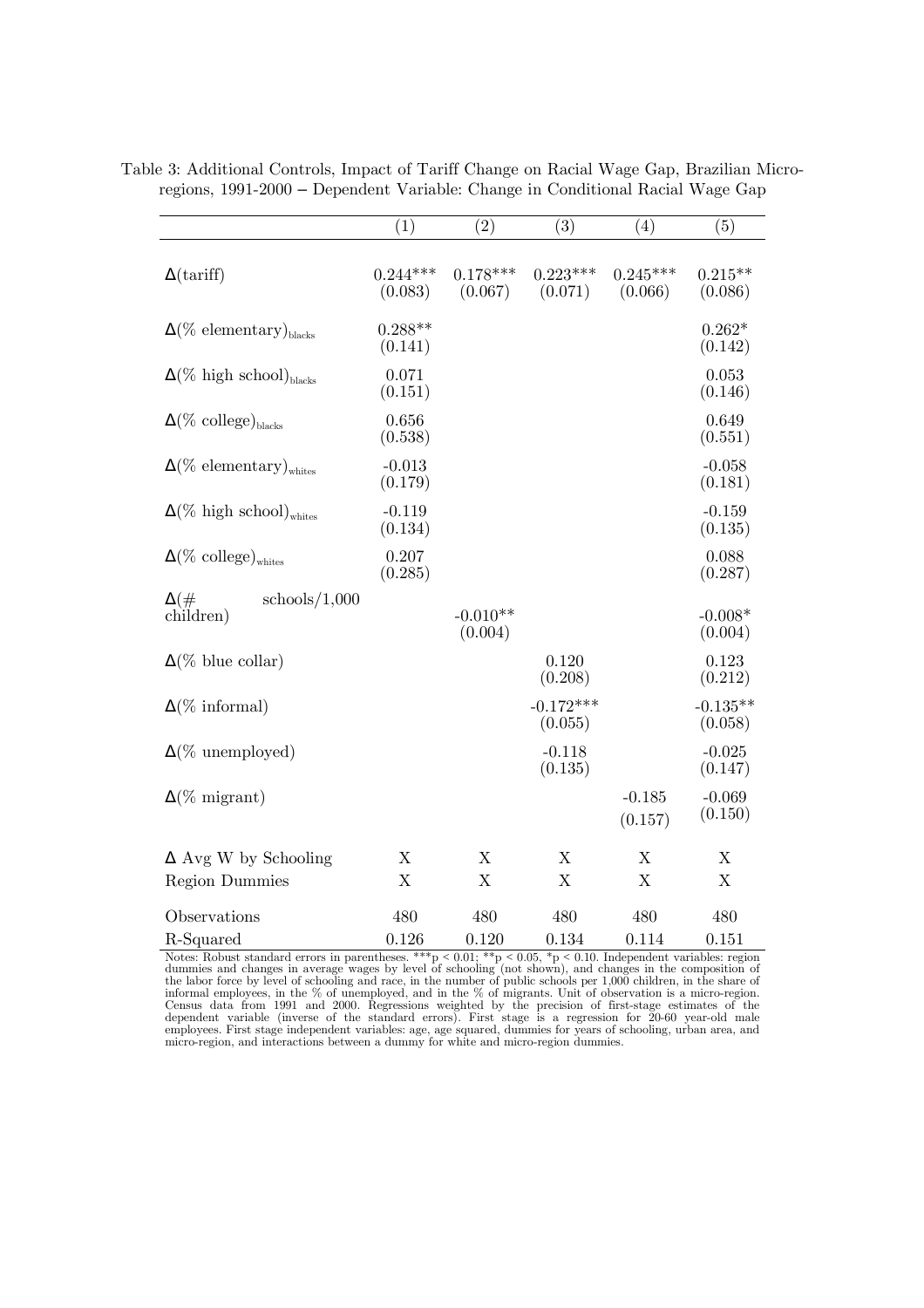| Table 4: Impact of Alternative Measures of Trade Liberalization on Racial Wage Gap,   |
|---------------------------------------------------------------------------------------|
| Brazilian Micro-regions, 1991-2000 – Dependent Variable: Change in Conditional Racial |
| Wage Gap                                                                              |

| Indep. Var.: | $\Delta \left( \mathrm{tariff} \right)_{1990-1998}$ | $\Delta \left( \frac{\text{tariff}}{(2)} \right)_{1987-1995}$ | $\Delta \rm (M/P)_{1990\text{-}1995}$ | $\Delta \rm{(MPC)}_{1990\text{-}1995}$ |
|--------------|-----------------------------------------------------|---------------------------------------------------------------|---------------------------------------|----------------------------------------|
|              | $\mathbf{1}$                                        |                                                               | $\left( 3\right)$                     | $\left( 4\right)$                      |
|              |                                                     |                                                               |                                       |                                        |
| Coefficient  | $0.234***$                                          | $0.318***$                                                    | $-1.331***$                           | $-1.369***$                            |
|              | (0.066)                                             | (0.119)                                                       | (0.265)                               | (0.278)                                |
|              |                                                     |                                                               |                                       |                                        |
| Observations | 480                                                 | 480                                                           | 480                                   | 480                                    |
| R-Squared    | 0.112                                               | 0.104<br>als als als<br>control study<br>---                  | 0.127                                 | 0.126<br>.                             |

Notes: Robust standard errors in parentheses. \*\*\*p < 0.01; \*\*p < 0.05, \*p < 0.10. Independent variables: region dummies and changes in average wages by level of schooling (not shown). Columns 3 and 4 use, respectively, th region dummies.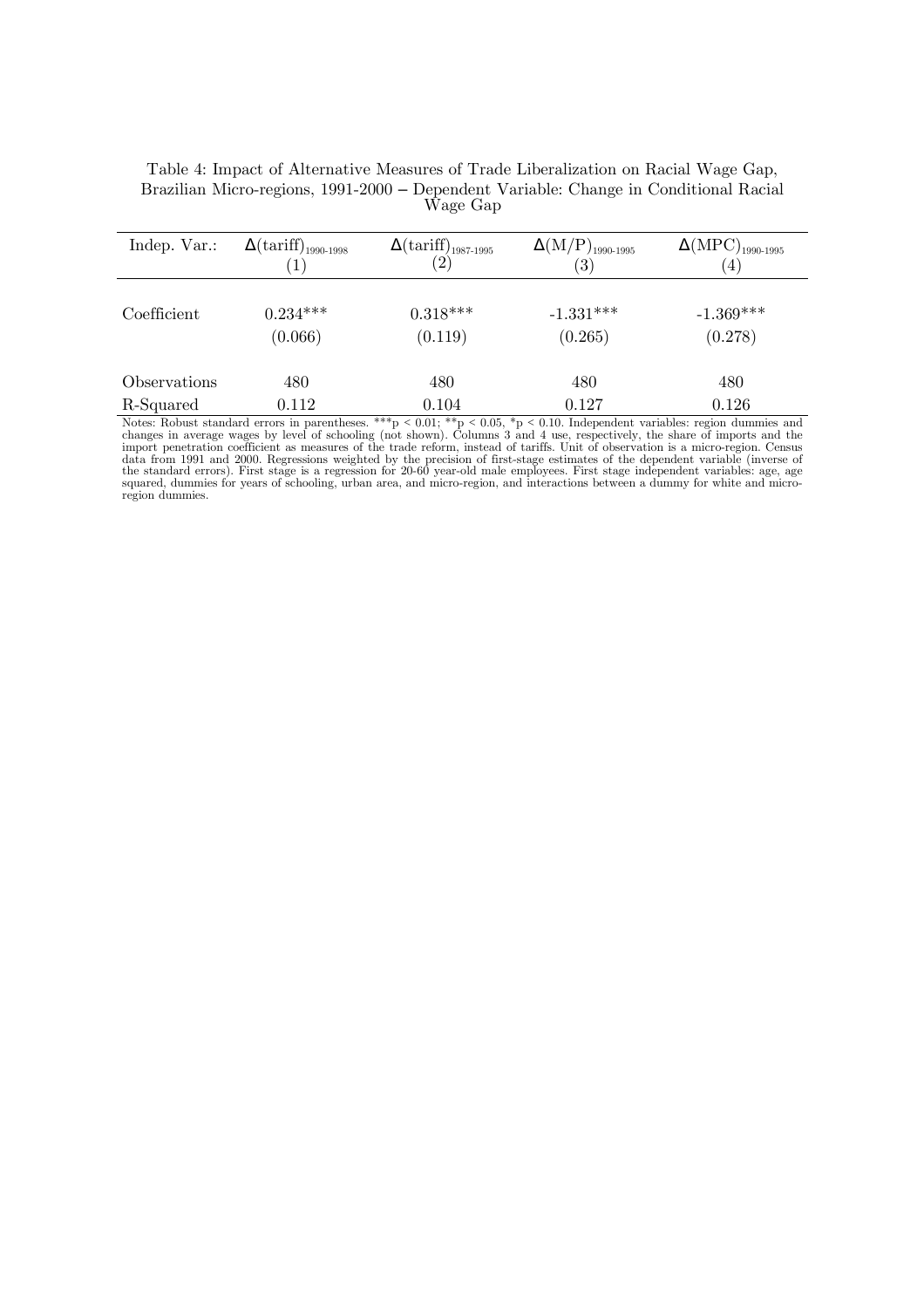Table 5: Pre-trends and Falsification Exercises, Impact of Tariff Change on Racial Wage Gap, Brazilian 1980 Micro-regions, 1980-1991 – Dependent Variable: Change in Conditional Racial Wage Gap

| Panel A: Controlling for Pre-Trends – Dep. Var.: $\Delta(w \text{ gap})_{1991-2000}$ |                       |                        |                        |                        |  |  |  |
|--------------------------------------------------------------------------------------|-----------------------|------------------------|------------------------|------------------------|--|--|--|
| Indep. Var.:                                                                         | 1990-1995             |                        |                        |                        |  |  |  |
|                                                                                      | $\Delta$ (tariff)     | $\Delta$ (tariff)      | $\Delta(M/P)$          | $\Delta(MPC)$          |  |  |  |
|                                                                                      | $\left(1\right)$      | $^{(2)}$               | $\left( 3\right)$      | $\left(4\right)$       |  |  |  |
| Coefficient                                                                          | $0.297***$<br>(0.066) | $0.246***$<br>(0.053)  | $-1.247***$<br>(0.226) | $-1.282***$<br>(0.237) |  |  |  |
| $\Delta(w \text{ gap})_{1980-1991}$                                                  |                       | $-0.593***$<br>(0.067) | $-0.587***$<br>(0.067) | $-0.587***$<br>(0.066) |  |  |  |
| Obs.<br>R-Squared                                                                    | 284<br>0.222          | 284<br>0.496           | 284<br>0.509           | 284<br>0.507           |  |  |  |

Panel B: Placebo with Pre-Reform Period – Dep. Var.:  $\Delta(w \text{ gap})_{1980-1991}$ 

| Indep. Var.: | 1990-1995         |                   |                   | 1980-1990         |                  |  |
|--------------|-------------------|-------------------|-------------------|-------------------|------------------|--|
|              | $\Delta$ (tariff) | $\Delta(M/P)$     | $\Delta(MPC)$     | $\Delta(M/P)$     | $\Delta(MPC)$    |  |
|              | (1)               | $\left( 2\right)$ | $\left( 3\right)$ | $\left( 4\right)$ | $\left(5\right)$ |  |
| Coefficient  | $-0.032$          | 0.128             | 0.159             | $-0.021$          | $-0.207$         |  |
|              | (0.062)           | (0.221)           | (0.248)           | (0.106)           | (0.553)          |  |
| Obs.         | 284               | 284               | 284               | 284               | 284              |  |
| R-Squared    | 0.130             | 0.130             | 0.131             | 0.130             | 0.130            |  |

Notes: Robust standard errors in parentheses. \*\*\*p < 0.01; \*\*p < 0.05, \*p < 0.10. Independent variables:<br>region dummies and changes in average wages by level of schooling (not shown). Unit of observation is a<br>micro-region is a regression for 20-60 year-old male employees. First stage independent variables: age, age squared, dummies for years of schooling, urban area, and micro-region, and interactions between a dummy for white<br>and micro-region dummies. In Panel A, dependent variable is the change in the wage gap between 1991 and<br>2000, and the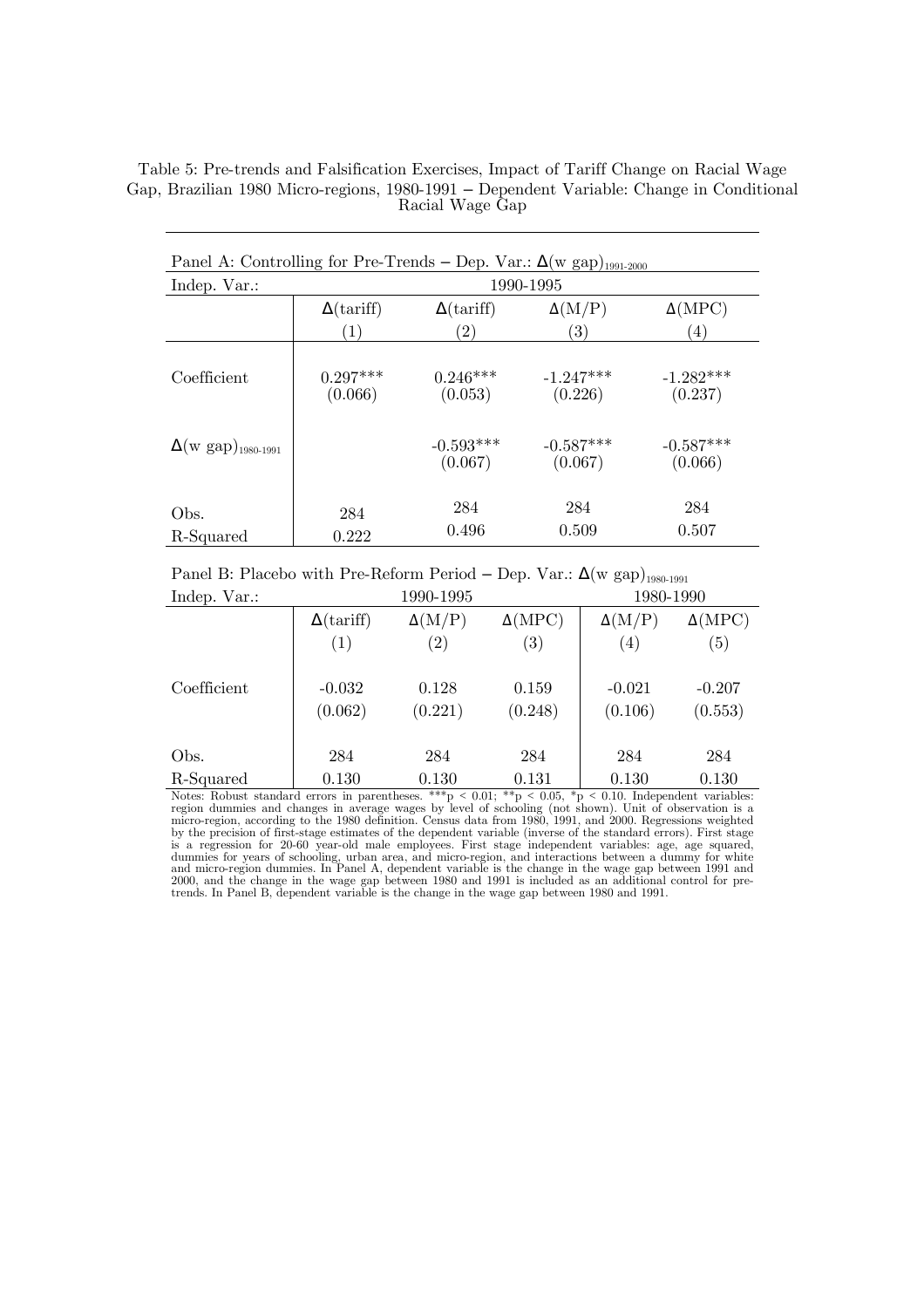|                   | Men<br>$\left(1\right)$ | Men $\&$<br>Women<br>$^{\prime}2)$ | <b>Employees</b><br>&<br>Self-empl.<br>$^{\rm (3)}$ | <b>Employees</b><br>$\left(4\right)$ | Men,<br>Not in School,<br>Full-time<br>$\left(5\right)$ |
|-------------------|-------------------------|------------------------------------|-----------------------------------------------------|--------------------------------------|---------------------------------------------------------|
| $\Delta$ (tariff) | $0.367***$              | $0.295***$                         | $0.317***$                                          | $0.187***$                           | $0.334***$                                              |
|                   | (0.064)                 | (0.055)                            | (0.057)                                             | (0.061)                              | (0.063)                                                 |
| Observations      | 480                     | 480                                | 480                                                 | 480                                  | 480                                                     |
| R-Squared         | 0.193                   | 0.269                              | 0.209                                               | 0.219                                | 0.173                                                   |
| $1991$ w gap      | 0.151                   | 0.151                              | 0.133                                               | 0.127                                | 0.149                                                   |
| $\Delta(w$ gap)   | 0.006                   | $-0.001$                           | 0.004                                               | $-0.008$                             | 0.006                                                   |

Table 6: Alternative Samples in the  $1<sup>st</sup>$  Stage, Impact of Tariff Change on Racial Wage Gap, Brazilian Micro-regions, 1991-2000 – Dependent Variable: Change in Conditional Racial Wage Gap

Notes: Robust standard errors in parentheses. \*\*\*p < 0.01; \*\*p < 0.05, \*p < 0.10. Independent variables:<br>region dummies and changes in average wages by level of schooling (not shown). Unit of observation is a<br>micro-region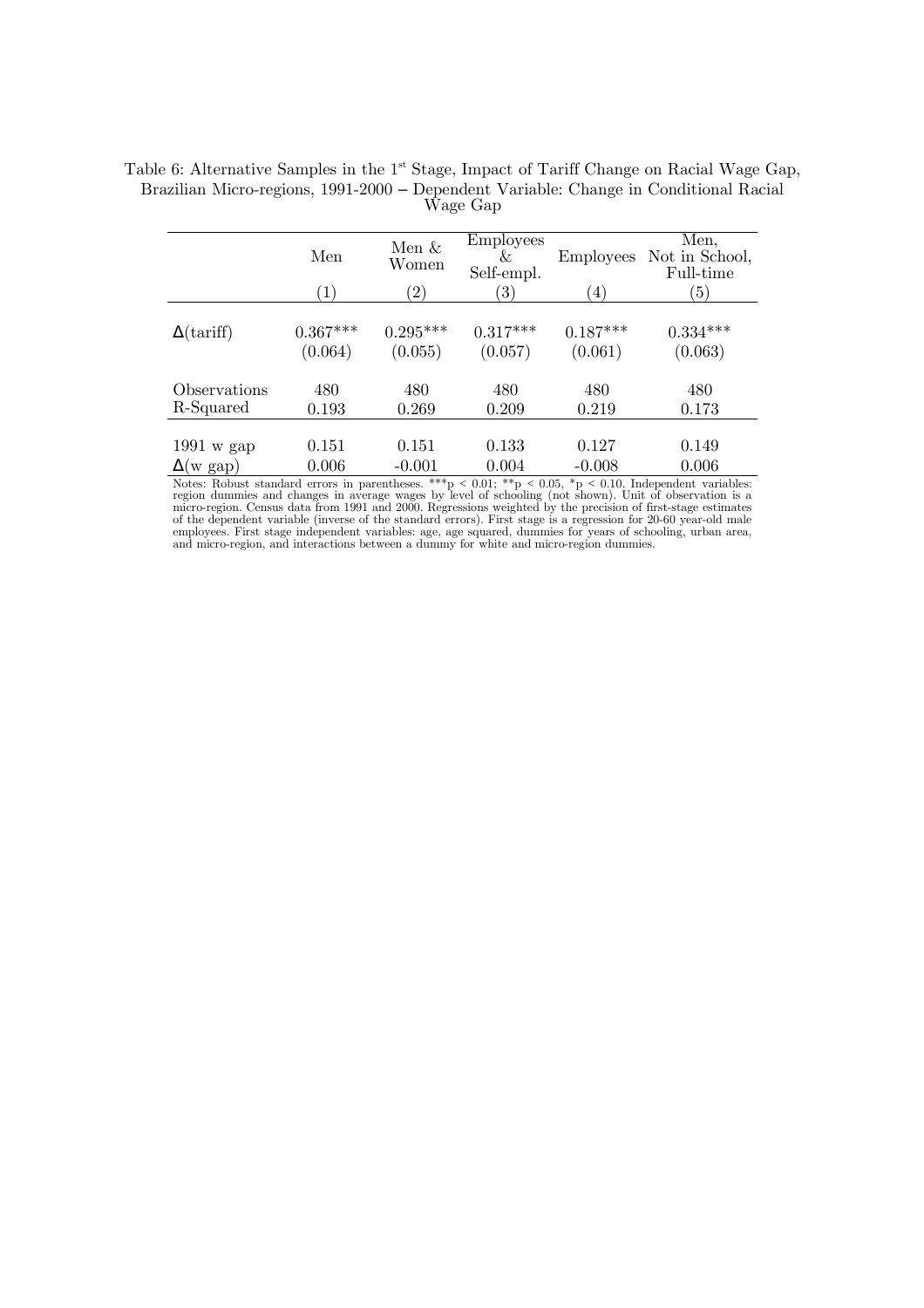|                                                                          | (1)                            | (2)                            | $\mathfrak{z})$       | $\left( 4\right)$              |
|--------------------------------------------------------------------------|--------------------------------|--------------------------------|-----------------------|--------------------------------|
| Panel A: Initial Wage Gap and Local Labor Market Characteristics (1991)  |                                |                                |                       |                                |
| Market Concentration                                                     | $0.012***$<br>(0.004)          |                                |                       | $0.014***$<br>(0.004)          |
| $%$ Black                                                                |                                | $0.019**$<br>(0.008)           |                       | $0.024***$<br>(0.008)          |
| Prejudice Index                                                          |                                |                                | $0.015***$<br>(0.004) | $0.016***$<br>(0.004)          |
| <b>Region Dummies</b>                                                    | X                              | X                              | X                     | X                              |
| Observations<br>R-squared                                                | 480<br>0.065                   | 480<br>0.050                   | 480<br>0.066          | 480<br>0.126                   |
| Panel B: Heterogeneity of the Impact of Tariff Change on Racial Wage Gap |                                |                                |                       |                                |
| $\Delta$ (tariff)                                                        | $0.158**$<br>(0.074)           | $0.241***$<br>(0.069)          | $0.218***$<br>(0.065) | $0.171**$<br>(0.074)           |
| $\Delta$ (tariff) x Market Concentration                                 | $0.180***$<br>(0.058)          |                                |                       | $0.173***$<br>(0.056)          |
| $\Delta$ (tariff) $\times$ % Black                                       |                                | $-0.035$<br>(0.083)            |                       | 0.013<br>(0.082)               |
| $\Delta$ (tariff) x Prejudice Index                                      |                                |                                | 0.033<br>(0.093)      | 0.019<br>(0.088)               |
| $\Delta$ Avg W by Schooling<br><b>Region Dummies</b>                     | Х<br>$\boldsymbol{\mathrm{X}}$ | X<br>$\boldsymbol{\mathrm{X}}$ | X<br>$\mathbf X$      | X<br>$\boldsymbol{\mathrm{X}}$ |
| Observations<br>R-squared                                                | 480<br>0.124                   | 480<br>0.115                   | 480<br>0.113          | 480<br>0.131                   |

Table 7: Heterogeneity of the Initial Wage Gap and of the Impact of Tariff Changes, Brazilian Micro-regions, 1991-2000 – Dependent Variable: 1991 Conditional Racial Wage Gap in Panel A and Change in Conditional Racial Wage Gap in Panel B

Notes: Robust standard errors in parentheses. \*\*\*p < 0.01; \*\*p < 0.05, \*p < 0.10. Independent variables in Panel A: region dummies (not shown), industrial concentration, % black, and prejudice index in 1991.<br>Independent v prejudice index, and changes in average wages by level of schooling (not shown). Industrial concentration, % black, and prejudice index are standardized. Unit of observation is a micro-region. Census data from 1991 and 2000. Regressions weighted by the precision of first-stage estimates of the dependent variable (inverse of the standard errors). First stage is a regression for 20-60 year-old male employees. First stage independent variables: age, age squared, dummies for years of schooling, urban area, and micro-region, and interactions between a dummy for white and micro-region dummies.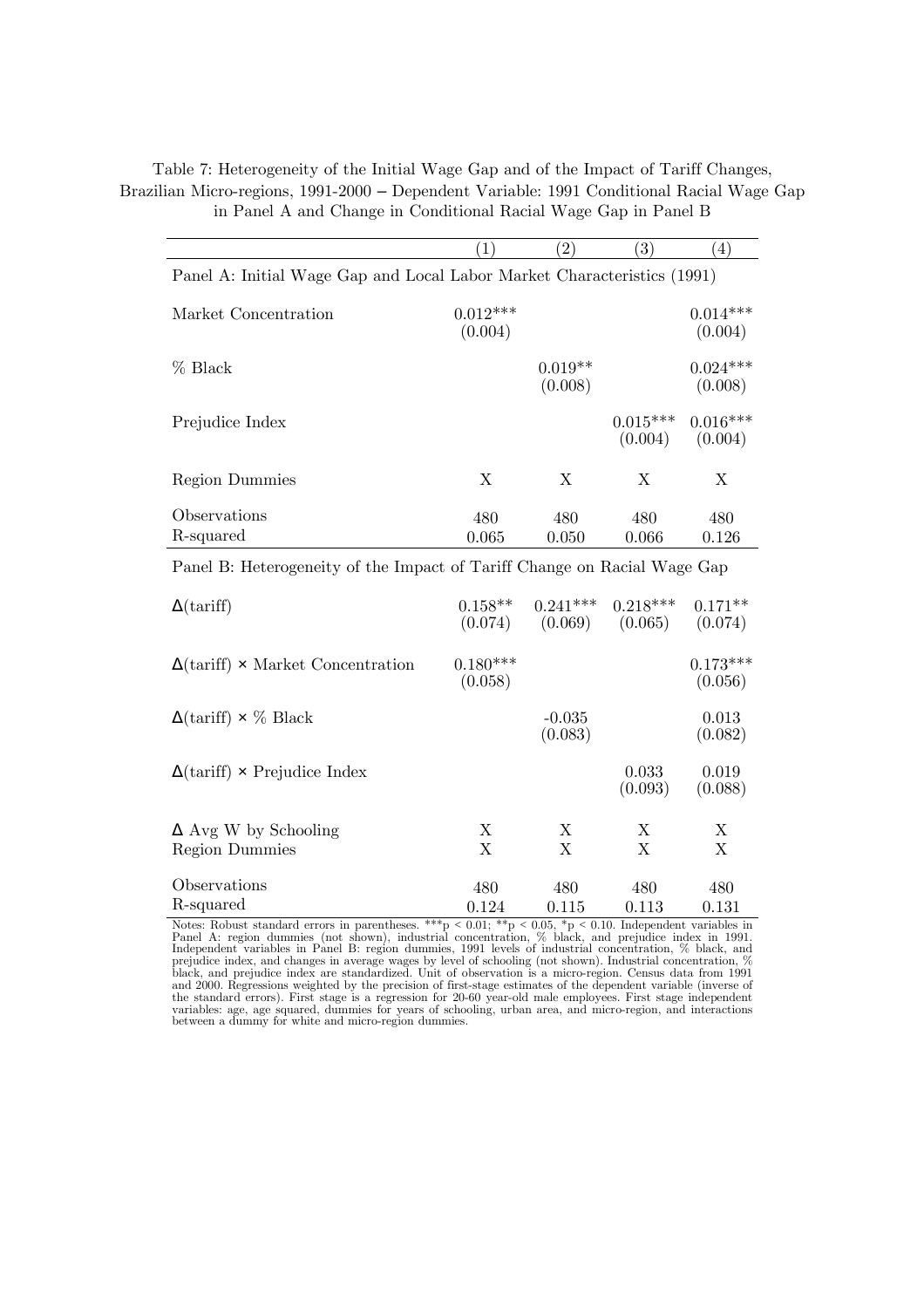# **Appendix A: Additional Tables**

|                                | 1991  |                                       |  |  |  |
|--------------------------------|-------|---------------------------------------|--|--|--|
|                                |       | Including services Excluding services |  |  |  |
| Agriculture                    | 21.63 | 55.45                                 |  |  |  |
| Mineral mining                 | 0.80  | 2.05                                  |  |  |  |
| Petroleum, gas extraction      | 0.11  | 0.28                                  |  |  |  |
| Nonmetallic metallic           | 0.94  | 2.41                                  |  |  |  |
| Metals                         | 2.75  | 7.05                                  |  |  |  |
| Machinery, equipment           | 0.50  | 1.28                                  |  |  |  |
| Electric, electronic equipment | 0.54  | 1.38                                  |  |  |  |
| Transport                      | 0.59  | 1.51                                  |  |  |  |
| Wood, furniture                | 1.67  | 4.28                                  |  |  |  |
| Paper, publishing, printing    | 0.87  | 2.23                                  |  |  |  |
| <b>Rubber</b>                  | 0.16  | 0.41                                  |  |  |  |
| Chemicals                      | 0.73  | 1.87                                  |  |  |  |
| Petroleum refining             | 0.17  | 0.44                                  |  |  |  |
| Pharma, perfumes               | 0.22  | 0.56                                  |  |  |  |
| Plastic                        | 0.34  | 0.87                                  |  |  |  |
| <b>Textiles</b>                | 1.06  | 2.72                                  |  |  |  |
| Apparel                        | 2.52  | 6.46                                  |  |  |  |
| Footwear                       | 0.74  | 1.90                                  |  |  |  |
| Food processing                | 2.33  | 5.97                                  |  |  |  |
| Other manufacturing            | 0.34  | 0.87                                  |  |  |  |
| Services                       | 61.00 |                                       |  |  |  |
| $\rm Total$                    | 100   | 100                                   |  |  |  |

Table A.1: Employment Share by Sector – Brazil, 1991 Census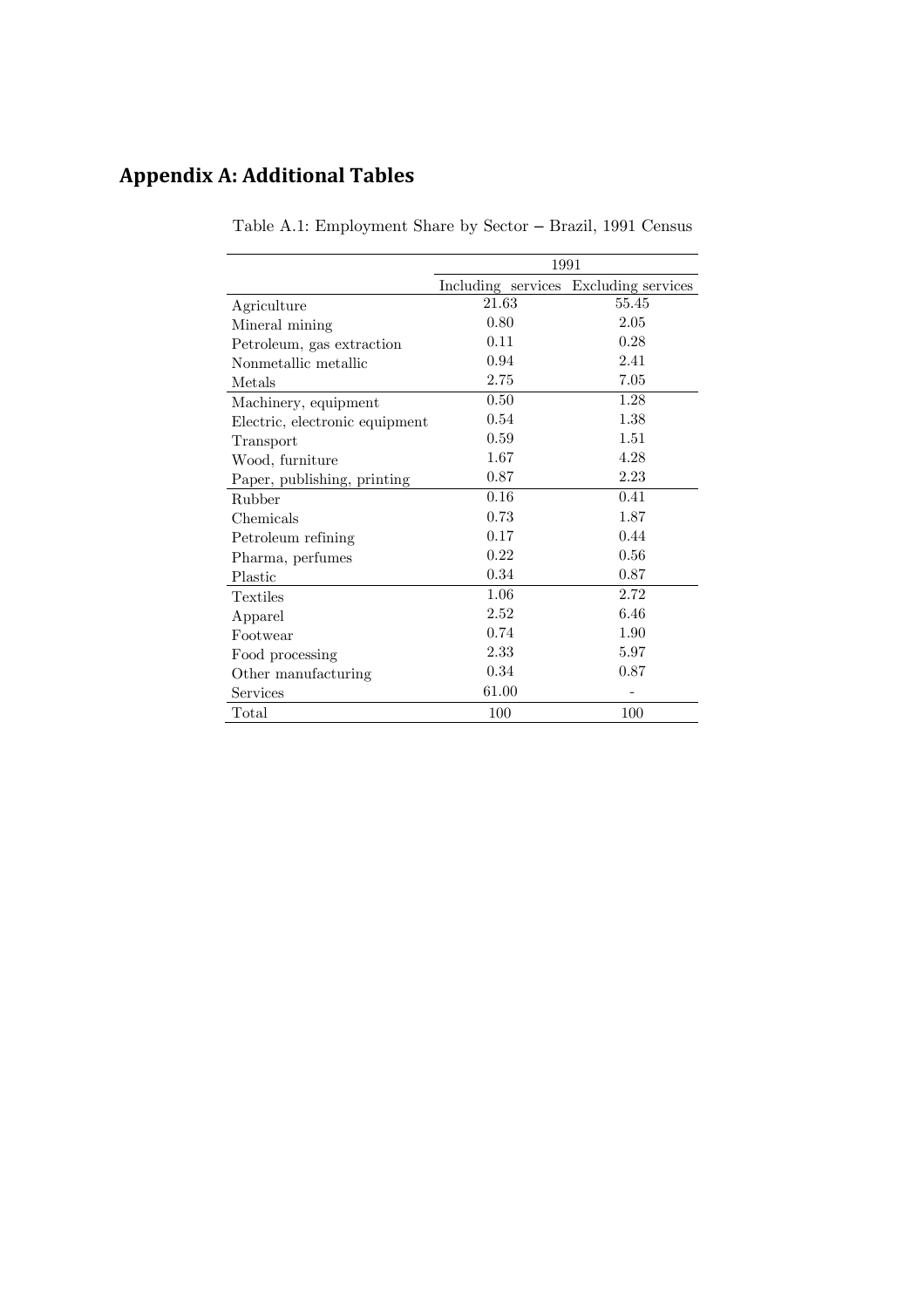|    | Kume et al (200)               | 1991 Census        | Aggregated                    |                |
|----|--------------------------------|--------------------|-------------------------------|----------------|
|    | 1 Agriculture                  | 11-37, 41, 42, 581 | Agriculture                   | 1              |
| 2  | Mineral mining                 | 50, 53-59          | Mineral mining                | $\overline{2}$ |
| 3. | Petroleum, gas extraction      | 51, 52             | Petroleum, gas extraction     | 3              |
| 4  | Nonmetallic mineral            | 100                | Nonmetalic mineral            | 4              |
| 5  | Metals                         | 110                | Metals                        | 5              |
| 6  | Nonmetallic manufacturing      | 110                | Metals                        | 5              |
| 7  | Other nonmetalic manufacturing | 110                | Metals                        | 5              |
| 8  | Machinery, equipment           | 120                | Machinery, equipment          | 6              |
| 10 | Electric materials             | 130                | Electric, electonic equipment | 7              |
| 11 | Electonic equipment            | 130                | Electric, electonic equipment | 7              |
| 12 | Automobile, transportation     | 140                | Transport                     | 8              |
| 13 | Vehicle parts, other vehicles  | 140                | Transport                     | 8              |
| 14 | Wood, furniture                | 150, 151, 160      | Wood, furniture               | 9              |
| 15 | Paper, publishing, printing    | 170, 290           | Paper, publishing, printing   | 10             |
| 16 | Rubber                         | 180                | Rubber                        | 11             |
| 17 | Chemicals                      | 200                | Chemicals                     | 12             |
| 18 | Petroleum refining             | 201, 202, 352, 477 | Petroleum refining            | 13             |
| 19 | Other chemicals                | 200                | Chemicals                     | 12             |
| 20 | Pharma, perfume                | 210.220            | Pharma, perfume               | 14             |
| 21 | Plastic                        | 230                | Plastic                       | 15             |
| 22 | Textile                        | 240.241            | Textile                       | 16             |
| 23 | Apparel                        | 250, 352           | Apparel                       | 17             |
| 24 | Footwear                       | 190, 251           | Footwear                      | 18             |
| 25 | Coffee                         | 260, 261, 270, 280 | Food processing               | 19             |
| 26 | Vegetables                     | 260, 261, 270, 280 | Food processing               | 19             |
| 27 | Animal Slaughter               | 260, 261, 270, 280 | Food processing               | 19             |
| 28 | Dairy                          | 260, 261, 270, 280 | Food processing               | 19             |
| 29 | Sugar                          | 260, 261, 270, 280 | Food processing               | 19             |
| 30 | Vegetable oils                 | 260, 261, 270, 280 | Food processing               | 19             |
| 31 | Other food processing          | 260, 261, 270, 280 | Food processing               | 19             |
|    | 32 Other manufaturing          | 300                | Other manufaturing            | 20             |

Table A.2: Matching of Sectors between Kume et al. (2003) and the 1991 Census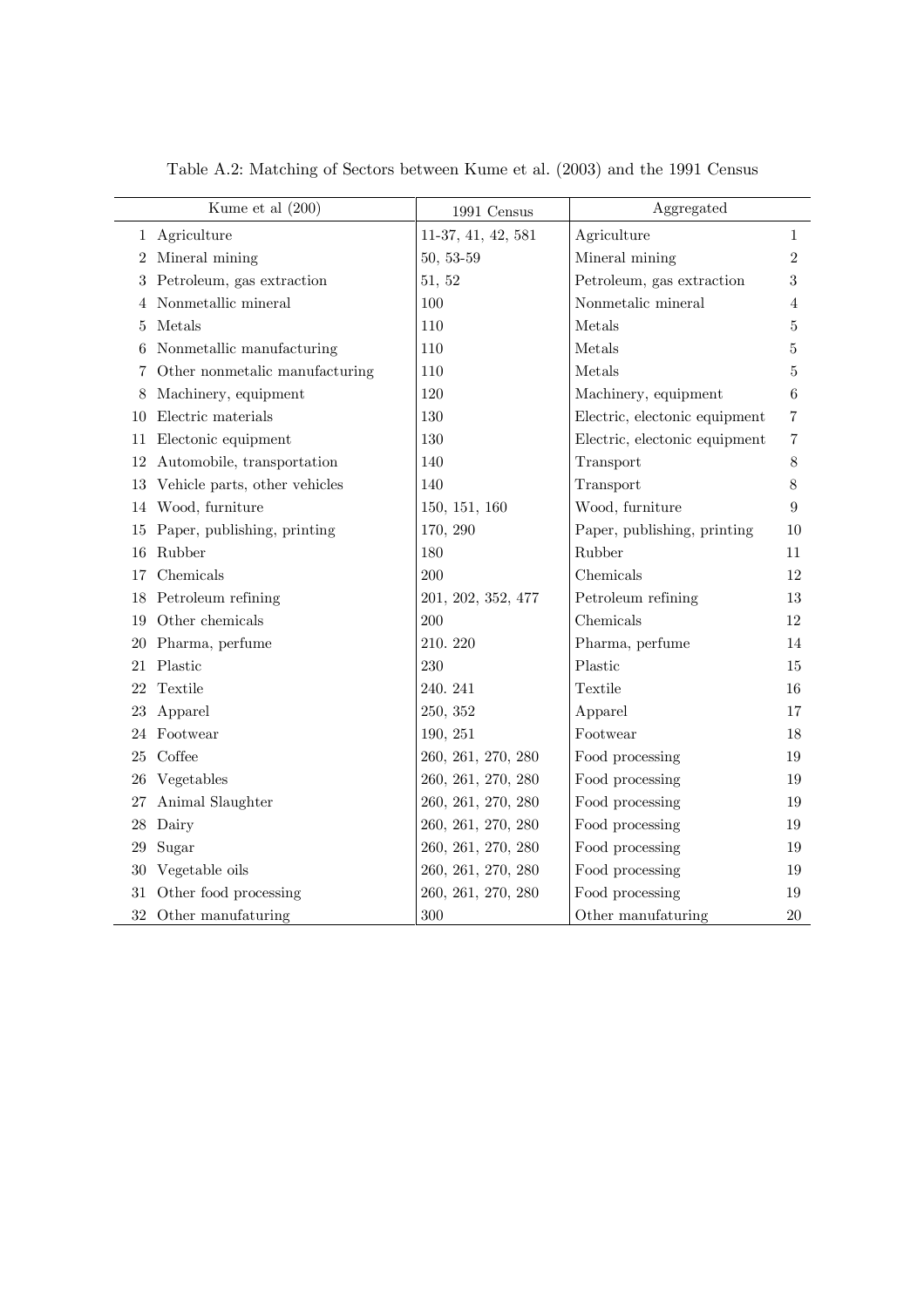|                   | Schooling levels: |                  |                   |                  |
|-------------------|-------------------|------------------|-------------------|------------------|
|                   | Primary           | Elementary       | High              | $\text{College}$ |
|                   | School            | School           | School            | University       |
|                   | (1)               | $\left(2\right)$ | $\left( 3\right)$ | 4)               |
| $\Delta$ (tariff) | $0.116*$          | $0.386***$       | 0.118             | $-0.358$         |
|                   | (0.064)           | (0.102)          | (0.103)           | (0.331)          |
| Observations      | 480               | 479              | 479               | 464              |
| R-Squared         | 0.060             | 0.353            | 0.414             | 0.366            |
| 1991 wage gap     | 0.105             | 0.113            | 0.112             | 0.113            |
| $\Delta(w$ gap)   | 0.000             | $-0.010$         | 0.003             | 0.023            |

Table A.3: Impact of Tariff Change on Racial Wage Gap by Level of Schooling, Brazilian Micro-regions, 1991-2000 – Dependent Variable: Change in Conditional Racial Wage Gap – Conditional Racial Wage Gap in the 1<sup>st</sup> Stage Estimated by Level of Schooling

> Notes: Robust standard errors in parentheses. \*\*\*  $p < 0.01$ ; \*\*  $p < 0.05$ , \*  $p < 0.10$ . Independent variables: region dummies and changes in average wages by level of schooling (not shown). Unit<br>of observation is a micro-region. Census data from 1991 and 2000. Regressions weighted by the<br>precision of first-stage estimat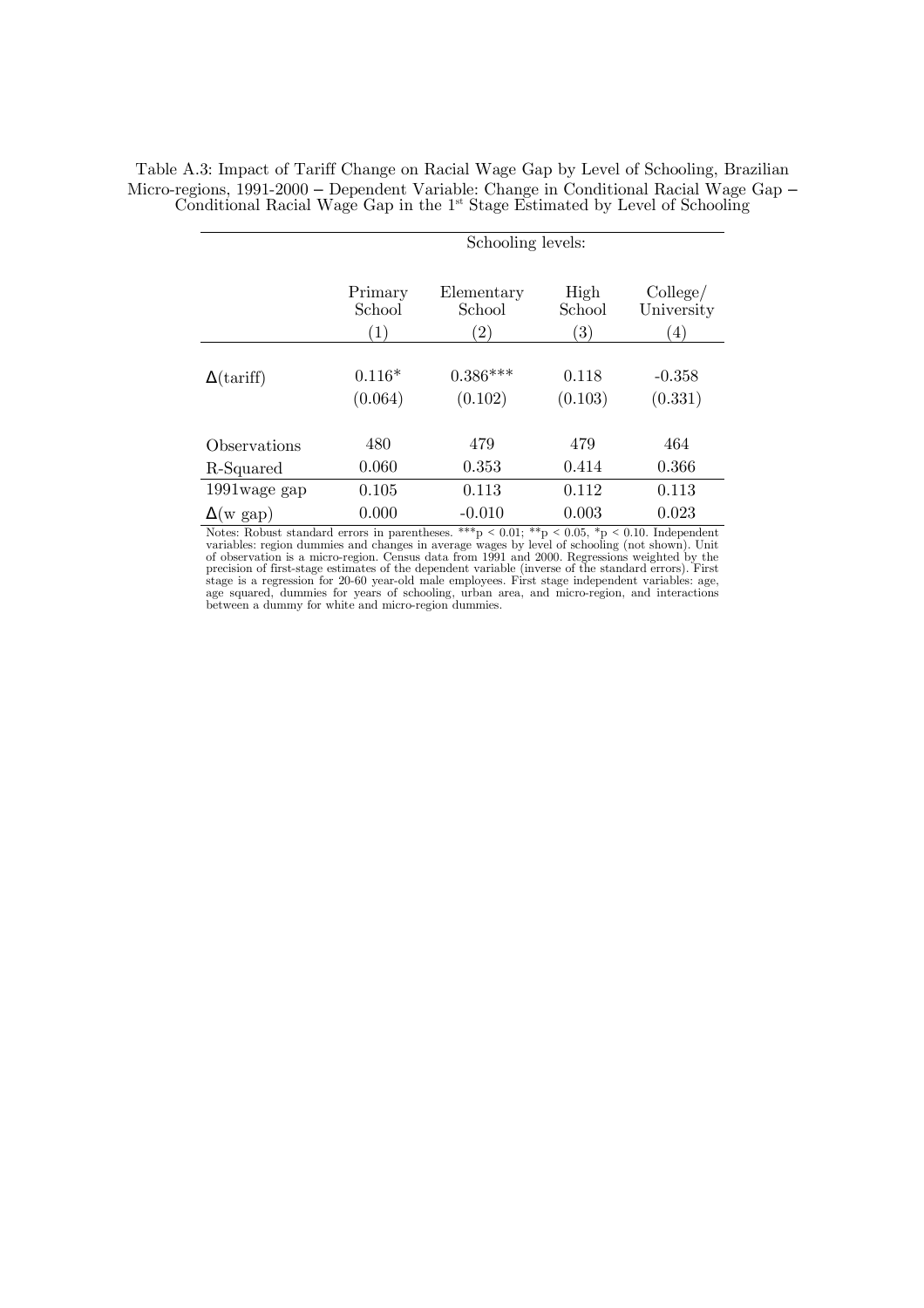Table A.4: Impact of Tariff Change on Racial Wage Gap Controlling for Informality in the First Stage, Brazilian Micro-regions, 1991-2000 – Dependent Variable: Change in Conditional Racial Wage Gap

|                             | (1)                  | (2)                  | $\left( 3\right)$      | (4)                    |
|-----------------------------|----------------------|----------------------|------------------------|------------------------|
| $\Delta$ (tariff)           | $0.138**$<br>(0.069) | $0.160**$<br>(0.072) | $0.223***$<br>(0.065)  | $0.242***$<br>(0.065)  |
| $\Delta$ (primary wage)     |                      |                      | $-0.162***$<br>(0.030) | $-0.149***$<br>(0.034) |
| $\Delta$ (elementary wage)  |                      |                      | 0.038<br>(0.034)       | 0.029<br>(0.035)       |
| $\Delta$ (high school wage) |                      |                      | 0.039<br>(0.027)       | $0.062**$<br>(0.028)   |
| $\Delta$ (college wage)     |                      |                      | 0.008<br>(0.012)       | 0.011<br>(0.012)       |
| <b>Region Dummies</b>       |                      | Χ                    | X                      |                        |
| <b>State Dummies</b>        |                      |                      |                        | X                      |
| Observations                | 480                  | 480                  | 480                    | 480                    |
| R-Squared                   | 0.009                | 0.046                | 0.111                  | 0.169                  |

Notes: Robust standard errors in parentheses. \*\*\*p < 0.01; \*\*p < 0.05, \*p < 0.10. First stage is a regression for 20-60 year-old male employees. First stage independent variables include all variables included in the first stage of Table 2, plus an indicator for informal employment (without a signed labor card): age, age squared, dummies for years of schooling, urban area, and micro-region, interactions between a dummy for white and micro-region dummies, and informality dummy. Second stage independent variables: region and state dummies (not shown), and changes in micro-region average wages by level of schooling (primary, elementary, high school, and college). Unit of observation is a micro-region. Census data from 1991 and 2000. Regressions weighted by the precision of first-stage estimates of the dependent variable (inverse of the standard errors).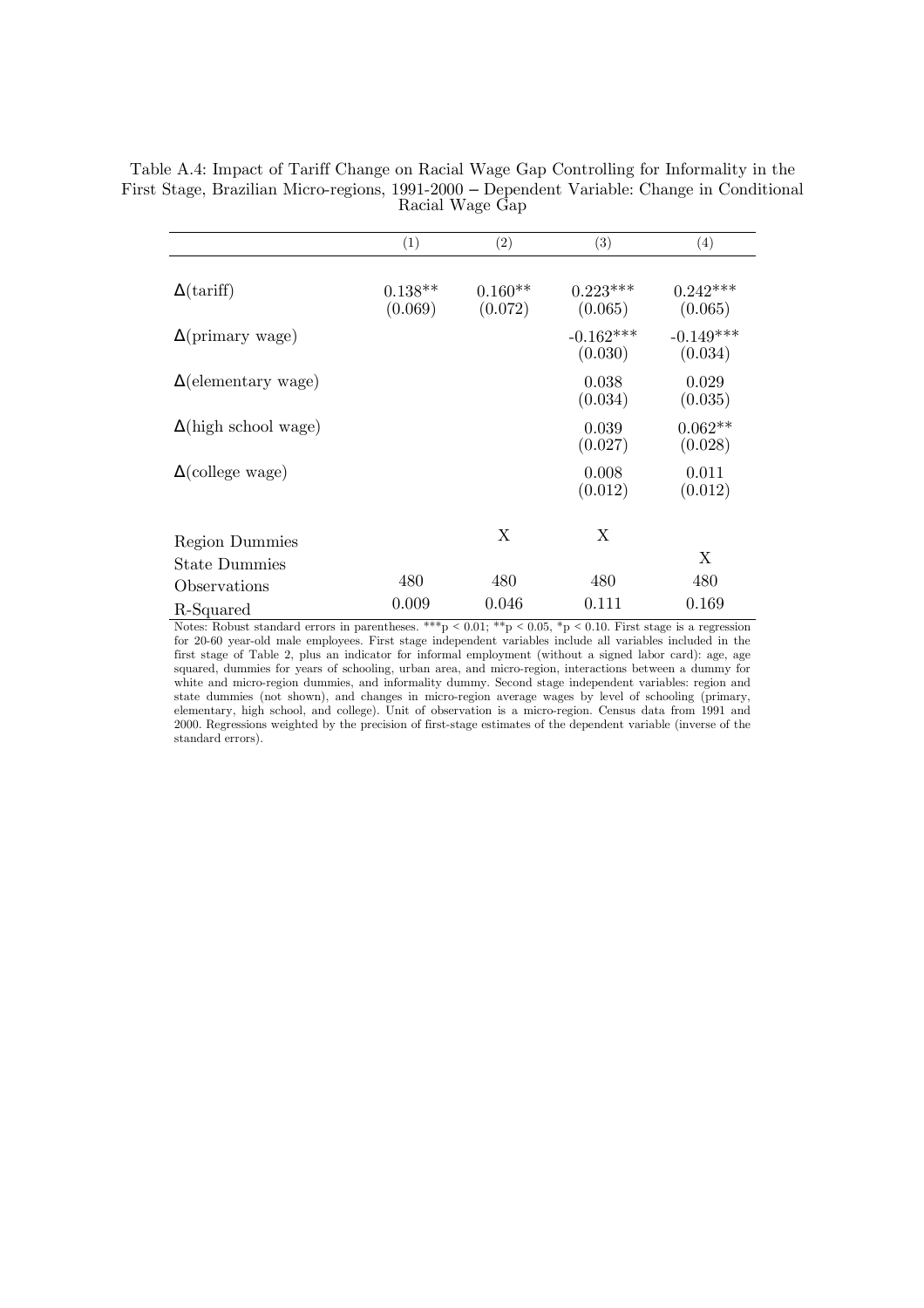| Table A.5: Individual Level Estimates of the Impact of Tariff Change on Racial Wage Gap, |
|------------------------------------------------------------------------------------------|
| Brazilian Micro-regions, 1991-2000 – Dependent Variable: Natural Logarithm of Hourly     |
| Wage                                                                                     |

|                                               | (1)                   | (2)                   | (3)                   | (4)                   | (5)                   | (6)                   | (7)                   |
|-----------------------------------------------|-----------------------|-----------------------|-----------------------|-----------------------|-----------------------|-----------------------|-----------------------|
| white $\times$ tariff                         | $0.355***$<br>(0.061) | $0.242***$<br>(0.039) | $0.255***$<br>(0.038) | $0.241***$<br>(0.039) | $0.249***$<br>(0.040) | $0.243***$<br>(0.038) | $0.268***$<br>(0.039) |
| Controls:                                     |                       |                       |                       |                       |                       |                       |                       |
| Individual Characts.                          | X                     | X                     | X                     | X                     | X                     | X                     | X                     |
| Agg. Micro-region Vars.:                      |                       | X                     | X                     | X                     | X                     | X                     | X                     |
| Avg. Wage by School.<br>School. Comp. by Race |                       |                       | X                     |                       |                       |                       | X                     |
| $#$ Schools/1,000 Children                    |                       |                       |                       | X                     |                       |                       | X                     |
| Labor Market Characts.                        |                       |                       |                       |                       | X                     |                       | X                     |
| Migrantion                                    |                       |                       |                       |                       |                       | X                     | X                     |
| Year dummies                                  | X                     | X                     | X                     | X                     | X                     | X                     | X                     |
| Micro-region dummies                          | X                     | X                     | X                     | X                     | X                     | X                     | X                     |
| Observations (millions)                       | 4.01                  | 4.01                  | 4.01                  | 4.01                  | 4.01                  | 4.01                  | 4.01                  |
| R-squared                                     | 0.512                 | 0.516                 | 0.516                 | 0.516                 | 0.516                 | 0.516                 | 0.516                 |

Notes: Robust standard errors in parentheses (clustered at micro-region level). \*\*\*p < 0.01; \*\*p < 0.05, \*p < 0.10. Individual controls: age, age squared, dummies for years of schooling, dummy for urban area, and interact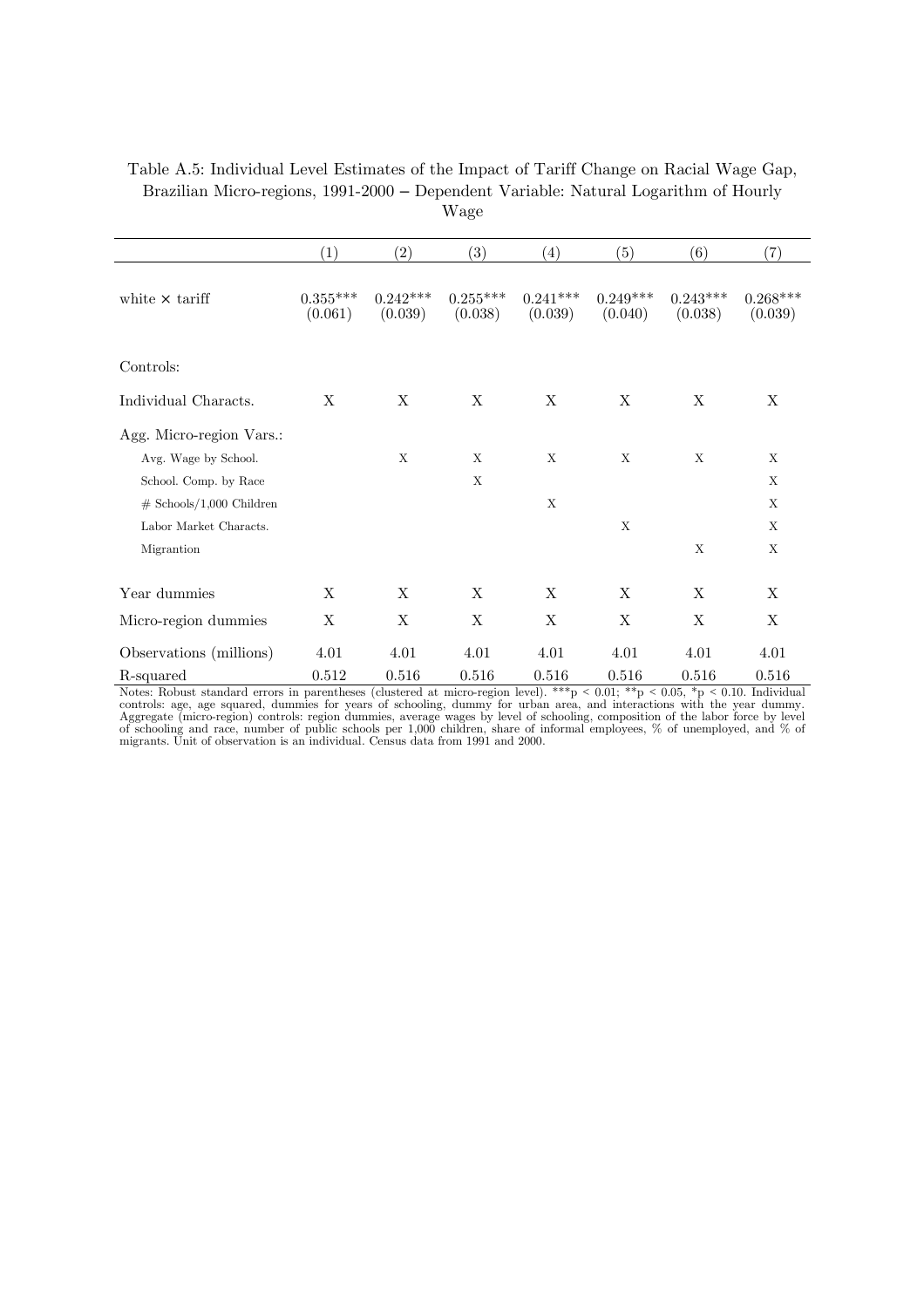|                             | (1)                    | (2)                    |
|-----------------------------|------------------------|------------------------|
| $\Delta$ (tariff)           | $0.285***$<br>(0.081)  | $0.275***$<br>(0.084)  |
| $\Delta$ (primary wage)     | $-0.144***$<br>(0.029) | $-0.126***$<br>(0.037) |
| $\Delta$ (elementary wage)  | 0.023<br>(0.037)       | 0.004<br>(0.040)       |
| $\Delta$ (high school wage) | 0.043<br>(0.035)       | 0.059<br>(0.037)       |
| $\Delta$ (college wage)     | $0.033*$<br>(0.020)    | 0.027<br>(0.022)       |
| <b>Region Dummies</b>       | X                      |                        |
| <b>State Dummies</b>        |                        | X                      |
| Observations                | 488                    | 488                    |
| R-Squared                   | 0.118                  | 0.171                  |

Table A.6: Long-term Impact of Tariff Change on Racial Wage Gap, Brazilian Micro-regions, 1991-2010 – Dependent Variable: Change in Conditional Racial Wage Gap between 1991 and 2010

Notes: Robust standard errors in parentheses. \*\*\*p < 0.01; \*\*p < 0.05, \*p < 0.10. First stage is a regression for 20-60 year-old male employees. First stage independent variables include all variables included in the first stage of Table 2, plus an indicator for informal employment (without a signed labor card): age, age squared, dummies for years of schooling, urban area, and micro-region, informality dummies, and summy for white and micro-region dummies, an schooling (primary, elementary, high school, and college). Unit of observation is<br>a micro-region. Census data from 1991 and 2010. Regressions weighted by the<br>precision of first-stage estimates of the dependent variable (in standard errors).